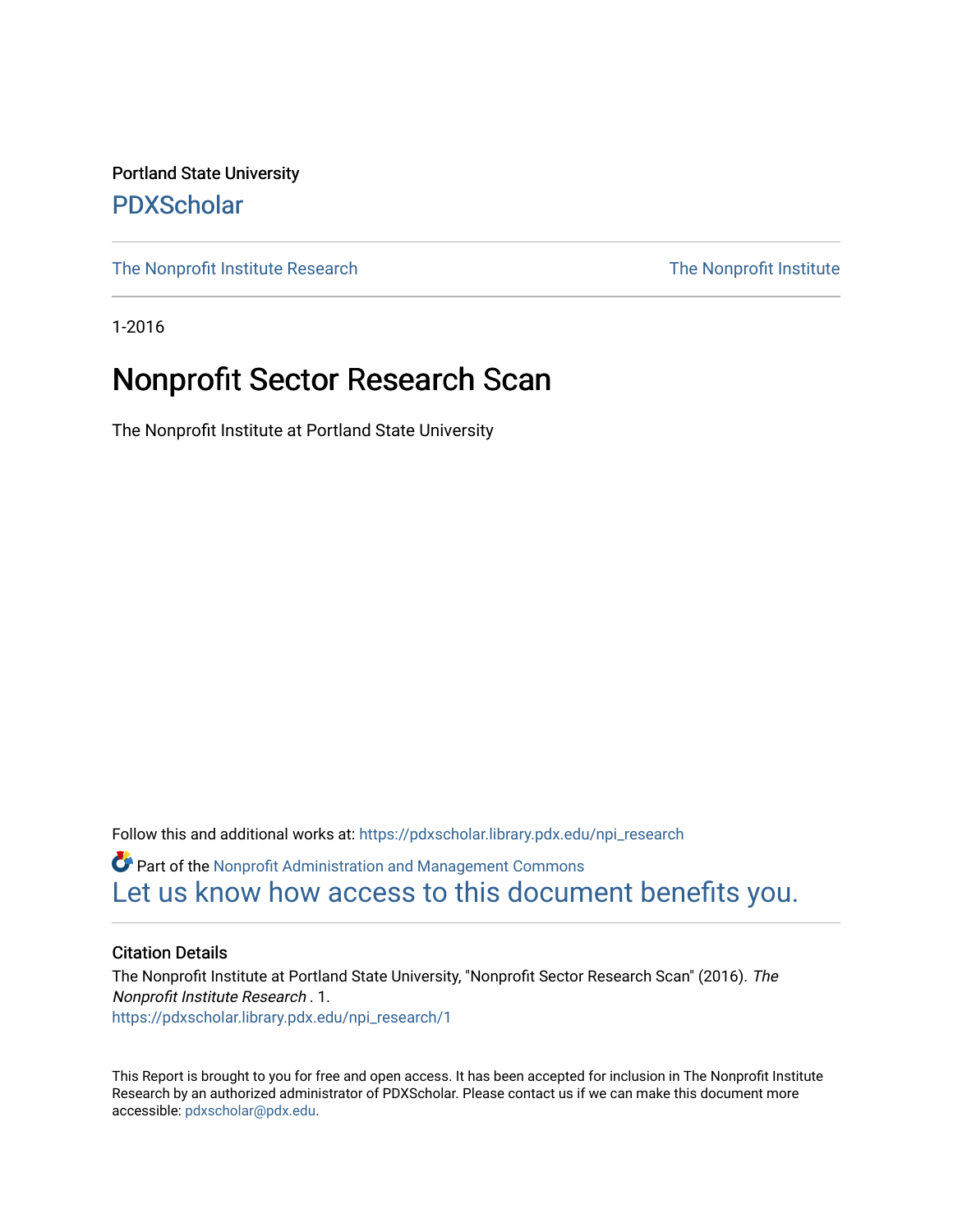The Nonprofit Institute

# NONPROFIT SECTOR RESEARCH SCAN

January 2016

The Nonprofit Institute Center *for* Public Service Portland State University

506 SW Mill St., 670K Portland, OR 97207-0751 Center for Public Service

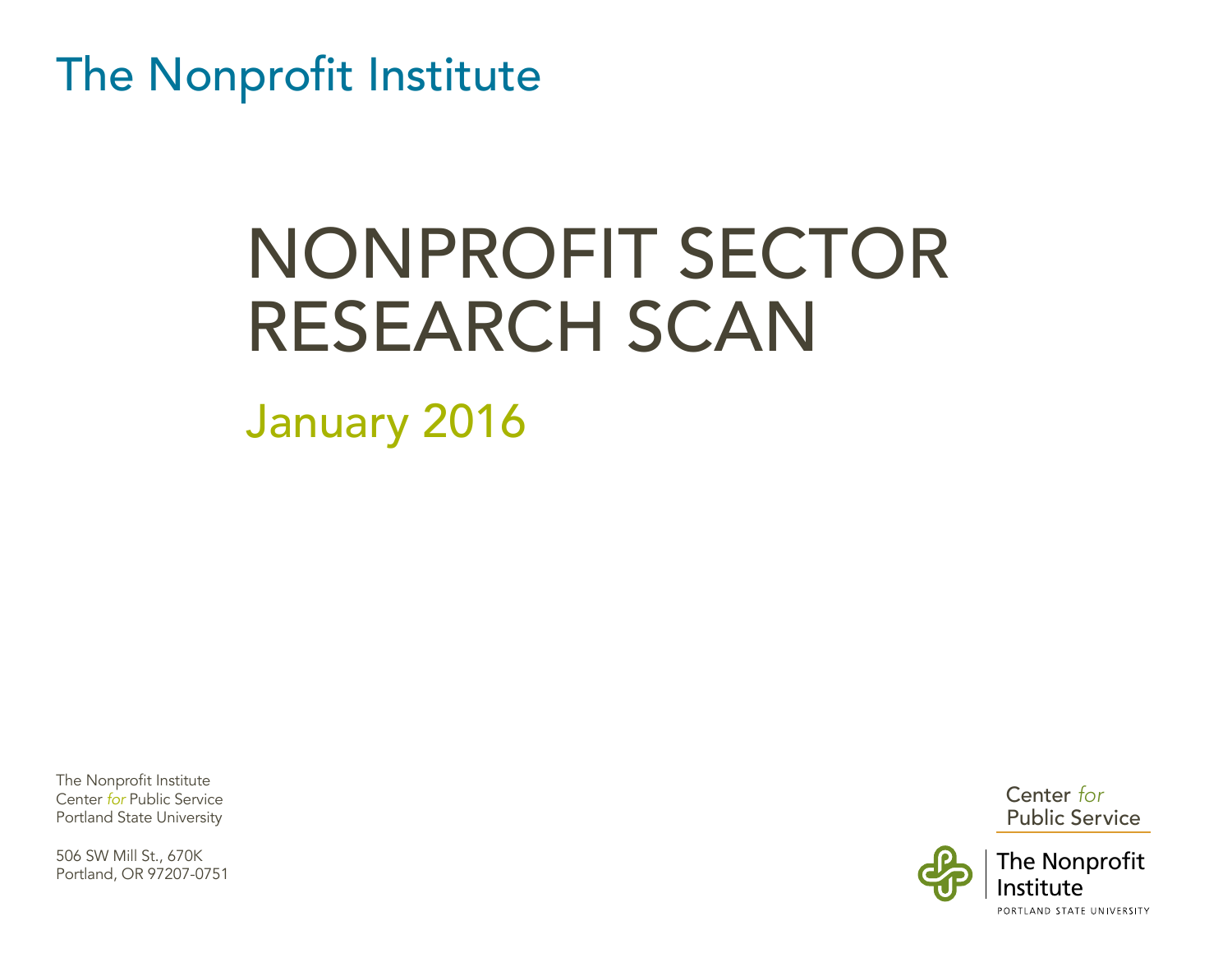### <span id="page-2-0"></span>Executive Summary

This report details a research scan conducted by The Nonprofit Institute at Portland State University. It includes a comprehensive list of relevant research reports published by reputable sources on the topics of *board governance, contracting, leadership, philanthropy, volunteerism* and other *general* and *specialized* nonprofit *topics* at the state, regional, and national levels. This information was compiled in an effort to understand the state of research in this field as well as potentially illuminate opportunities for future research projects. The methods by which this data was gathered included initial conversations with community stakeholders which guided further online content analysis of reports in the fields stated above. This guide serves as a directory to relevant nonprofit research studies including a table organized by category with (1) the titles of the reports, (2) year of publication, (3) the organization that produced it, and (4) active links to these publications.

Interest in nonprofit *board governance* has grown in recent years but the average person joining a nonprofit board typically has very little knowledge and understanding of the work that is to be done.<sup>1</sup> Many of the publications that currently exist on board governance outline the fundamental legality, roles, and responsibilities of board membership. The Oregon Department of Justice and the Nonprofit Association of Oregon offer basic guidelines for nonprofit board governance in Oregon but there were no locally produced in-depth research reports on other facets of board governance. The Alliance for Nonprofit Management has a national report forthcoming on nonprofit board chairs which

examines their perceived roles in the relation to the board, community and CEO as well as how they prepare for the role of board chair. This report should be published shortly. Finally, BoardSource, Stanford University, and the Urban Institute have produced national surveys of board practices, board governance's link to policy initiatives, stewardship, and board composition. Included here are also some special topic reports such as managing nonprofit mergers.

There are several recent reports on *contracting* included here, and this research area continues to grow as nonprofits increasingly partner with governments to provide services in communities across the country. The National Council of Nonprofits and the Urban Institute appear to be the leaders in producing large scale nonprofit contracting data reports. Especially significant is the Urban Institute's National Study of Contracts and Grants which includes analyses of current contracts and grants, problems encountered, and the current fiscal situation by state illuminating how each state is in a unique economic and political situation that affects the experiences of its nonprofits. $2$  No local or regional reports on contracting were identified. More detailed information on Oregon nonprofits and contracting can be found within sector-wide analyses such as the 2011 Oregon Nonprofit Sector Report, co-produced by Portland State University and the Nonprofit Association of Oregon, which finds that some of the concerns about nonprofits contracting with government agencies as less pressing in Oregon when compared to national concerns. $^3$ 

Nonprofit *leadership* reports were identified in several key categories including executive leadership, next generation leadership, and special topics such as cultural competency. Included here is an Oregon specific catalog produced by PSU fellow Katherine Porras supported by the Meyer Memorial Trust that includes primary culturally specific and community based leadership development programs in Oregon. The report catalogs 25 leadership programs aimed specifically at leadership development for communities of color as well as some broader leadership development programs. As a result of this research, several recommendations were made including interconnecting these leadership programs with each other, offering technical assistance with a focus on assessment tools, supporting networking opportunities for program staff, and sustaining leadership development among graduates of these programs. On the national level, executive leadership studies reported on topics such as succession planning, turnover, executive coaching, and executive sabbatical. Additionally, the research on next generation leadership is growing, and many reports focused on developing a leadership plan and pipeline for millennials. The Millennial Impact Project and the Young Nonprofit Professional Network (YNPN) appear to be leaders in this research field with evidence based suggestions for increasing talent retention and strengthening emerging leadership in the nonprofit sector.

*Philanthropy* and fundraising seem to be the most widely researched topic area in nonprofit studies. The Association of Fundraising Professionals-Oregon

NONPROFIT SECTOR RESEARCH SCAN 2 1 Renz, D. (2004). Nonprofit Governance and the Work of the Board. Midwest Centre for Nonprofit Leadership, University of Missouri: Kansas City.

2 Pettijohn, S., Boris, E., and Farrell, M. (2013). National Study of Nonprofit-Government Contracts and Grants 2013: State Profiles. Washington DC: Urban Institute.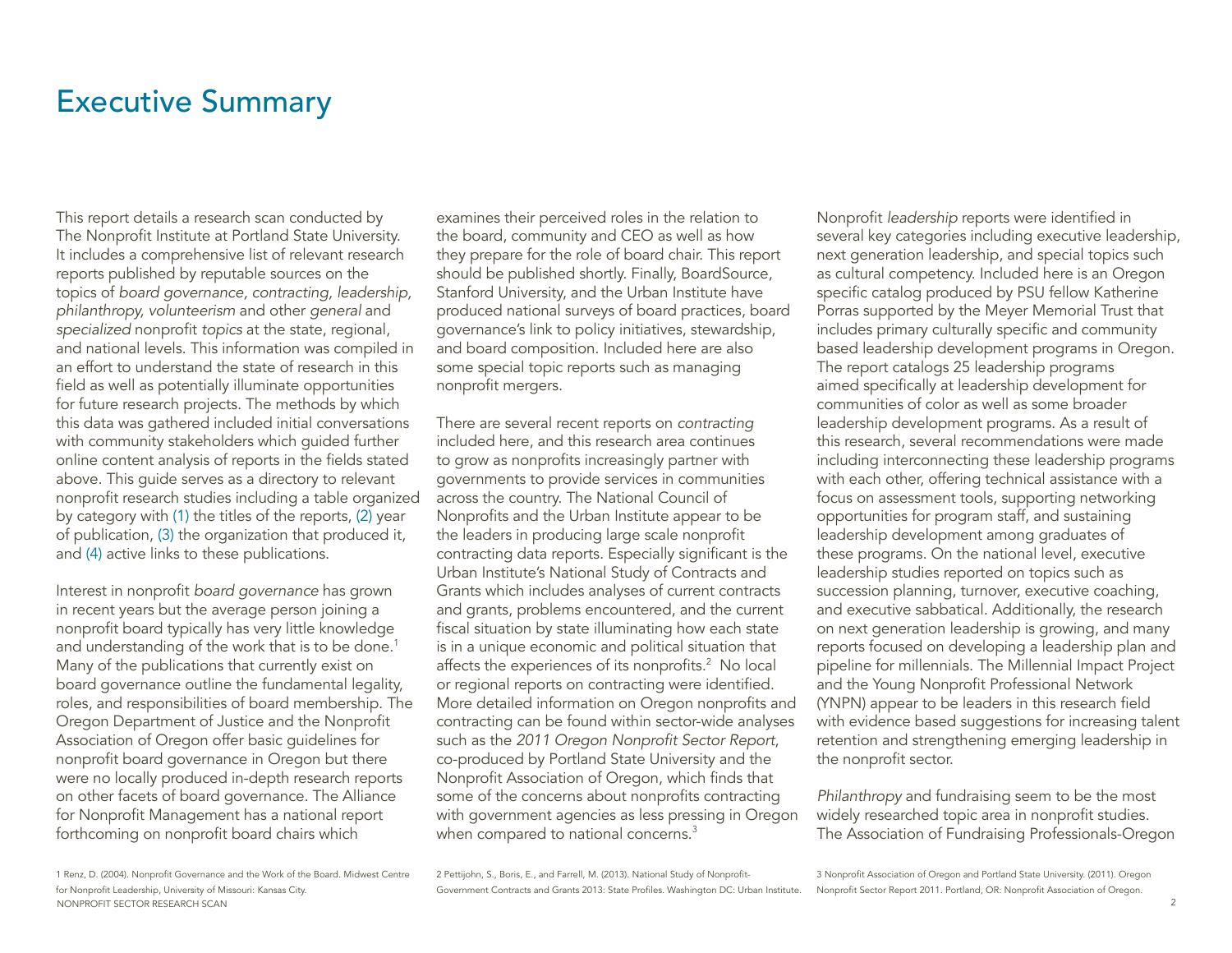and SW Washington, Philanthropy Northwest, and the Oregon Community Foundation have produced annual and semi-annual detailed reports on giving in Oregon which include subtopics around charitable contributions and social media, budget and service plans, impact of government cuts and the recession, where philanthropic dollars originate, and how the Oregon nonprofit sector can use this information. Additionally, a special report was produced by the Foundation Center for Grantmakers of Oregon and Southwest Washington that examined the extent to which domestically focused grantmaking by Oregon foundations reached Oregon's communities of color. There are also several annual national reports generated on giving in the United States such as Giving USA and the Philanthropy Panel Study produced by the Lilly Family School of Philanthropy. Special topics in philanthropy included millennial giving, women's giving, the giving patterns of America's wealthiest households, the hashtag #GivingTuesday phenomenon, and board fundraising.

The Corporation for National and Community Service is a national leader in volunteerism data collection and analyses. They provide the most comprehensive look at volunteering and civic life in 50 states and 51 cities across the country including analyses of volunteer rates and rankings, civic engagement trends, and analysis. Independent Sector has also produced a report on the economic impact and value of volunteer time. We were unable to locate any comprehensive reports that were Oregon specific, however many national analysis include state analyses. Further, Portland State University's Center for the Improvement of Child and Family Services has a research project on volunteerism in Oregon underway. They are preparing to administer an electronic survey to a

sample of nonprofits statewide to assess volunteer engagement practices and needs and will also be conducting a series of stakeholder interviews and completing up to 3 case studies of nonprofit organizations later this Spring. Finally, special topics in volunteerism included health benefits of volunteerism, boomer volunteerism and retention, volunteerism as a pathway to employment and the (mis)management of volunteers.

The Nonprofit Association of Oregon and Portland State University have produced two generalized reports examining the Oregon nonprofit sector as a whole, including size, scope, expenditure, volunteers, fundraising, organizational health and practices of Oregon nonprofits. These are the Oregon Nonprofit Sector Report (2011) and the Oregon Nonprofit Sector *in Brief* (2014) reports. Additional general research includes NAO's, in partnership with Independent Sector, report entitled *Principles for Good Governance and Ethical Practice* (2015), the foremost guide for sound and successful practice by charities and foundations in the United States. Several national annual studies on the state of the nonprofit sector are also included. Most notably, Independent Sector's Economic Impact Study (2012) and the General Scope of the Nonprofit Sector Report (2015) and the *Urban*  Institute's Nonprofit Sector in Brief Report (2015). Other general nonprofit studies included here are multicultural organizational development, cultural competency, and nonprofit turnover. Further, we identified several toolkits and online databases meant to guide nonprofit professionals in practice such as the Nonprofit Economic Data Project, the Digital Giving Index, the National Center for Charitable Statistics, and the Stanford Social Innovation Review. These sites serve practitioners with data that can be useful for evidence based practice, grant writing, and research driven practice.

Finally, Oregon has produced some notable reports on specialized topics such as the Oregon Values and Beliefs Project, the Oregon Capital Scan, a report on tracking Oregon Equality<sup>4</sup>, and the Coalition of Communities of Color's Unsettling Profile Research Series which documents the experiences of communities of color in Portland OR to be used by policymakers, advocates, researchers, educators, and grant writers. Other special topics include the E-nonprofit, social impact bonds, nonprofit coaching, arts, and technology. Of special interest is the Foundation Center's Issue Lab which provides case studies, evaluations, white papers, and issue briefs addressing some of the world's most pressing social problems, which undoubtedly affect the nonprofit sector. Recent topics include black male achievement, disaster philanthropy, analysis of mass gun shootings, philanthropic support for black men and boys, and philanthropic support for veterans. The Issue Lab Provides some guidance and examples of potential issue based research that can be carried out in Oregon.

Overall, research in the nonprofit field is vast and growing, and what is provided here is a snapshot in time. However, it is our hope that this directory will prove useful in better understanding potential opportunities for future research endeavors in the state of Oregon. If you have questions or concerns regarding this report or its content, please contact The Nonprofit Institute at inpm@pdx.edu.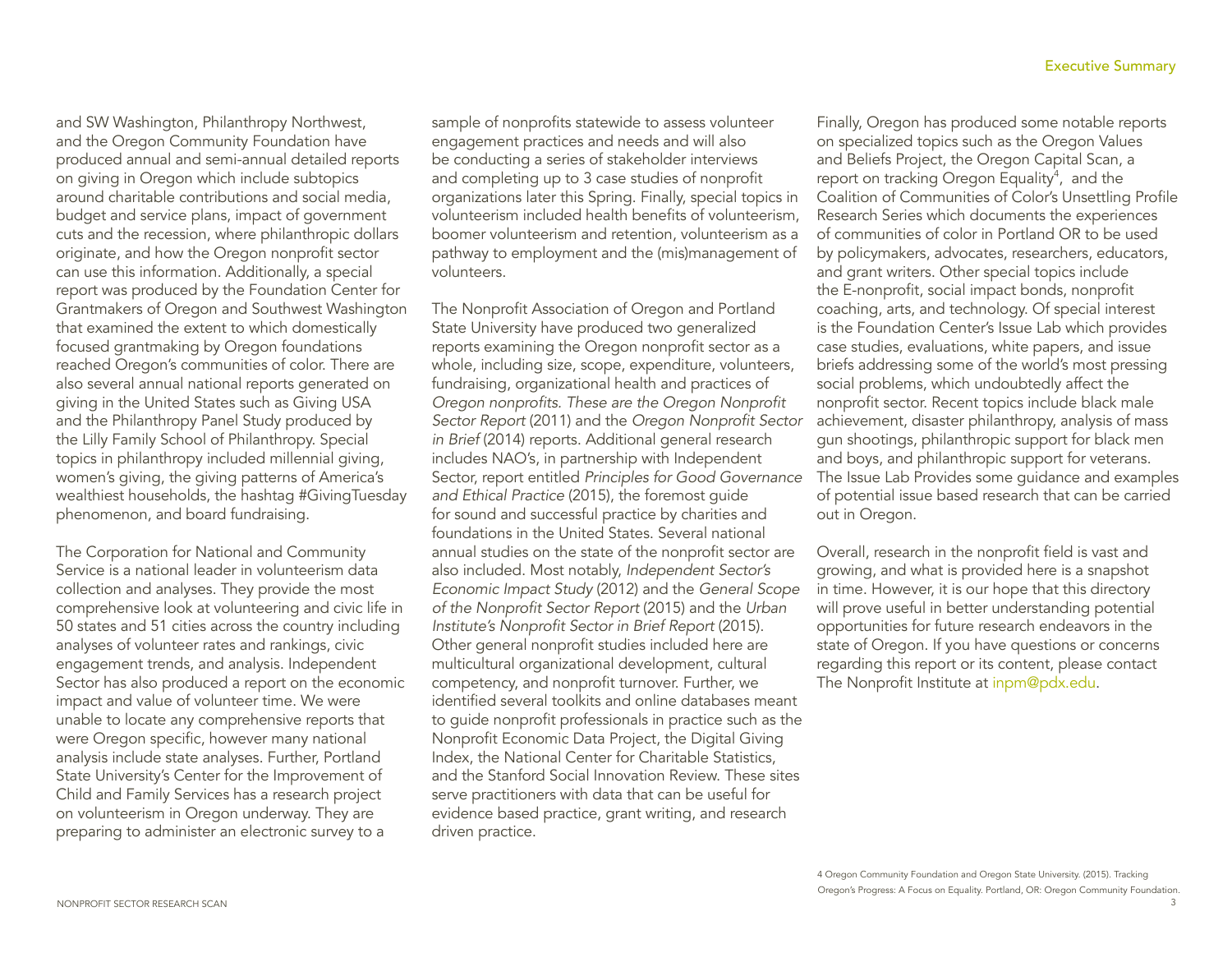### **Contents**

| $\overline{2}$ | <b>Executive Summary</b> |    | 22 Volunteerism                         |
|----------------|--------------------------|----|-----------------------------------------|
|                |                          |    | State/Regional                          |
| 5              | <b>Board Governance</b>  |    | <b>National</b>                         |
|                | State/Regional           |    | <b>Special Topics</b>                   |
|                | <b>National</b>          | 28 | <b>General Nonprofit</b>                |
| 8              | Contracting              |    | State/Regional                          |
|                | <b>National</b>          |    | <b>National</b>                         |
| 9              | Leadership               | 33 | <b>Practical Tools</b>                  |
|                | State/Regional           |    | State/Regional                          |
|                | <b>National</b>          |    | <b>National</b>                         |
|                | <b>Special Topics</b>    |    |                                         |
| 14             | Philanthropy             | 39 | <b>Special Topics</b><br>State/Regional |
|                | State/Regional           |    | <b>National</b>                         |
|                | <b>National</b>          |    |                                         |
|                | <b>Special Topics</b>    |    |                                         |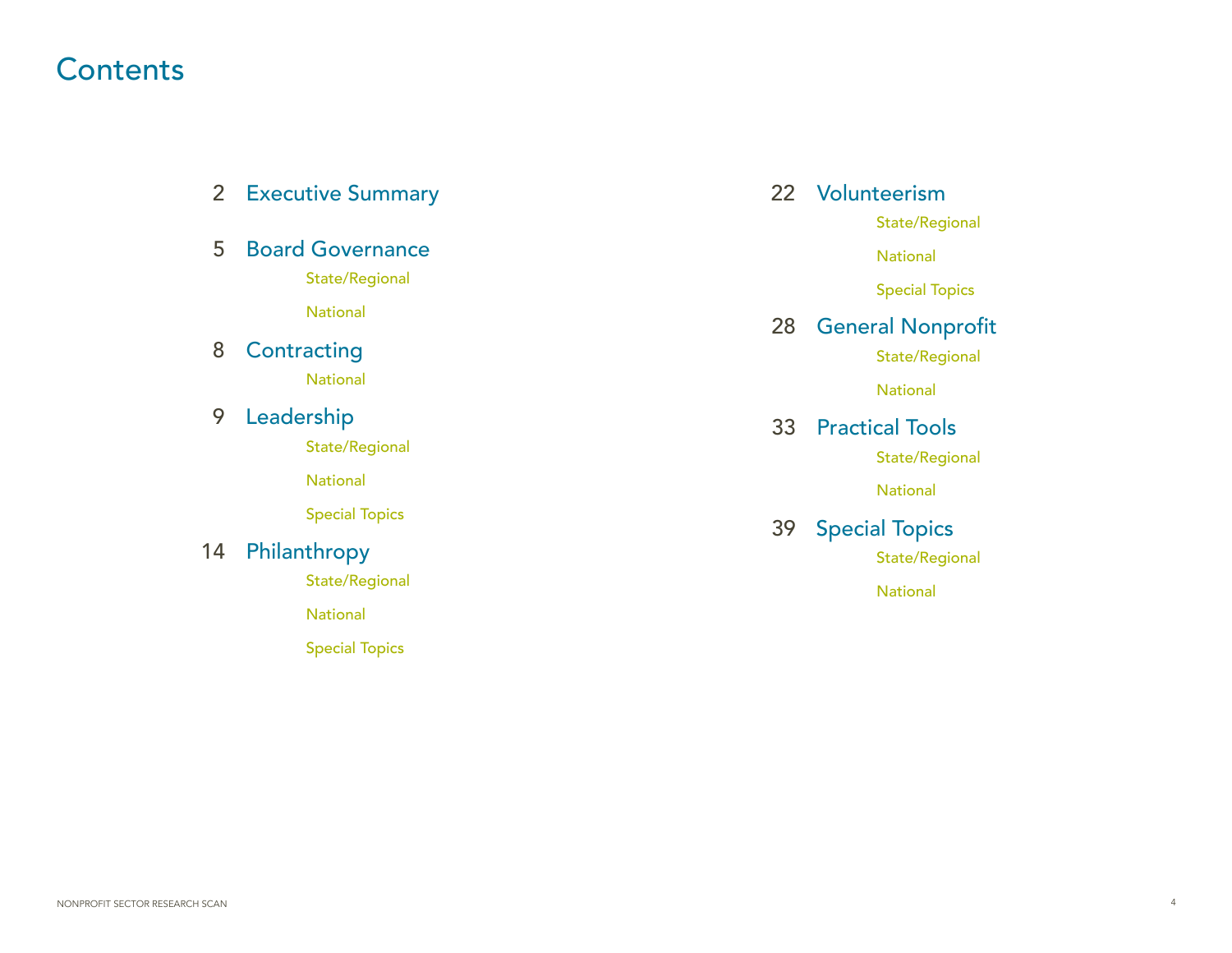### <span id="page-5-0"></span>Board Governance

| <b>Source</b>                                           |      | Year Report Title                                                               | Summary                                                                                                                                                                 | Freq.   |
|---------------------------------------------------------|------|---------------------------------------------------------------------------------|-------------------------------------------------------------------------------------------------------------------------------------------------------------------------|---------|
| Oregon Department of<br>Justice - Charitable Activities | 2013 | A Guide to Nonprofit Board Service in<br>Oregon: Office of the Attorney General | This guide is provided by the Attorney General's office to assist board members in performing board<br>related functions. It outlines legal roles and responsibilities. | N/A     |
| Nonprofit Association of<br>Oregon (NAO)                | 2015 | Website on Nonprofit<br>Board Governance: Frequently Asked<br>Questions.        | This webpage offered by the Nonprofit Association of Oregon is a practical tool for board members<br>and outlines board roles and responsibilities.                     | Ongoing |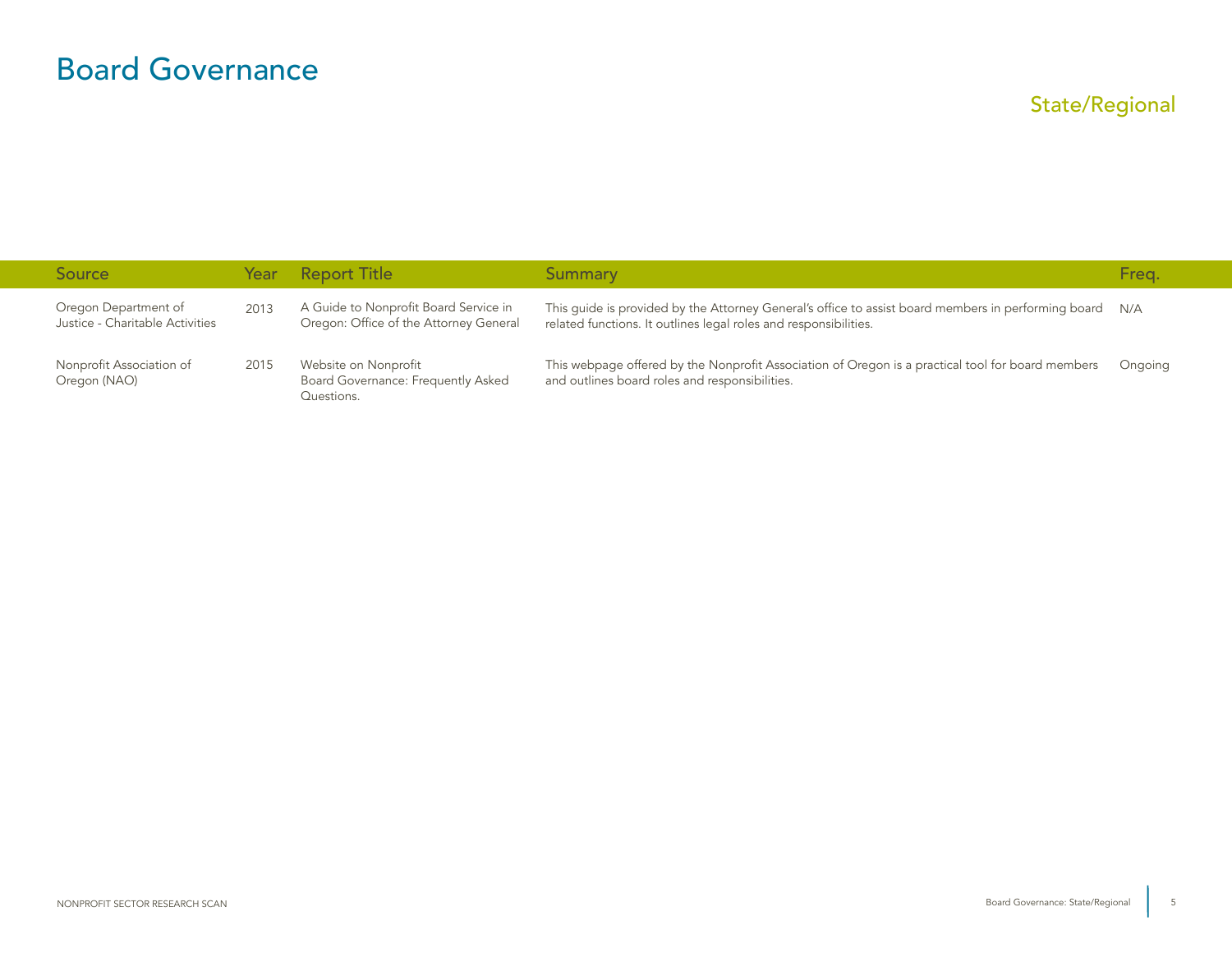### <span id="page-6-0"></span>Board Governance

| Source                                                      | Year  | <b>Report Title</b>                                                                                                                                          | Summary                                                                                                                                                                                                                                                                                                                                                                                                                                                                                                                                                                                                                                                                                                                                                                                                                                                                                                                                                                  | Freq.    |
|-------------------------------------------------------------|-------|--------------------------------------------------------------------------------------------------------------------------------------------------------------|--------------------------------------------------------------------------------------------------------------------------------------------------------------------------------------------------------------------------------------------------------------------------------------------------------------------------------------------------------------------------------------------------------------------------------------------------------------------------------------------------------------------------------------------------------------------------------------------------------------------------------------------------------------------------------------------------------------------------------------------------------------------------------------------------------------------------------------------------------------------------------------------------------------------------------------------------------------------------|----------|
| Alliance for<br>Nonprofit Management                        | 2016* | Perspectives of Nonprofit Board Chairs:<br>How they Prepare for and Perceive their<br>Role in Relation to the Board, Community,<br>and CEO: A National Study | This study was conducted by a research team of the Alliance for Nonprofit Management's<br>Governance Affinity Group, a national group of nonprofit consultants, pracademics, and researchers<br>who focus on developing new approaches to governance, conducting research on governance<br>issues, and promoting research based practice. The study examined two research questions to<br>advance the sector's understanding of board chairs and their importance to governance as well as<br>offer practice implications for board chairs and capacity builders. The research questions are: (1)<br>How do board chairs perceive their roles relative to the board, the organization, the community and<br>Executive Director/CEO?; and 2) How do they prepare, or not, for the role of board chair and what<br>did they find helpful in preparing? This study is one of the few that obtains information about board<br>chairs, directly from board chairs themselves. | One-Time |
| Boardsource                                                 | 2015  | Leading With Intent: A National Index of<br>Nonprofit Board Practices                                                                                        | More than 800 nonprofit organizations responded to a survey in the summer of 2014 and shared<br>quantitative and qualitative data about their boards' composition, policies, practices, and<br>performance. The responses to that comprehensive survey were aggregated and analyzed by<br>BoardSource's research team, and are explored further in this report.                                                                                                                                                                                                                                                                                                                                                                                                                                                                                                                                                                                                          | One-Time |
| Center for Social Sector<br>Leadership - Berkley University | 2002  | The Dynamic Board: Lessons from High<br>Performing Nonprofits                                                                                                | This report summarizes the best practices that we heard described in our interviews. While we offer<br>guidance on many types of board activities, we especially emphasize theneed for a board to be<br>"dynamic" - ready to shift priorities when conditions change. Noexecutive team will always have the<br>full range of skills required to ensure that theirorganization thrives and survives in a time of shifting<br>government priorities, evolvingsocial needs, increasing scrutiny of nonprofits, and changing<br>donor expectations. Similarly, boards also need to respond to changing internal needs as nonprofits<br>matureand grow. A dynamic board can help weather change and build for the future                                                                                                                                                                                                                                                      | One-Time |
| Compass Point<br>Nonprofit Services                         | 2005  | The M Word: A Board Members Guide to<br><b>Nonprofit Mergers</b>                                                                                             | This study provides a road map to a merger's expectations, processes, and obstacles. Special<br>sections depict seven organizations' actual merger experiences, feature sample resolutions and<br>worksheets, and highlight the key roles executive directors play in a merger. Also offers advice on<br>how to close down an organization.                                                                                                                                                                                                                                                                                                                                                                                                                                                                                                                                                                                                                              | One-Time |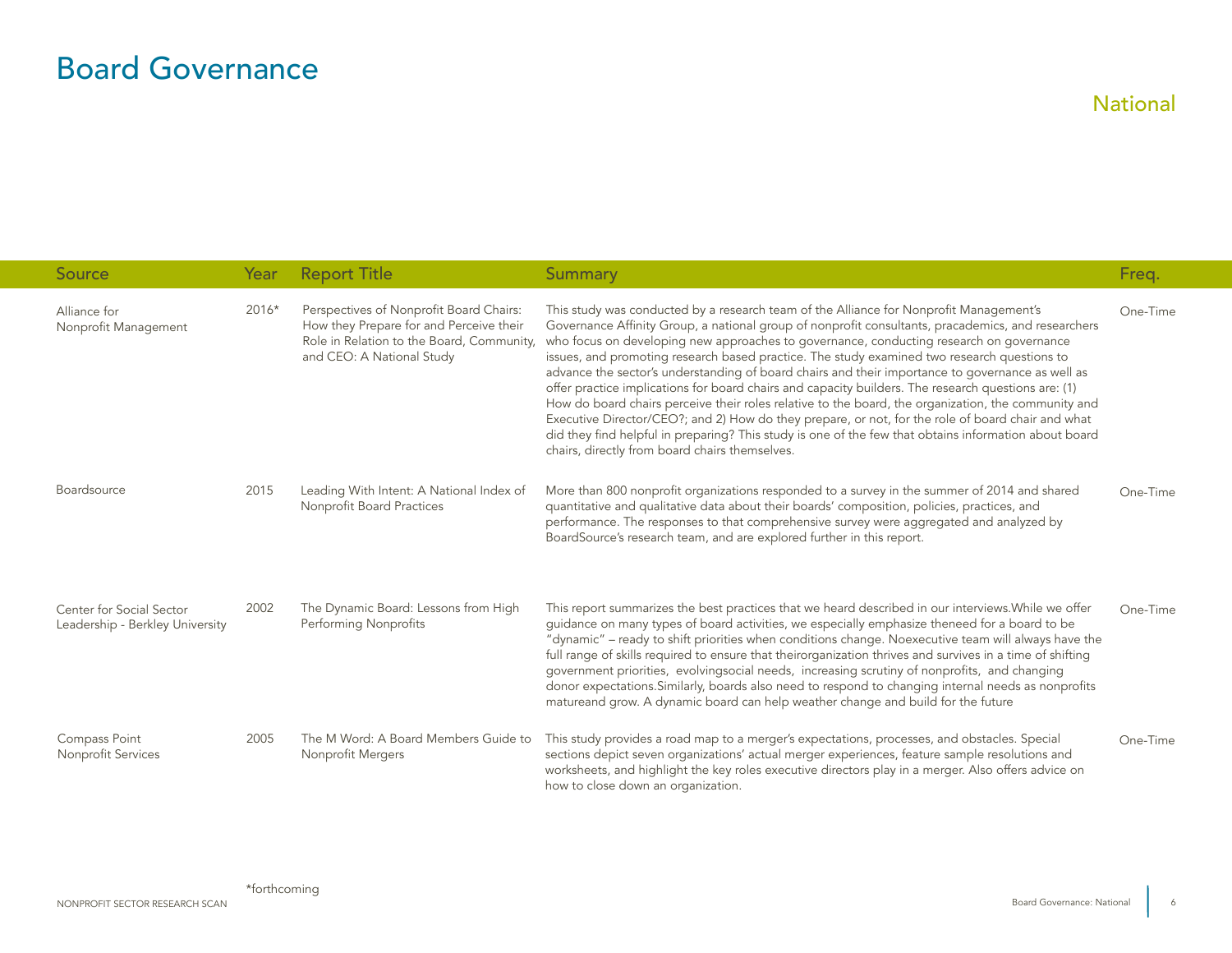### Board Governance

| Source                                                                                     | Year | <b>Report Title</b>                                                                                                                         | <b>Summary</b>                                                                                                                                                                                                                                                                                                                                                                                                                                                                                                                                                                                                                                                                                                                                                                           | Freq.    |
|--------------------------------------------------------------------------------------------|------|---------------------------------------------------------------------------------------------------------------------------------------------|------------------------------------------------------------------------------------------------------------------------------------------------------------------------------------------------------------------------------------------------------------------------------------------------------------------------------------------------------------------------------------------------------------------------------------------------------------------------------------------------------------------------------------------------------------------------------------------------------------------------------------------------------------------------------------------------------------------------------------------------------------------------------------------|----------|
| Midwest Center for<br>Nonprofit Leadership                                                 | 2004 | Nonprofit Governance and the Work of<br>the Board                                                                                           | This article is adapted from a chapter published in Philanthropy in the U.S.: An Encyclopedia<br>and explores the roles and responsibilities of board members as well as differing definitions of<br>governance as they are used in the nonprofit sector. The report outlines in detail the legal duty of<br>care, and the core and fiduciary responsibilities of officers, committees, task forces, and individual<br>board members.                                                                                                                                                                                                                                                                                                                                                    | One-Time |
| Stanford Univeristy                                                                        | 2015 | 2015 Survey on Board of Directors of<br>Nonprofit Organizations                                                                             | In fall 2014, Stanford Graduate School of Business, in collaboration with BoardSource and GuideStar,<br>surveyed 924 directors of nonprofit organizations about the composition, structure, and practices of<br>their boards. "This extensive survey provides highly informative empirical data which underscores<br>what many of us have been observing based on personal experience. In order for a nonprofit to<br>achieve great impact, it needs a great board. And most nonprofit boards fall far short," adds Meehan                                                                                                                                                                                                                                                               | Annual   |
| Support Center for Nonprofit<br>Management and the National<br>Center for Nonprofit Boards | 1999 | All Hands On Board: The Board of<br>Directors in an all-Volunteer Organization                                                              | This is a toolkit for board professionals which explains roles, responsibilities, and legalities of<br>board membership.                                                                                                                                                                                                                                                                                                                                                                                                                                                                                                                                                                                                                                                                 | One-Time |
| The Urban Institute                                                                        | 2012 | Nonprofit Governance in the United<br>States: Findings on Performance and<br>Accountability from the First National<br>Representative Study | Nonprofit boards are increasingly a focus of those interested in greater accountability and<br>transparency, including policymakers, media, and the public. To help inform current policy debates<br>and initiatives to strengthen nonprofit governance, in 2005 the Urban Institute conducted the first<br>ever national representative survey of nonprofit governance, with over 5,100 participants. This<br>report presents survey findings, discussing: relationships between public policy and governance,<br>factors that promote or impede boards' performance of basic stewardship responsibilities, board<br>composition and factors associated with board diversity, and recruitment processes, including the<br>difficulty experienced by many nonprofits in finding members. | One-Time |
| The Urban Institute                                                                        | 2014 | Boards as an Accountability Mechanism                                                                                                       | This paper examines board functioning in relation to both legal and broader conceptions of<br>accountability, and empirical evidence from over 5,100 nonprofits in the Urban Institute National<br>Survey of Nonprofit Governance. After discussing areas of board weakness, the paper considers<br>various approaches to improving boards, including regulation, self-regulation, policy oriented,<br>and management-oriented strategies. The paper argues that as important as legal regulation and<br>oversight may be, broader accountability and performance expectations must be addressed at the<br>level of practice, within boards and organizations, and take nonprofit heterogeneity into account.                                                                            | One-Time |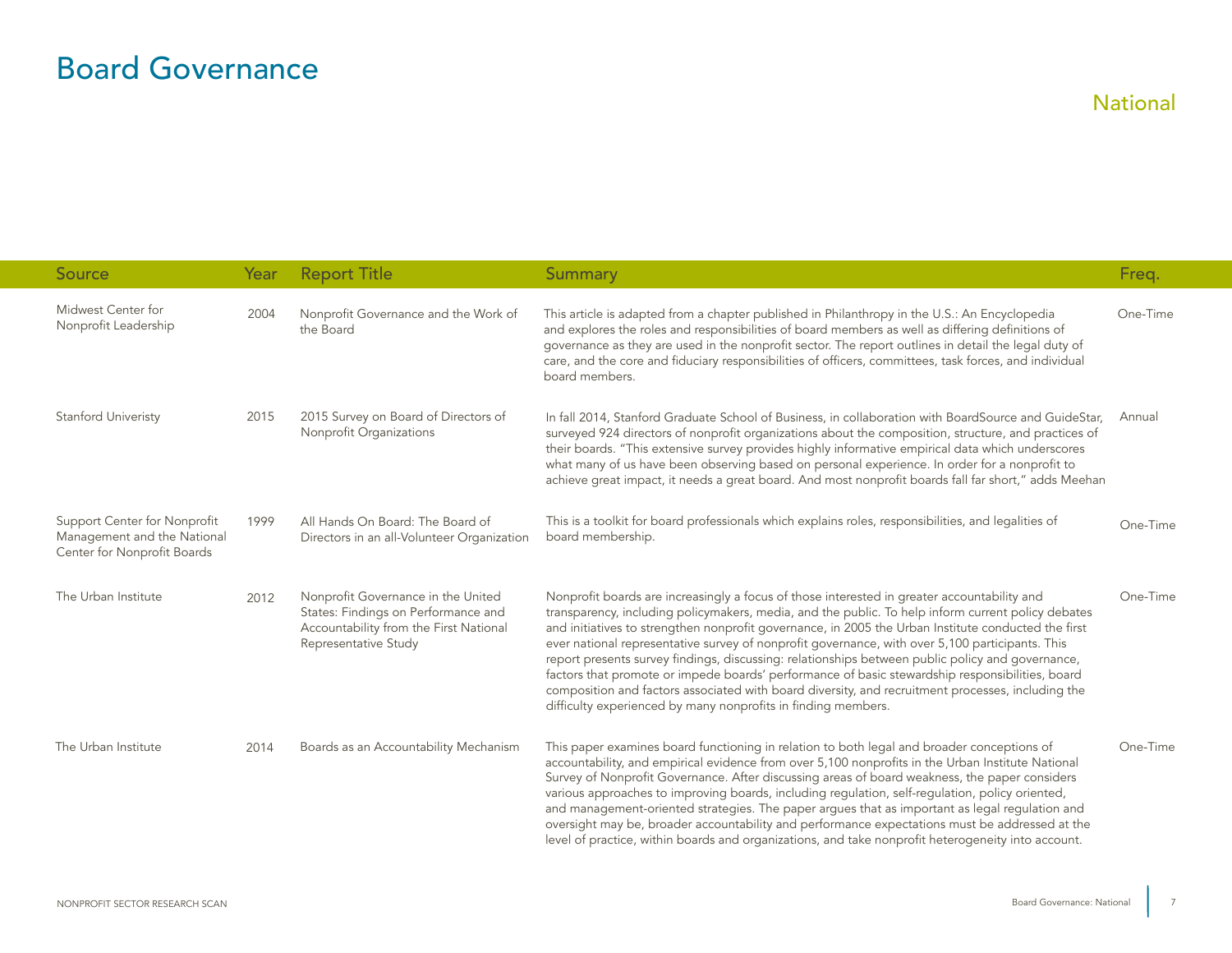# <span id="page-8-0"></span>**Contracting**

| Source                                | Year | <b>Report Title</b>                                                                              | <b>Summary</b>                                                                                                                                                                                                                                                                                                                                                                                                                                                                                                                                                                                                                                                                                                                                                                                                                                  | Freq.    |
|---------------------------------------|------|--------------------------------------------------------------------------------------------------|-------------------------------------------------------------------------------------------------------------------------------------------------------------------------------------------------------------------------------------------------------------------------------------------------------------------------------------------------------------------------------------------------------------------------------------------------------------------------------------------------------------------------------------------------------------------------------------------------------------------------------------------------------------------------------------------------------------------------------------------------------------------------------------------------------------------------------------------------|----------|
| The National Council of<br>Nonprofits | 2014 | Toward Common Sense Contracting                                                                  | This Special Report is designed to help overcome the serious problems charitable nonprofits<br>encounter when entering written agreements with governments to deliver services to the public.<br>Through extensive research and input from front-line nonprofit contractors and grantees, it provides<br>real-world context and consequences to the problems documented through nationwide statistical<br>data published in the Urban Institute's "National Study of Nonprofit-Government Contracts" and<br>"Grants 2013: State Profiles and recent Nonprofit-Government Contracts and Grants: Findings from<br>the 2013 National Survey". This report provides tested, replicable solutions to the government-<br>nonprofit contracting problems and calls on all interested parties to join in efforts to promote<br>common sense contracting | One-Time |
| The National Council of<br>Nonprofits | 2013 | A Dozen Common Sense Solutions to<br>Government Nonprofit Contracting<br>Problems: A White Paper | This white paper shares a sampling of common sense contracting and grantmaking solutions.<br>The paper identifies replicable solutions that canovercome specific dysfunctional problemsthat<br>preventgovernments and their nonprofit partners from being as successful and efficient as possible.<br>But first, we relate the benefits of "collaborative problem solving" that governments and nonprofits<br>have jointly put to use in productive waysin recent years.                                                                                                                                                                                                                                                                                                                                                                        | One-Time |
| The National Council of<br>Nonprofits | 2013 | Investing for Impact: Indirect Costs are<br><b>Essential for Success</b>                         | This report addresses how governments that hire charitable nonprofits to deliver services and then<br>reimburse them for less than reasonable indirect costs undermine the ability of nonprofits to deliver<br>high quality services. It reviews research documenting that such an approach erodes communities<br>and contracting relationship while ensuring higher-performing partners and cost savings for<br>taxpayers.                                                                                                                                                                                                                                                                                                                                                                                                                     | One-Time |
| Urban Institute                       | 2013 | Nonprofit Government Contracts                                                                   | Through a national survey of public charity nonprofits, this report assesses the size and scope<br>of government financing, administration of contracts and grants, and nonprofit perceptions of<br>problems and improvements in these processes.                                                                                                                                                                                                                                                                                                                                                                                                                                                                                                                                                                                               | One-Time |
| Urban Institute                       | 2013 | National Study of Nonprofit-Government<br>Contracts and Grants 2013: State Profiles              | This compilation of state profiles from the 2013 National Survey of Nonprofit-Government<br>Contracting and Grants, provides national and state-by-state snapshots of most types of nonprofit<br>organizations that have contracts and grants with local, state, and federal governments. The<br>individual state profiles are designed to document the extent of nonprofit-government contracting,<br>processes and problems. States are also ranked according to number of grants, types of issues, and<br>actions taken by nonprofits to address the challenges they face.                                                                                                                                                                                                                                                                   | One-Time |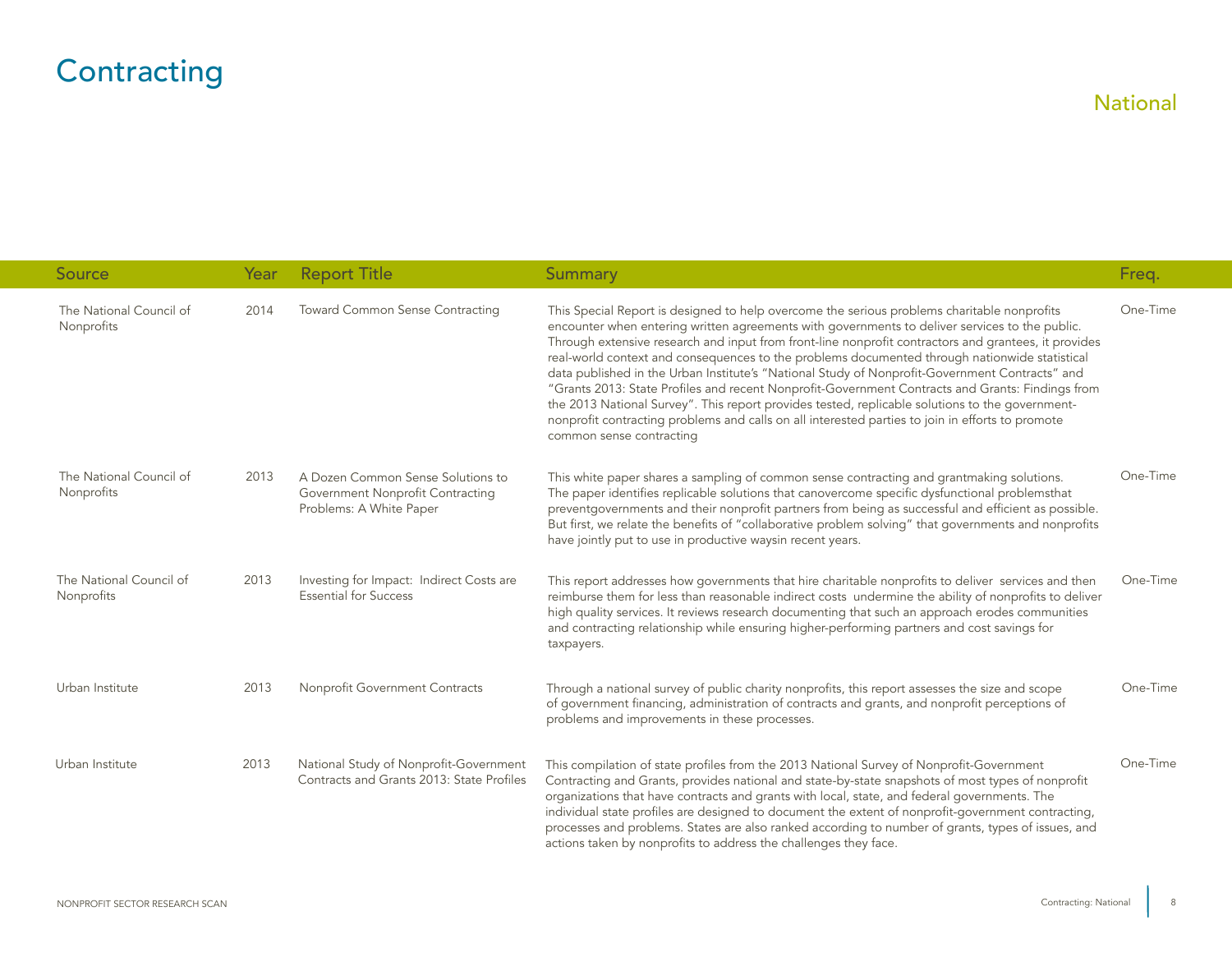<span id="page-9-0"></span>

| Source                                                    | Year | <b>Report Title</b>                                    | <b>Summary</b>                                                                                                                                                                                                                                                                                                                                                                                                                                                                                                                                                                                                                                                                                                                                                                                                                                                                                                                                                        | Freq.    |
|-----------------------------------------------------------|------|--------------------------------------------------------|-----------------------------------------------------------------------------------------------------------------------------------------------------------------------------------------------------------------------------------------------------------------------------------------------------------------------------------------------------------------------------------------------------------------------------------------------------------------------------------------------------------------------------------------------------------------------------------------------------------------------------------------------------------------------------------------------------------------------------------------------------------------------------------------------------------------------------------------------------------------------------------------------------------------------------------------------------------------------|----------|
| Meyer Memorial Trust and<br>Hatfield School of Government | 2014 | A Look at Leadership Development<br>Programs in Oregon | In 2014, Oregon Hatfield Fellow at Portland State University Katherine Porras, compiled a catalog of<br>the primary culturally specific and community based leadership development programs in the state of<br>Oregon for the Meyer Memorial Trust. The report catalogs 25 leadership programs aimed specifically<br>at leadership development for communities of color as well as some more broad leadership<br>development programs. Eight focus areas were identified: cultural, disabilities, environmental justice,<br>immigrants and refugees, migrant students, public engagement, rural, and youth. Further, as a result<br>of this research, several recommendations were made including interconnecting these leadership<br>programs with each other, offering technical assistance with a focus on assessment tools, supporting<br>networking opportunities for program staff, and sustaining leadership development among graduates<br>of these programs. | One-Time |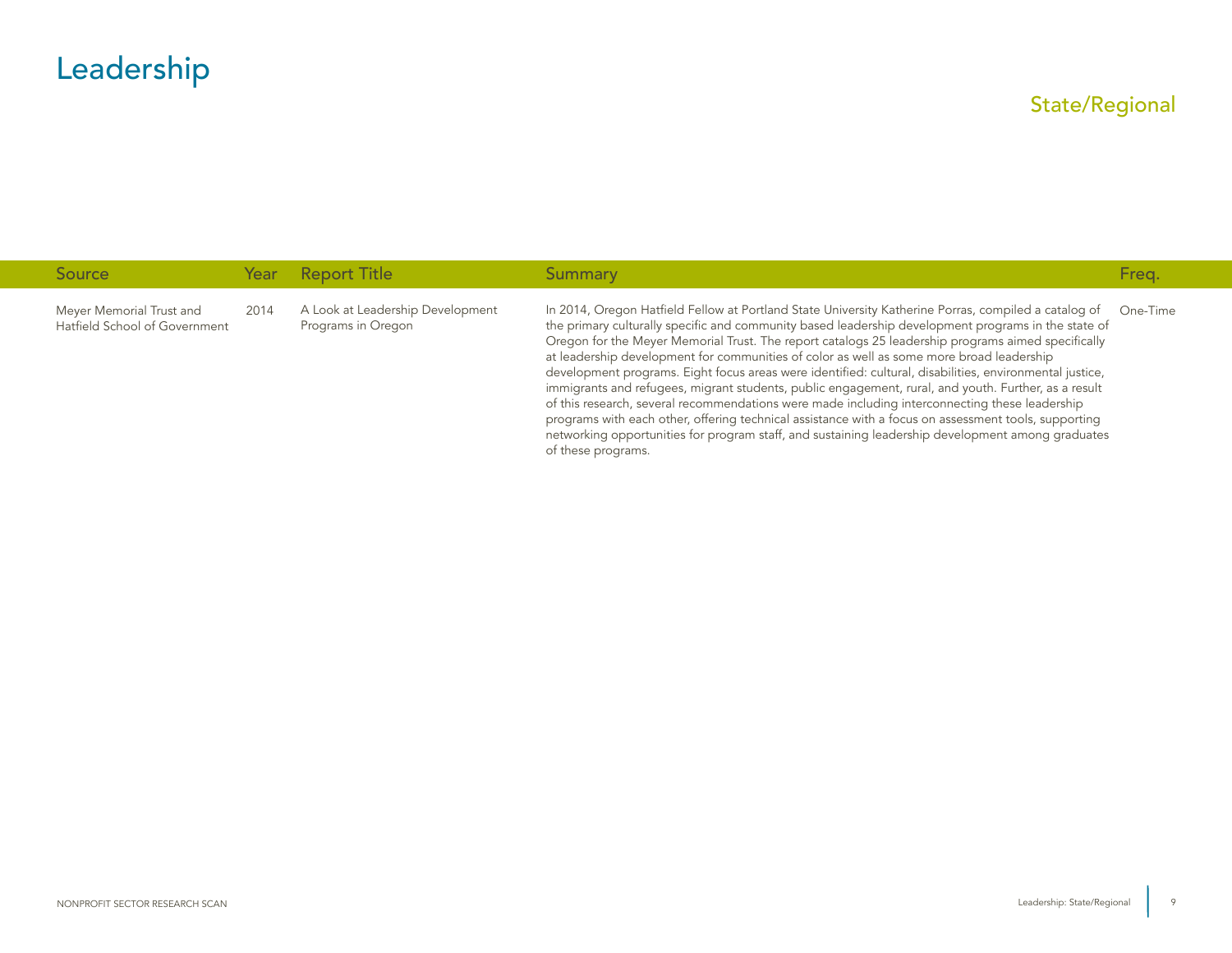<span id="page-10-0"></span>

| Source                                                                    | Year        | <b>Report Title</b>                                                                       | <b>Summary</b>                                                                                                                                                                                                                                                                                                                                                                                                                                                                                                                                                                                                                                                                                                                                                                                                                                                                                                                                                                                                                                                                                                                                                                      | Freq.    |
|---------------------------------------------------------------------------|-------------|-------------------------------------------------------------------------------------------|-------------------------------------------------------------------------------------------------------------------------------------------------------------------------------------------------------------------------------------------------------------------------------------------------------------------------------------------------------------------------------------------------------------------------------------------------------------------------------------------------------------------------------------------------------------------------------------------------------------------------------------------------------------------------------------------------------------------------------------------------------------------------------------------------------------------------------------------------------------------------------------------------------------------------------------------------------------------------------------------------------------------------------------------------------------------------------------------------------------------------------------------------------------------------------------|----------|
| The Annie E. Casey<br>Foundation                                          | 2008        | <b>Building Leaderful Organizations:</b><br>Succession Planning for Nonprofits            | This monograph seeks to continue to detoxify the topic of nonprofit succession, looking closely at<br>the tough issues organizations may face when planning for succession. It provides nonprofit boards<br>and executive directors a framework for their own succession planning activities and offers tools<br>and resources, many of which have been used by the leadership consultants who designed the<br>approaches outlined.                                                                                                                                                                                                                                                                                                                                                                                                                                                                                                                                                                                                                                                                                                                                                 | One-Time |
| Bridgespan                                                                | No.<br>Date | Nonprofit Leadership Development:<br>What's Your Plan A for Growing Future<br>Leadership? | In this practical quide, the authors outline a series of steps that organizations can follow to create<br>and implement a Plan A which is a vision of your organization's future leadership team including the<br>capabilities and roles needed to achieve your strategy, and an overview of the development steps you<br>plan to take to build that team While what to do is knowable, we don't promise that it will be easy to<br>do it well. It takes significant focus, time, and effort. But we do say that the actions you take will help<br>build an organization that's better prepared to increase your impact amid the challenges to come.                                                                                                                                                                                                                                                                                                                                                                                                                                                                                                                                | One-Time |
| Case Foundation & Achieve<br>Research's "The Millenial<br>Impact Project" | 2015        | 2015 Millenial Impact Report: Cause,<br>Influence, and the Next Generation<br>Workforce   | This report is the fourth installment of a four part series focusing on the relationships between<br>Millennials and nonprofit organizations. The 2015 Millennial Impact Report focuses on company<br>cause work, the factors that influence engagement in the workplace and the relationship between<br>Millennial employees and their managers.                                                                                                                                                                                                                                                                                                                                                                                                                                                                                                                                                                                                                                                                                                                                                                                                                                   | One-Time |
| Center for Creative Leadership                                            | 2010        | Emerging Leadership in Nonprofit<br>Organizations: Myths, Meaning, and<br>Motivations.    | In 2010, American Express and the Center for Creative Leadership embarked on a research effort<br>to advance the understanding of, and to promote excellence in the field of, nonprofit leadership<br>by focusing on the needs of emerging leaders. Survey and narrative data were gathered from<br>current and emerging nonprofit leaders. Overall, they found that individuals at lower levels are more<br>concerned about pay than are those at higher levels. Fewer individuals are willing to take it on faith<br>that they are making a positive difference; they want tangible evidence of the difference they and<br>their organizations are making. Recommendations were made to expand how we think about talent<br>development and utilization to include a sectorial perspective and find ways to support it at that<br>level. Further, with the increase in mobile technology use (such as smartphones) the lines between<br>work time and personal time are often blurry. Individuals, particularly younger workers, increasingly<br>have the desire to choose how they manage the boundaries between work and nonwork roles,<br>relationships, and responsibilities. | One-Time |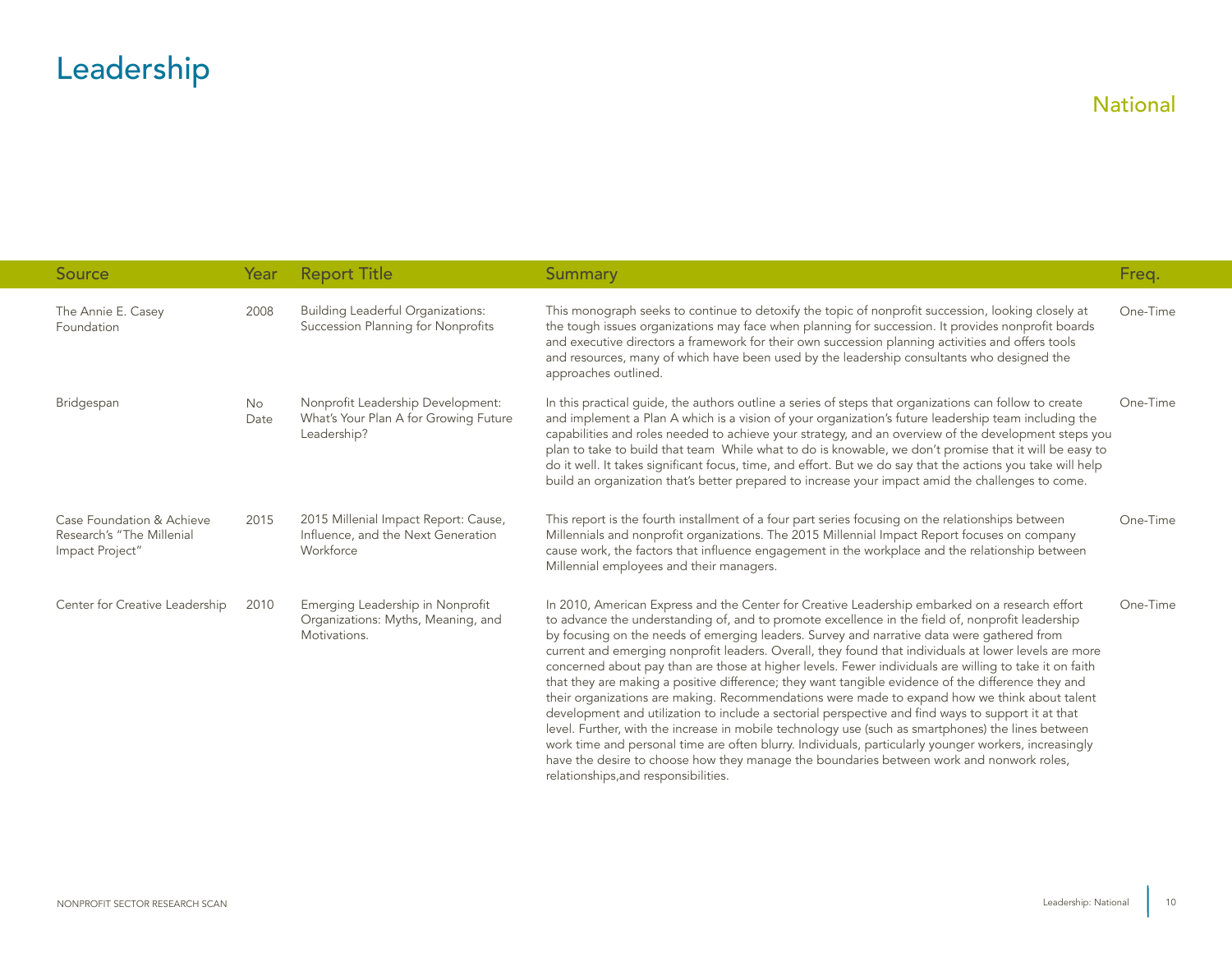| <b>Source</b>                       | Year | <b>Report Title</b>                                                        | Summary                                                                                                                                                                                                                                                                                                                                                                                                                                                                                                                                                                                                                                                                                | Freg.    |
|-------------------------------------|------|----------------------------------------------------------------------------|----------------------------------------------------------------------------------------------------------------------------------------------------------------------------------------------------------------------------------------------------------------------------------------------------------------------------------------------------------------------------------------------------------------------------------------------------------------------------------------------------------------------------------------------------------------------------------------------------------------------------------------------------------------------------------------|----------|
| Compass Point Nonprofit<br>Services | 2008 | Ready to Lead? Next Generation Leaders<br>Speak Out                        | To better understand and address the leadership pipeline and leadership turnover, CompassPoint<br>(in partnership with The Annie E. Casey Foundation, the Meyer Foundation and Idealist.org) recently<br>surveyed over 5,700 nonprofits. Findings suggest that there are indicators of strength within the<br>leadership pipeline. Despite these promising indicators, we also found that next generation leaders<br>face significant barriers to pursuing executive positions.                                                                                                                                                                                                        | One-Time |
| Compass Point Nonprofit<br>Services | 2011 | Daring to Lead 2011: A National Study of<br>Nonprofit Executive Leadership | This national study on executive directors reports three key findings: a) Though slowed by the<br>recession, executive turnover is still high and succession planning is weak. b) The recession has<br>amplified chronic financial instabilities, increasing anxiety, and frustration with unstable financial<br>models. c) Despite the profound challenges of the role, nonprofit executives remain energized &<br>resolved. 45% reported being very happy in their jobs, and another 46% reported that they have more<br>good days than bad in the role. Levels of burnout, especially given the economic climate, were low;<br>67% of leaders reported little or no burnout at all. | One-Time |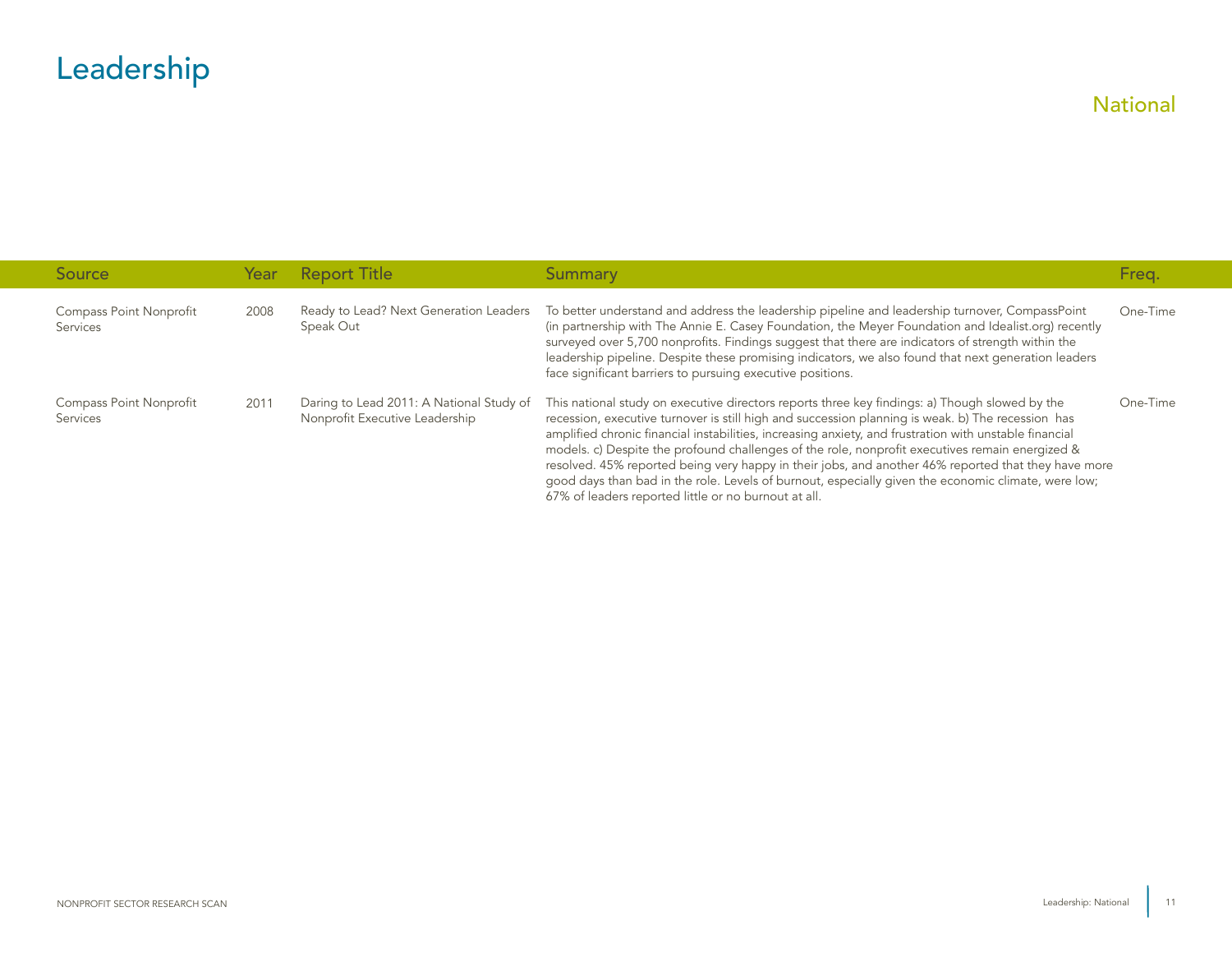<span id="page-12-0"></span>

| <b>Source</b>                                        | Year | <b>Report Title</b>                                                                                                              | <b>Summary</b>                                                                                                                                                                                                                                                                                                                                                                                                                                                                                                                                                                                                                                                                                                                                        | Freq.    |
|------------------------------------------------------|------|----------------------------------------------------------------------------------------------------------------------------------|-------------------------------------------------------------------------------------------------------------------------------------------------------------------------------------------------------------------------------------------------------------------------------------------------------------------------------------------------------------------------------------------------------------------------------------------------------------------------------------------------------------------------------------------------------------------------------------------------------------------------------------------------------------------------------------------------------------------------------------------------------|----------|
| Association of Black<br>Foundation Executives (ABFE) | 2014 | Exit Interview: Perceptions on Why Black<br>Professionals Leave Grantmaking Institutions                                         | An interview-driven report on recruiting and retaining professionals of color (and especially Black<br>professionals).                                                                                                                                                                                                                                                                                                                                                                                                                                                                                                                                                                                                                                | One-Time |
| Compass Point Nonprofit<br>Services                  | 2007 | The Leadership Development Program<br>for Women Executives in Underserved<br><b>Communities Evaluation Findings</b>              | CompassPoint partnered with the Missouri Foundation for Health to develop and test a 12-month,<br>intensive leadership learning path tailored to women nonprofit executives. Findings point to the<br>need to develop strategies for supporting and retaining leadership talent in the nonprofit sector.                                                                                                                                                                                                                                                                                                                                                                                                                                              | One-Time |
| Compass Point Nonprofit<br>Services                  | 2011 | Departure-Defined Succession Planning:<br>The Seven Essential Elements for a<br>Successful CEO Transition                        | Thie report provides an overview of seven best practices that reduce the chances of transition<br>challenges and increase the probability of bringing in a successful new leader. The elements for<br>transition success are illustrated with details from the 2010 CEO transition at Community Health<br>Clinic Ole in Napa, California. The paper also includes several publications and tools that boards<br>and staff leaders can access for additional quidance on best practices in succession planning and<br>leadership transitions.                                                                                                                                                                                                          | One-Time |
| Compass Point Nonprofit<br>Services                  | 2003 | <b>Executive Coaching Project</b>                                                                                                | CompassPoint Nonprofit Services embarked on a 12-month demonstration project of Executive<br>Coaching with 25 Executive Directors in the San Francisco Bay Area. A longitudinal evaluation by<br>Harder + Company studied these new executive directors who worked one-on-one with executive<br>coaches who helped them navigate both personal life issues and organizational leadership matters.                                                                                                                                                                                                                                                                                                                                                     | One-Time |
| Compass Point Nonprofit<br>Services                  | 2010 | Creative Disruption: Sabbaticals for<br>Capacity Building and Leadership<br>Development in the Nonprofit Sector,<br>January 2010 | The study exposes the myth that an executive sabbatical will be a chaotic disruption, finding<br>instead that the creative disruption of a well-planned sabbatical can be productive for the entire<br>leadership of an organization. The report recommends funding sabbaticals as a best practice in<br>philanthropy for extending the tenures of executive directors, for strengthening their second-tier<br>leadership, and for deepening funders' understanding of the challenges faced by nonprofit leaders.                                                                                                                                                                                                                                     | One-Time |
| Compass Point Nonprofit<br>Services                  | 2002 | On the Rise: A Profile of Women of Color<br>in Leadership                                                                        | This study finds that minority leadership is on the rise in nonprofits of all types and sizes, including<br>mainstream organizations. A sample fo 125 women executive directors of color were identified in<br>the San Franscisco area. This study reports on a written survey of 49 of those leaders and draws<br>on in depth interviews. Findings suggest that women of color increasingly hold ED positions in<br>nonprofits of all sizes and types, but may need to be better qualified than their male and white<br>counterparts. In contrast to the general sample, these EDs are better educated, have more<br>experience, and are more likely to have government or for profit experience, as well as more likely<br>to be hired from within. | One-Time |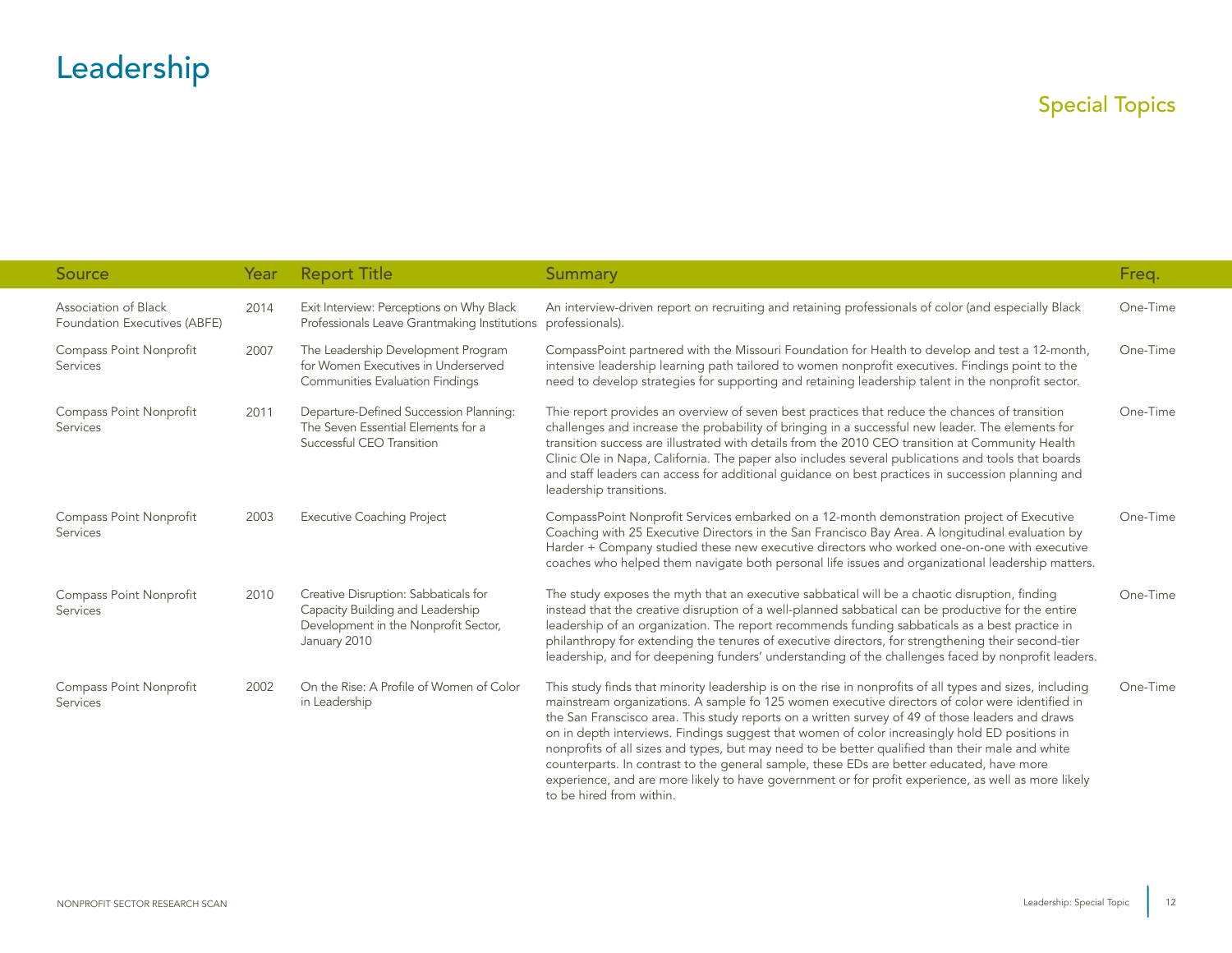| Source                                          | Year | <b>Report Title</b>                                                                                                      | <b>Summary</b>                                                                                                                                                                                                                                                                                                                                                                                                                                                                                                                                                                                                                                                                                                                                      | Freq.    |
|-------------------------------------------------|------|--------------------------------------------------------------------------------------------------------------------------|-----------------------------------------------------------------------------------------------------------------------------------------------------------------------------------------------------------------------------------------------------------------------------------------------------------------------------------------------------------------------------------------------------------------------------------------------------------------------------------------------------------------------------------------------------------------------------------------------------------------------------------------------------------------------------------------------------------------------------------------------------|----------|
| D5 Coalition                                    | 2014 | State of the Work: Tackling the Tough<br>Challenges to Advancing Diversity, Equity,<br>and Inclusion in Philanthropy     | D5 is a five-year effort to advance philanthropy's diversity, equity, and inclusion. More than a<br>dozen organizations with connections to thousands of grantmakers came together to found the<br>D5 Coalition. D5's 2014 State of the Work is a national survey of diversity among foundation staffs<br>and boards. The 2014 State of the Work also features perspectives and analysis of three thought<br>leaders on DEI issues and their charge to their peers in philanthropy: Ange-Marie Hancock,<br>Associate Professor of Political Science and Gender Studies at the University of Southern California;<br>Todd Vogel, the Managing Director of Loom; and Gerri Spilka, Founding Director of the OMG<br>Center for Collaborative Learning. | Ongoing  |
| D5 Coalition                                    | 2014 | Philanthropic Paths: An Exploratory Study<br>of the Career Pathways of Professionals of<br>Color in Philanthropy         | Building on their annual State of the Work report and a 2009 project from the Council on<br>Foundations, this is a qualitative study on the paths and barriers of executives of color in philanthropy.                                                                                                                                                                                                                                                                                                                                                                                                                                                                                                                                              | One-Time |
| Foundation Center's Issue Lab                   | 2015 | 2015 Latino Leadership: Foundation Boards                                                                                | The report presents data on foundation staff and board diversity and lifts up the perspectives of<br>Latino leaders themselves, based on interviews with 15 current and former board members. The<br>analysis synthesizes interviewees' experiences, highlighting the contributions Latinos bring to the<br>boardroom, the challenges they face, and recommendations for moving forward.                                                                                                                                                                                                                                                                                                                                                            | One-Time |
| Young Nonprofit Professionals<br>Network (YNPN) | 2007 | Stepping Up, Stepping Out: A Report on<br>the Readiness of Next Generation Nonprofit<br>Leaders                          | In 2007, YNPN surveyed its then 10,000 members around the country to find out whether young<br>potential leaders were leaving or remaining in their jobs, what preparations and support they<br>needed to take on greater leadership roles, and how to best develop the next generation of leaders<br>to replace the baby boomers. Some 1,657 people completed the survey. The result: Stepping Up,<br>Stepping Out, a YNPN report that identified an exodus of talented nonprofit professionals and called<br>for new answers to frustrations around salary, career paths, and professional development.                                                                                                                                           | One-Time |
| Young Nonprofit Professionals<br>Network (YNPN) | 2011 | Good in Theory, Problem in Practice: Younf<br>Professional's View on Popular Leadership<br><b>Development Strategies</b> | YNPN tested five popular recommendations for increasing talent retention and strengthening<br>emerging leadership in the nonprofit sector via a national survey and focus groups. Good in<br>Theory, Problems in Practice lays out the key findings informed by this research which include:<br>effective implementation is key, structural change is needed, and competitve compensation is key.<br>Recommendations also include involcing young professinoals in decision making, allowing for high<br>impact ideas, and developing staff as if they are the next senior leaders.                                                                                                                                                                 | One-Time |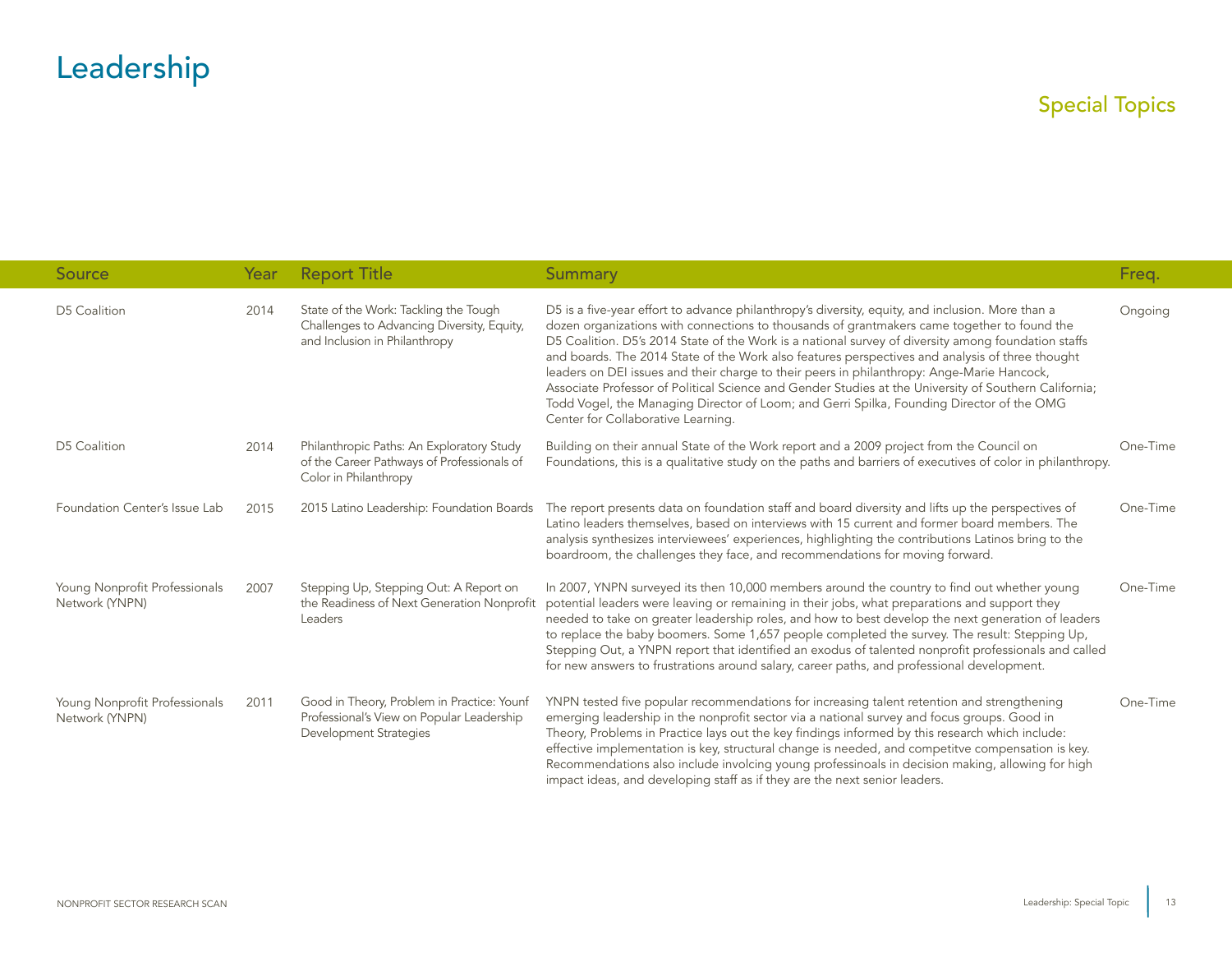<span id="page-14-0"></span>

| Source                                                                  | Year  | <b>Report Title</b>                                         | <b>Summary</b>                                                                                                                                                                                                                                                                                                                                                                                                                                                                                                                                                                                                                                                                                         | Freq.     |
|-------------------------------------------------------------------------|-------|-------------------------------------------------------------|--------------------------------------------------------------------------------------------------------------------------------------------------------------------------------------------------------------------------------------------------------------------------------------------------------------------------------------------------------------------------------------------------------------------------------------------------------------------------------------------------------------------------------------------------------------------------------------------------------------------------------------------------------------------------------------------------------|-----------|
| Alliance for Charitable Reform                                          | 2012  | Charitable Giving Snapshot: Oregon. How<br>America Gives.   | This pamphlet is a snapshot of Oregon Giving in 2012 produced by the Alliance for Charitable<br>Reform which is a project of the Philanthropy RoundTable. ACR educated legislators and policy<br>makers about the central role of private giving in American life and the importance of protecting<br>philanthropic giving. This pamphlet provides a brief overview of Oregon giving, Oregon nonprofit<br>employment data, stories of private giving in the arts, the founding of the Birch Community Center,<br>protecting the NW environment and the founding of the Clackamas Community center. It also<br>outlines Oregon's top givers, distribution of foundation grants, and recent large gifts. | One-Time  |
| Association of Fundraising<br>Professionals - Oregon & SW<br>Washington | 2014  | 2014 Philanthropy Trends in Oregon                          | The intent of the survey report is to provide a picture of what has of 2013 giving in Oregon. Authors<br>report that fundraising is increasing and they extrapolate on what this means for the Oregon sector<br>as we experience a shift in giving. The purposes of this report are to give professional and volunteer<br>nonprofit leaders a snapshot of the regional fundraising landscape and to identify opportunities for<br>fruitful discussion. Topics included are the use of social media, budget and service plans, impact of<br>government cuts, where philanthropic dollars originate, and how the Oregon nonprofit sector can<br>use this information moving forward.                     | Annual    |
| Foundation Center for<br>Grantmakers of Oregon and<br>SW Washington     | 2010  | Grantmaking to Communities of Color in<br>Oregon            | This report, prepared by the Foundation Center at the request of GRANTMAKERS of Oregon and<br>Southwest Washington, examines the extent to which domestically focused grantmaking by Oregon<br>foundations in 2008 reached Oregon's communities of color, and situates this in the context of the<br>state's changing demographics.                                                                                                                                                                                                                                                                                                                                                                    | One-Time  |
| Philanthropy Northwest                                                  | 2016* | Trends in Northwest Giving 2016 &<br><b>Foundation Maps</b> | This will be the sixth edition of our signature report on Northwest philanthropy, which will analyze<br>over 20,000 grants made across six Northwest states. Will provide an interactive grant making data<br>map to serve as a resource to better understand who is funding what and where. In the 5th edition,<br>they explored philanthropy's response to the worst economic crisis in our country since the Great<br>Depression and reported that contributions from foundations and corporations declined over 23% from<br>2008 to 2010 because of the recession's impact on foundation assets and uncertainty about the future.                                                                  | Bi-Annual |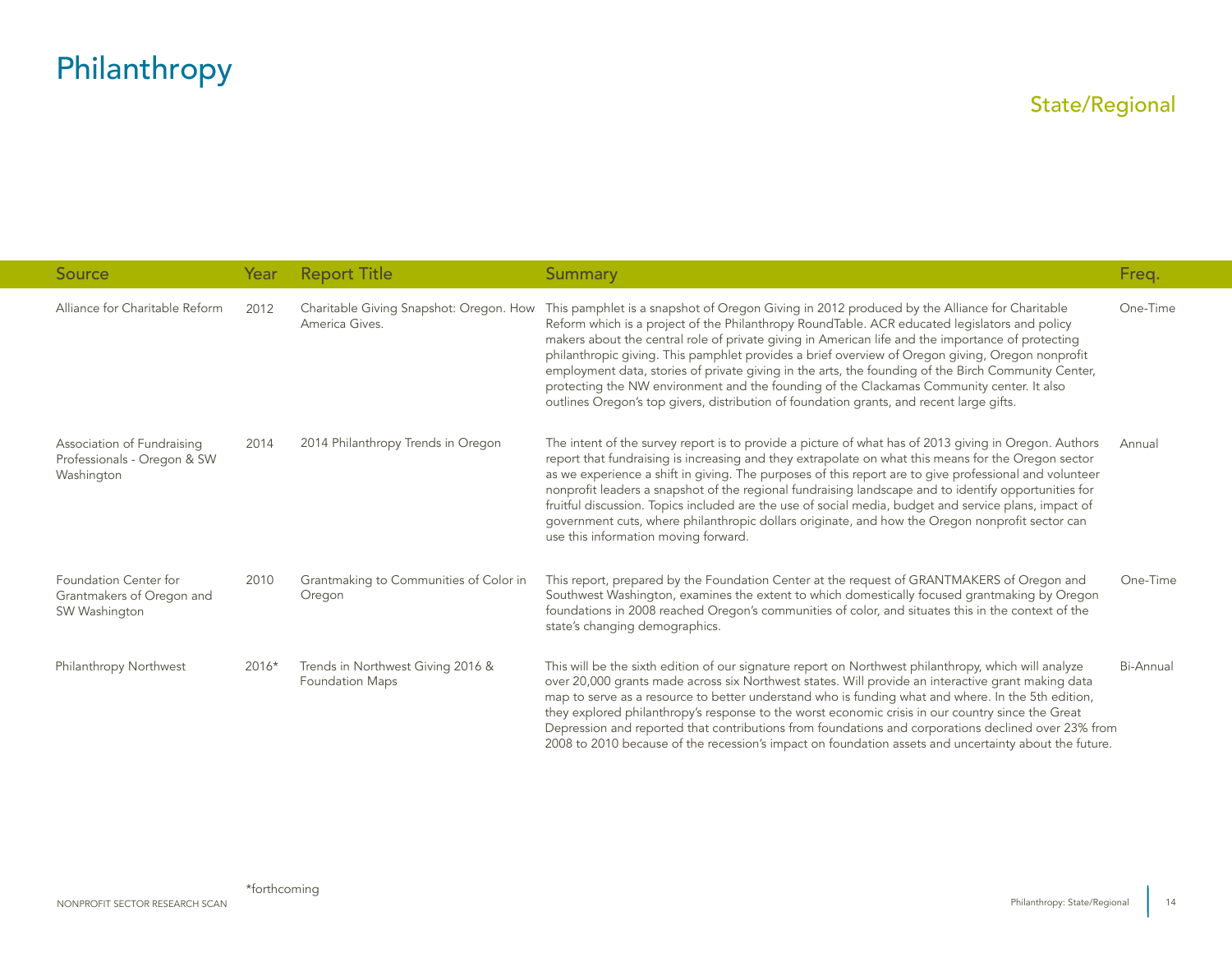| Source                             | Year | <b>Report Title</b> | Summary                                                                                                                                                                                                                                                                                                                                                                                                                                                                                                                                                                                                                                                                                                                                                                                                                                                                                                                                                                                                                                                                                                                                                                                                                                                                                                                                                                                      | Freq.  |
|------------------------------------|------|---------------------|----------------------------------------------------------------------------------------------------------------------------------------------------------------------------------------------------------------------------------------------------------------------------------------------------------------------------------------------------------------------------------------------------------------------------------------------------------------------------------------------------------------------------------------------------------------------------------------------------------------------------------------------------------------------------------------------------------------------------------------------------------------------------------------------------------------------------------------------------------------------------------------------------------------------------------------------------------------------------------------------------------------------------------------------------------------------------------------------------------------------------------------------------------------------------------------------------------------------------------------------------------------------------------------------------------------------------------------------------------------------------------------------|--------|
| The Oregon Community<br>Foundation | 2015 | Giving in Oregon    | Giving in Oregon is an annual report produced by the Oregon Community Foundation that<br>tracks charitable donations to Oregon nonprofits as well as individual giving and volunteering by<br>Oregonians. Highlights from Giving in Oregon 2015 include the following: Charitable contributions<br>to Oregon nonprofits increased slightly in 2013 and totaled \$1.76 billion; While Oregon nonprofits<br>reported slightly more contributions in 2013, Oregonians donated less, as a percentage of their<br>income, in 2013 than in 2012. However, across all income groups, Oregonians continue to give more<br>of their income compared with the U.S. as a whole; Between 2010 and 2013, giving as a percentage<br>of income increased in just six of the state's36 counties. While the findings suggest that giving is<br>strong in Oregon compared with the nation as a whole, declines across several indicators suggest<br>a need for continued monitoring and a renewed commitment to the state's nonprofit organizations.<br>Opinion leaders and policy makers must champion the importance of charitable giving, nonprofits<br>must redouble their efforts to secure charitable donations, and individual Oregonians must make a<br>renewed commitment to support the nonprofit organizations that serve the state's most vulnerable<br>populations and enrich daily life for all. | Annual |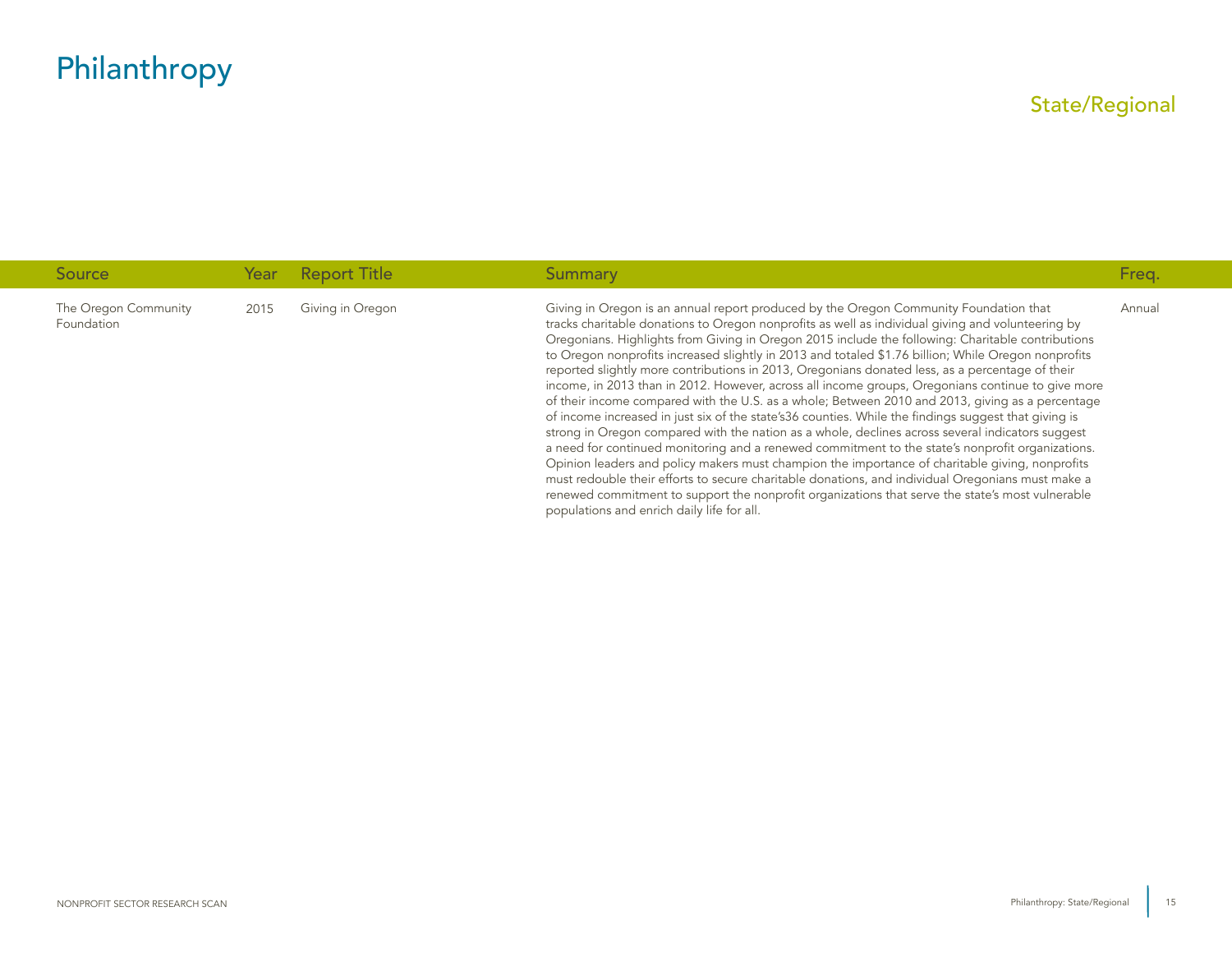<span id="page-16-0"></span>

| Source                                                                | Year | <b>Report Title</b>                                             | <b>Summary</b>                                                                                                                                                                                                                                                                                                                                                                                                                                                                                                                                                                                                                                                                                                                                                                                                                                                                                                                                                                                                                                     | Freq.    |
|-----------------------------------------------------------------------|------|-----------------------------------------------------------------|----------------------------------------------------------------------------------------------------------------------------------------------------------------------------------------------------------------------------------------------------------------------------------------------------------------------------------------------------------------------------------------------------------------------------------------------------------------------------------------------------------------------------------------------------------------------------------------------------------------------------------------------------------------------------------------------------------------------------------------------------------------------------------------------------------------------------------------------------------------------------------------------------------------------------------------------------------------------------------------------------------------------------------------------------|----------|
| Aspen Institute's Program<br>on Philanthropy and Social<br>Innovation | 2011 | Sunsetting: A Framework for Foundation<br>Life as Well as Death | Sunsetting: A Framework for Foundation Life as Well as Death uses detailed case studies to<br>understand why and how foundations decide to terminate. By discussing the common themes,<br>challenges, and opportunities associated with sunsetting, the report shows how limiting a<br>foundation's life can be a strategy for innovative and effective philanthropy.                                                                                                                                                                                                                                                                                                                                                                                                                                                                                                                                                                                                                                                                              | One-Time |
| <b>Foundation Center</b>                                              | 2016 | <b>Foundation Stats</b>                                         | The Foundation Center's Foundation Stats provides the most comprehensive resource<br>available for generating tables and charts on the size, scope, and giving priorities of the U.S.<br>foundation community                                                                                                                                                                                                                                                                                                                                                                                                                                                                                                                                                                                                                                                                                                                                                                                                                                      | Ongoing  |
| <b>Foundation Center</b>                                              | 2016 | Philanthropoy and the Social Economy:<br>Blueprint 2016         | This annual industry forecast about the ways we use private resources for public benefit. Each year,<br>the Blueprint provides an overview of the current landscape, points to major trends, and directs your<br>attention to horizons where you can expect some important breakthroughs in the coming year. This<br>report outlines some key ideas that matter for nonprofit work in 2016; structure of work, the shape of<br>civil society, and where economic and technological forces are taking the sector. Additionally there is<br>a highlighted section on organizational capacity in digital civil society as well as predictions for 2016.                                                                                                                                                                                                                                                                                                                                                                                               | Unknown  |
| <b>Foundation Center</b>                                              | 2012 | Key Facts on Corporate Foundations                              | Report states that giving by the nation's approximately 2,700 grant making corporate foundations<br>grew to an estimated \$5.2 billion in 2011, up 6 percent from 2010.1 Adjusted for inflation, corporate<br>foundation giving increased 2.8 percent in the latest year. By comparison, overall foundation giving<br>declined slightly after accounting for inflation. Corporate foundation giving has rebounded more<br>quickly from the economic downturn than giving by independent and community foundations. Despite<br>continued economic volatility, corporate profits have been at record levels, leading corporations to<br>put more resources into their foundations. In 2010, for example, gifts into corporate foundations rose<br>over 36 percent to \$5.4 billion. Looking ahead, just over half (53 percent) of corporate foundations<br>responding to the Foundation Center's annual forecasting survey expect their giving to increase in<br>2012.2 About a third of these funders anticipate giving increases above 10 percent. | Unknown  |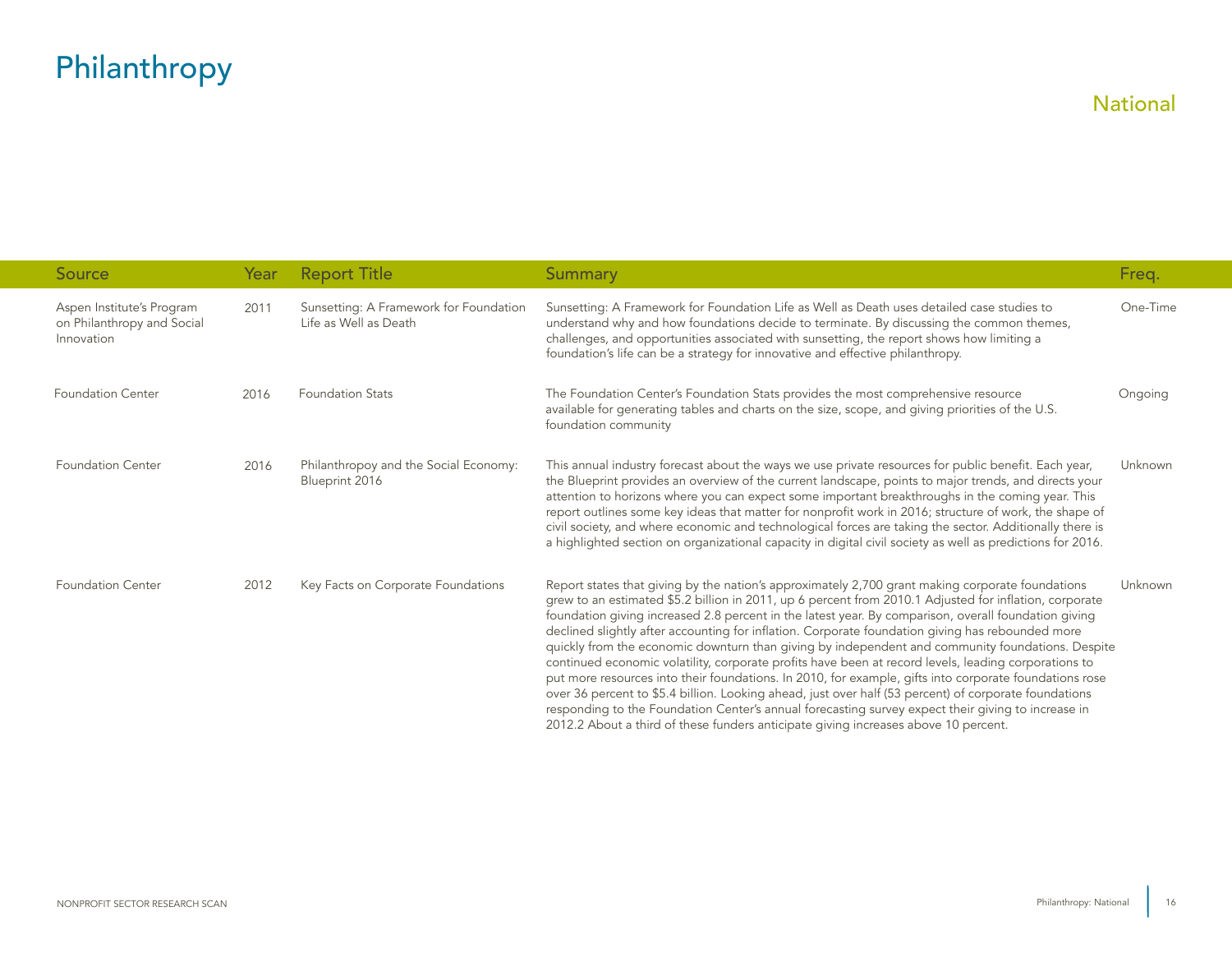| Source                                                                       | Year | <b>Report Title</b>                                     | Summary                                                                                                                                                                                                                                                                                                                                                                                                                                                                                                                                                                                                                                                                                                                                                                                                                                                                                                                                                                                                                                                                                                                                                                                                                                                          | Freq.                                                  |
|------------------------------------------------------------------------------|------|---------------------------------------------------------|------------------------------------------------------------------------------------------------------------------------------------------------------------------------------------------------------------------------------------------------------------------------------------------------------------------------------------------------------------------------------------------------------------------------------------------------------------------------------------------------------------------------------------------------------------------------------------------------------------------------------------------------------------------------------------------------------------------------------------------------------------------------------------------------------------------------------------------------------------------------------------------------------------------------------------------------------------------------------------------------------------------------------------------------------------------------------------------------------------------------------------------------------------------------------------------------------------------------------------------------------------------|--------------------------------------------------------|
| <b>Foundation Center</b>                                                     | 2012 | Key Facts on Community Foundations                      | Reports estimated giving by U.S. community foundations was basically unchanged in 2011,<br>following a less than 1 percent increase in 2010. Community foundation giving has remained flat<br>for the last three years, hovering at roughly \$4.2 billion. Prior to the recent recession, community<br>foundations typically reported faster rates of annual growth in giving than independent or corporate<br>foundations. While it may appear that this trend has reversed in the past couple of years, in reality<br>many community foundations are reporting growth in funding. In fact, community foundations<br>responding to the latest "Foundation Giving Forecast Survey" reported a median increase in 2011<br>giving of just over 5 percent. However, a handful of the largest community foundations reported<br>substantial reductions, which kept overall giving flat. Community foundations may begin to show<br>stronger overall growth in giving in 2012. According to the Foundation Center's latest "Foundation<br>Giving Forecast Survey," close to half of community foundations (45 percent) anticipate increasing<br>their giving this year. Of these foundations, more than two-fifths estimate giving increases of 10<br>percent or more | Unknown                                                |
| Lilly Family School of<br>Philanthropy, Purdue<br>University Indinapolis, IN | 2009 | Philanthropy Panel Study: Overview of<br>Overall Giving | This report follows the same families' philanthropic behaviors throughout their lives. The PPS is<br>conducted in conjunction with the University of Michigan Institute for Social Research's Panel Study<br>of Income Dynamics (PSID), which has surveyed the same households since 1968. The PPS is the<br>only study that surveys giving and volunteering by the same households over time as families<br>mature, face differing economic circumstances and encounter changes in their family size, health and<br>other factors. It also is the only data available that asks families extensively about their wealth and<br>philanthropy as well as income and other relevant factors. Concludes that a number of demographic<br>factors play a role in how much households and individuals give to charity including age, income,<br>wealth, education, location, and marital status.                                                                                                                                                                                                                                                                                                                                                                       | Bi-Annual<br>(though<br>recent<br>versions<br>missing) |
| Lilly Family School of<br>Philanthropy, Purdue<br>University Indinapolis, IN | 2015 | Giving USA                                              | This is the seminal publication reporting on the sources and uses of charitable giving in the United<br>States. Its research, conducted by the Indiana University Lilly Family School of Philanthropy since<br>2000, estimates all giving to all charitable organizations across the United States. These national<br>estimates do not show the changes any one organization or geographical region might observe—<br>they calculate total giving by about 53 million households across America, approximately 16 million<br>corporations that claim charitable deductions, over a million estates, and about 82,000 foundations.<br>The donations go to about 1.1 million IRS-registered charities, plus a conservative estimate of<br>300,000 American religious organizations. The production and release of Giving USA is the result of<br>the collaborative efforts of Giving USA Foundation, a public service initiative of The Giving Institute,<br>and Indiana University Lilly Family School of Philanthropy.                                                                                                                                                                                                                                           | Annual<br>Report                                       |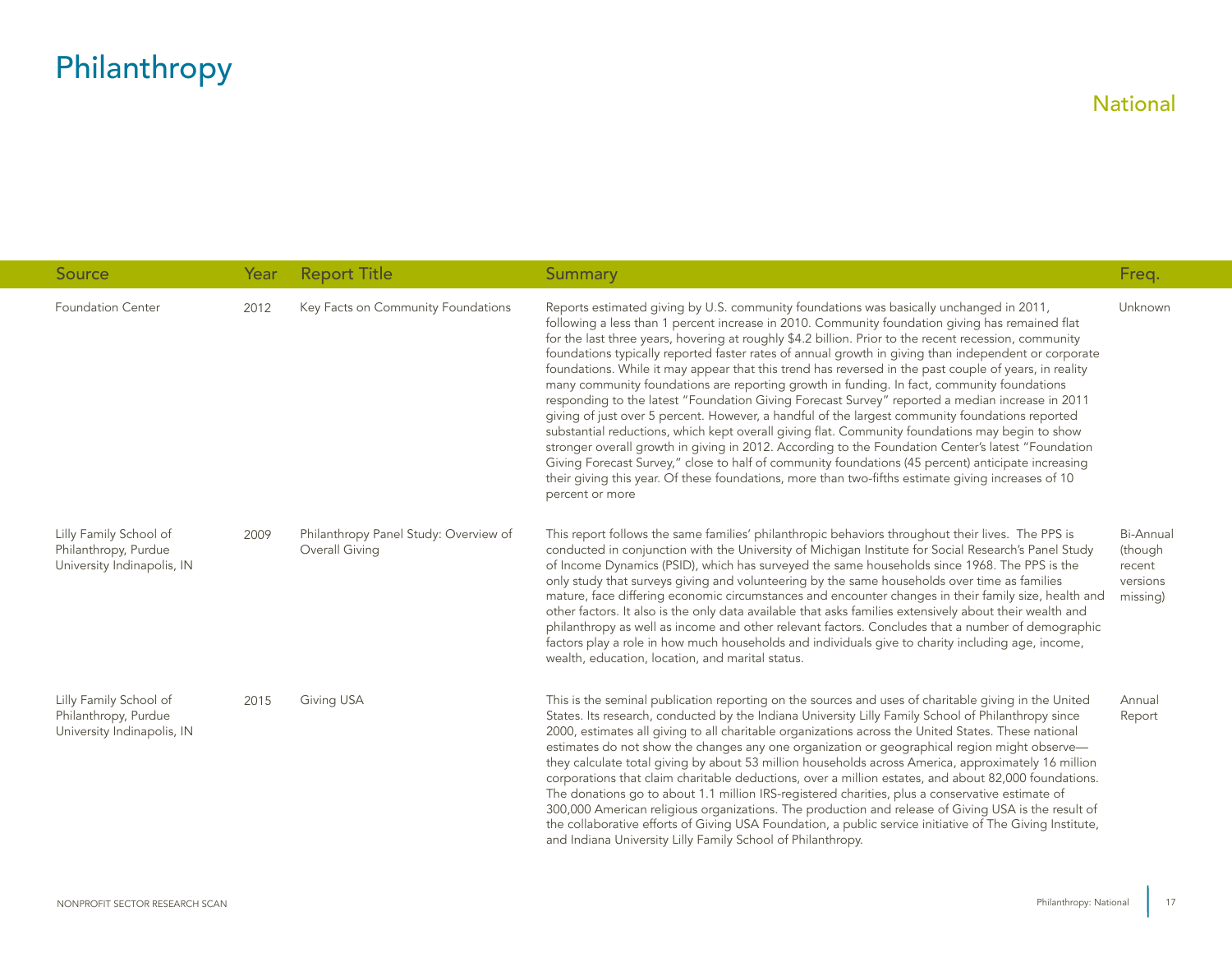| Source                              | Year | <b>Report Title</b>                                                                                                                                                                                                    | Summary                                                                                                                                                                                                                                                                                                                                                                                                                                                                                                                                                                                                                                                                                                                                                                                                                                                                                                                                                                                                            | Freq.    |
|-------------------------------------|------|------------------------------------------------------------------------------------------------------------------------------------------------------------------------------------------------------------------------|--------------------------------------------------------------------------------------------------------------------------------------------------------------------------------------------------------------------------------------------------------------------------------------------------------------------------------------------------------------------------------------------------------------------------------------------------------------------------------------------------------------------------------------------------------------------------------------------------------------------------------------------------------------------------------------------------------------------------------------------------------------------------------------------------------------------------------------------------------------------------------------------------------------------------------------------------------------------------------------------------------------------|----------|
| Nonprofit Research<br>Collaborative | 2005 | Special Report on Fundraising<br>Campaigns: Covering Capital,<br>Endowment, Comprehensive, or Special<br>Campaigns In addition to Charitable<br>Receipts at Nonprofit Organizations in the<br>United States and Canada | In summer 2015, the Nonprofit Research Collaborative asked detailed questions about organizations<br>involvement with capital, endowment, comprehensive, or special campaigns, including questions<br>about if and when any were last run, current engagement with running or planning campaigns,<br>and details about campaigns. The second section of this document shares results about charitable<br>receipts in early 2015, including comparisons across regions, subsectors, and size groupings based<br>on organizational expenditures. The remainder of the report includes deeper detail about fundraising<br>methods used for annual fundraising. The authors compare changes reported by all charities by type<br>of fundraising method or tactic: board giving, special events, major gifts, and so on. This section also<br>includes analysis by subsector for various frequently used fundraising methods. Findings are based on<br>1,071 survey responses from charities, including 88 from Canada. | One-Time |
| Oregon Gives Movement               | 2016 | State Leaders and Community Champions<br>Working to Empower Nonprofits and<br>Inspire Individual Giving                                                                                                                | This toolkit is a quide with resources, ideas, and stories of the 2015 Oregon Wide Day of Giving. The<br>Oregonians Give Movement was managed utilizing the hub and spoke model of management and<br>its operations are laid out in this toolkit. This report represents the work of a team of individuals and<br>organizations that gave time, resources, and expertise to the movement and outlines the strategic<br>planning process around the Oregon Day of Giving.                                                                                                                                                                                                                                                                                                                                                                                                                                                                                                                                           | One-Time |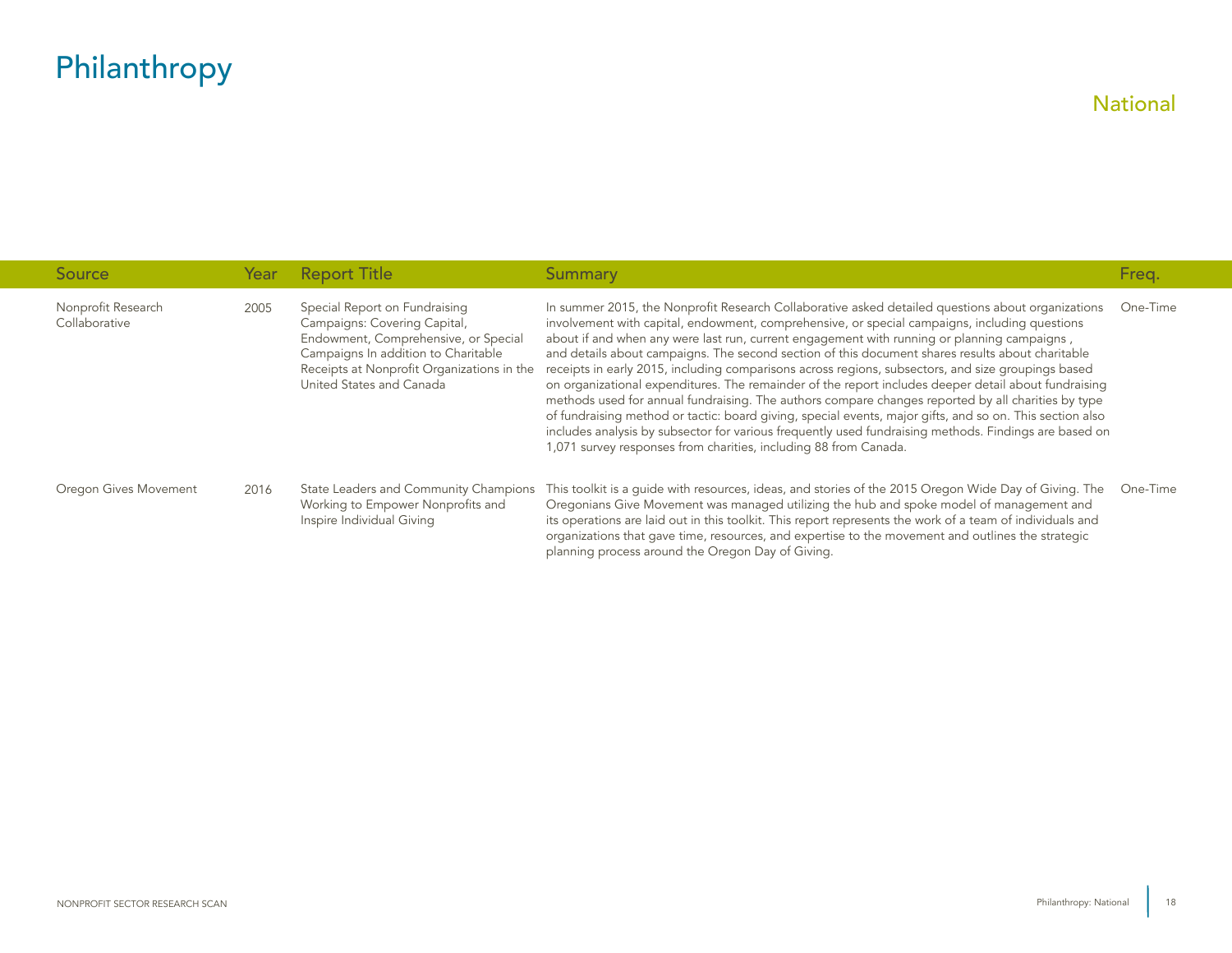<span id="page-19-0"></span>

| Source                              | Year       | <b>Report Title</b>                                                                                                                                                             | <b>Summary</b>                                                                                                                                                                                                                                                                                                                                                                                                                                                                                                                                                                                                                                                                                                                                                                                                                               | Freq.    |
|-------------------------------------|------------|---------------------------------------------------------------------------------------------------------------------------------------------------------------------------------|----------------------------------------------------------------------------------------------------------------------------------------------------------------------------------------------------------------------------------------------------------------------------------------------------------------------------------------------------------------------------------------------------------------------------------------------------------------------------------------------------------------------------------------------------------------------------------------------------------------------------------------------------------------------------------------------------------------------------------------------------------------------------------------------------------------------------------------------|----------|
| Blackbaud / Convio                  | 2010       | THE NEXT GENERATION OF AMERICAN<br>GIVING A study on the multichannel<br>preferences and charitable habits of<br>Generation Y, Generation X, Baby<br><b>Boomers and Matures</b> | The findings of this report were developed from the results of an online survey of 1,526 self-<br>reported donors between January 20 and 28, 2010, and three focus groups held in December 2009.<br>Fundraising is profoundly multichannel and "channel hopping" is common. Donation causation<br>may be impossible to track and ROI reporting will continue to be more difficult and possibly less<br>important. The donor databases need to evolve to be able to track all channels and interactions.<br>Direct mail & telemarketing aren't dead - suggestion that younger donors might be more receptive<br>to mail than Boomers. Social networks and mobile fundraising impact and role is still evolving and<br>not defined. It's not too early to be courting Gen Ys, but the really significant value lies with Gen X<br>and Boomers. | One-Time |
| Compass Point                       | No<br>Date | UnderDeveloped: A National Study of<br>Challenges Facing Nonprofit Fundraising                                                                                                  | The newly released study UnderDeveloped: A National Study of Challenges Facing Nonprofit<br>Fundraising reveals that many nonprofits are stuck in a vicious cycle that threatens their ability to<br>raise the resources they need to succeed. A joint project of CompassPoint and the Evelyn and Walter<br>Haas, Jr. Fund, the report found high levels of turnover and lengthy vacancies in development<br>director positions throughout the sector. More significantly, the study reveals deeper issues that<br>contribute to instability in the development director role, including a lack of basic fundraising<br>systems and inadequate attention to fund development among key board and staff leaders.                                                                                                                              | One-Time |
| Center for Disaster<br>Philanthropy | 2015       | 2015 Measuring the State of Disaster<br>Philanthropy: Data to Drive Decisions                                                                                                   | The Center for Disaster Philanthropy is proud to partner with Foundation Center, the leading source<br>of information about philanthropy worldwide, to present this interactive dashboard, which provides<br>an analysis of disaster-related funding by foundations, governments, corporations, and individuals.<br>The data presented here illuminate funding trends, expose some of the imbalances in where and<br>when contributions are made, and can help donors make more strategic decisions about their<br>investments in the full life cycle of disasters, including preparedness and recovery efforts.                                                                                                                                                                                                                             | Annual   |
| Fidelity Charitable Gift Fund       | 2009       | Volunteerism and Charitable Giving in<br>2009                                                                                                                                   | Americans who volunteer their time and skills to nonprofit organizations donate an average of 10<br>times more money to charity than people who don't volunteer, according to this study from Fidelity®<br>Charitable Gift Fund and VolunteerMatch.                                                                                                                                                                                                                                                                                                                                                                                                                                                                                                                                                                                          | One-Time |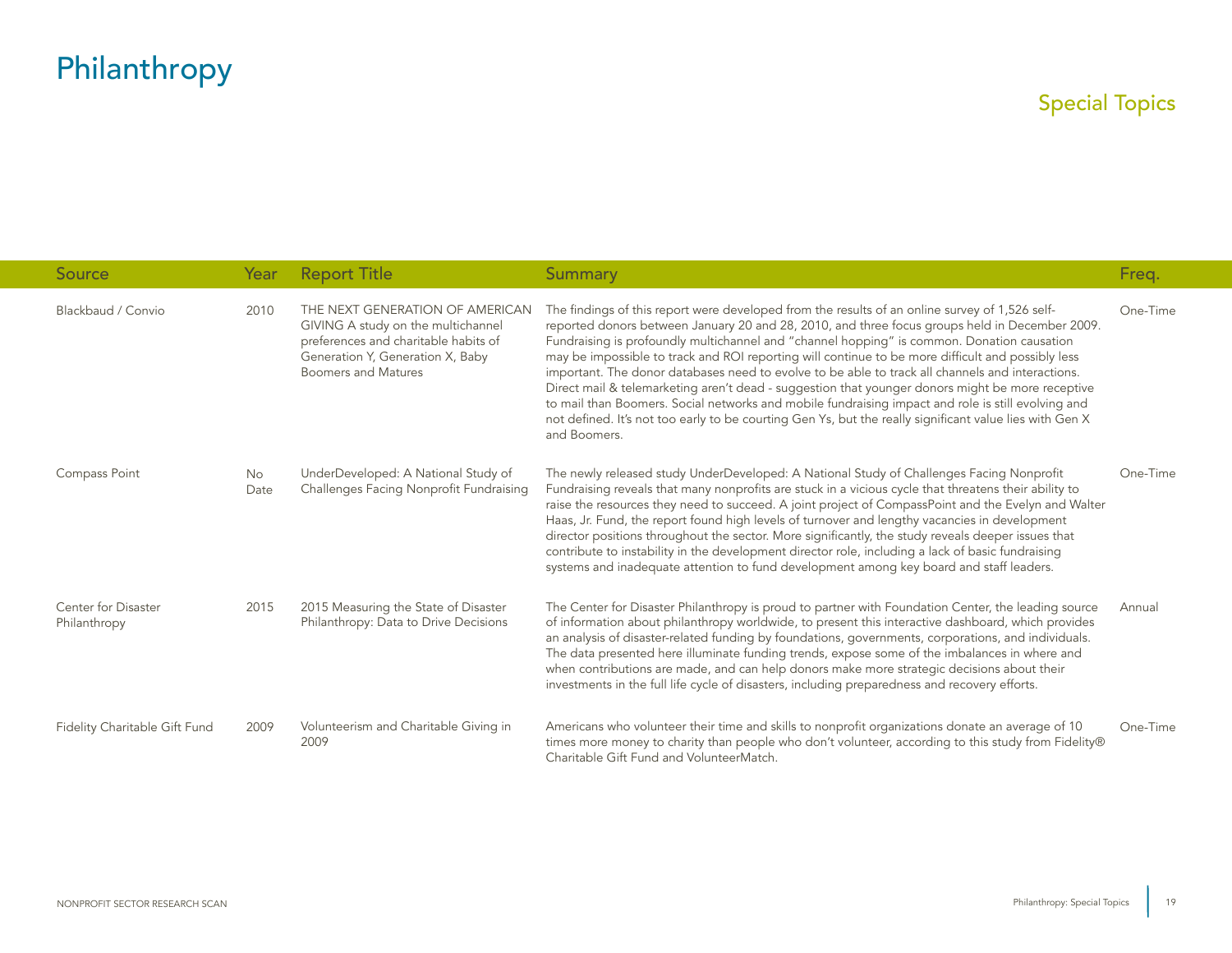| <b>Source</b>                                                                | Year | <b>Report Title</b>                  | <b>Summary</b>                                                                                                                                                                                                                                                                                                                                                                                                                                                                                                                                                                                                                                                                                                                                                                                                                                                                                                                                           | Freq.     |
|------------------------------------------------------------------------------|------|--------------------------------------|----------------------------------------------------------------------------------------------------------------------------------------------------------------------------------------------------------------------------------------------------------------------------------------------------------------------------------------------------------------------------------------------------------------------------------------------------------------------------------------------------------------------------------------------------------------------------------------------------------------------------------------------------------------------------------------------------------------------------------------------------------------------------------------------------------------------------------------------------------------------------------------------------------------------------------------------------------|-----------|
| <b>Foundation Center</b>                                                     | 2016 | Get on the Map Campaign              | The "Get on the Map" campaign is a partnership of the Forum for Regional Association of<br>Grantmakers and Foundation Center. It is a new data-sharing initiative dedicated to boosting the<br>quality and availability of fresh, detailed grantmaking data across the Forum Network. Through this<br>partnership, regional associations of grantmakers can run their own peer-led campaigns to recruit<br>members to share grants data using Foundation Center's eReporting Standard. The data is then<br>centralized at Foundation Center and made freely accessible to all members in the region through<br>the Foundation Maps platform — a highly interactive and searchable mapping tool. Foundation<br>Maps will provide complete and up-to-date answers to questions like: Who else is funding a<br>particular issue in our region? What organizations are tackling that issue? Where are the funding<br>gaps? Who may be natural collaborators? | Ongoing   |
| Lilly Family School of<br>Philanthropy - Women's<br>Philanthropy Institute   | 2015 | Women's Giving                       | Women Give 2015 investigates whether the sex of a first-born child affects parents' charitable giving.<br>Generosity is learned by people as they relate to others in schools, community settings, religious<br>organizations, and the workplace. It is also learned within the family. Research has shown that<br>parents influence their children in many ways, including how to be generous. This study shifts the<br>framework of thinking from the current focus on "parents influencing the development of their child's<br>qenerosity" to also include "children affecting their parents' generosity."                                                                                                                                                                                                                                                                                                                                            | Annual    |
| Lilly Family School of<br>Philanthropy, Purdue<br>University Indinapolis, IN | 2009 | Study of High Net Worth Philanthropy | The Study of High Net Worth Philanthropy biannually examines the giving patterns, priorities, and<br>attitudes of America's wealthiest households. The 2014 study is the fifth in a series written and<br>researched by the school in partnership with Bank of America. These studies, the first of which<br>was issued in 2006, have set the benchmark for research on the giving practices of high net worth<br>households. New research themes in 2012 included donor strategies, giving outcomes, and donors'<br>sensibilities concerning the economic and political landscape of the time.                                                                                                                                                                                                                                                                                                                                                          | Bi-Annual |
| Lilly Family School of<br>Philanthropy, Purdue<br>University Indinapolis, IN | 2009 | Million Dollar List                  | The Million Dollar List is a record of publicly announced charitable gifts of \$1 million or more given<br>by U.S. residents, corporations, private foundations, and other grant making nonprofits to domestic<br>or international entities across a range of charitable subsectors since 2000. Updated on an ongoing<br>basis, this searchable online database contains information on donor characteristics, amounts<br>given, donor and recipient locations, specific subsectors to which gifts were given, and additional<br>descriptive information where possible. Interactive charts and maps present graphic representations<br>of key aspects of the data.                                                                                                                                                                                                                                                                                      | Ongoing   |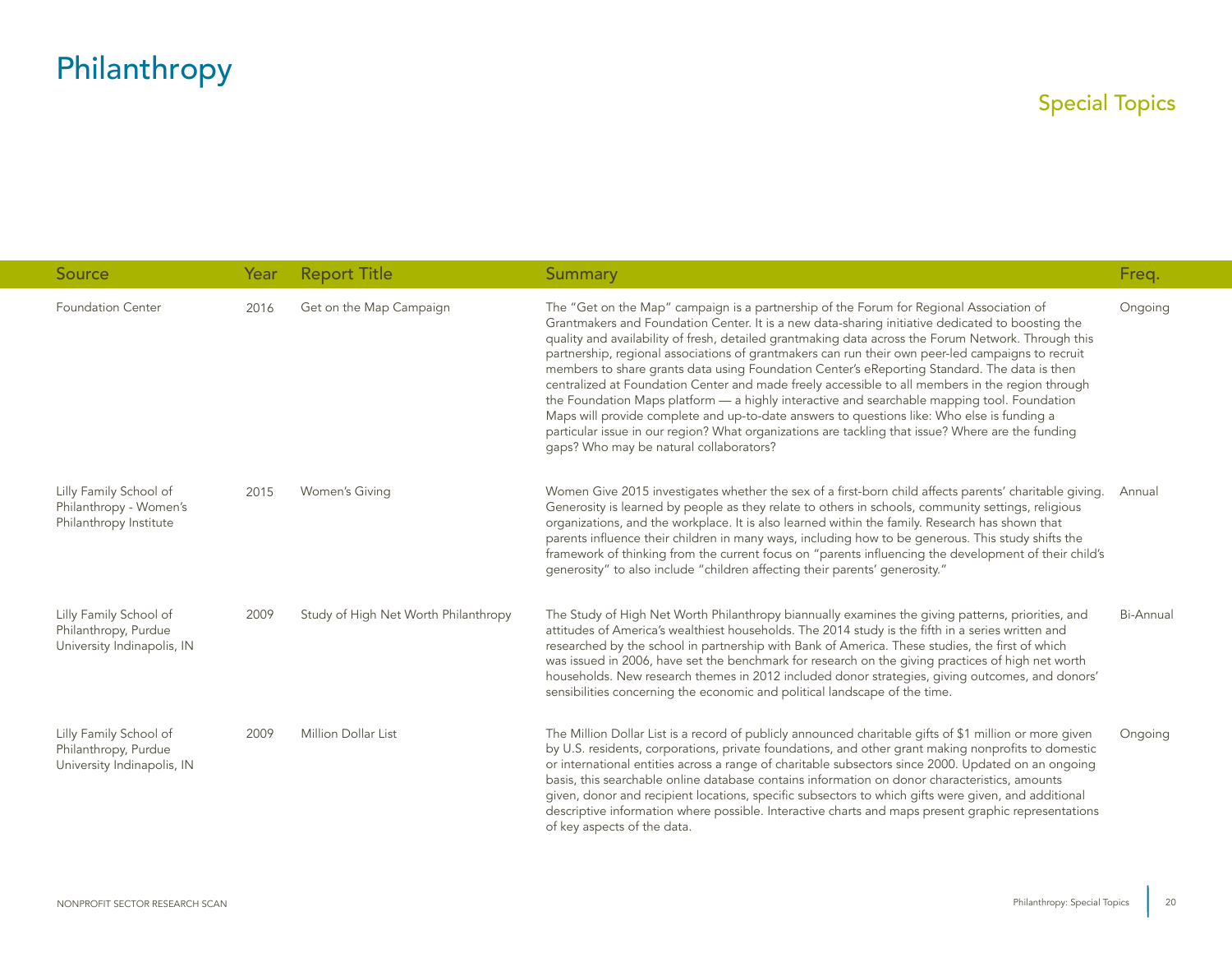| Source                                                                       | Year | <b>Report Title</b>                                                                             | <b>Summary</b>                                                                                                                                                                                                                                                                                                                                                                                                                                                                                                                                                                                                                                                                                                                                                                                                                                                                                                                                                                                                                                                                                                             | Freq.    |
|------------------------------------------------------------------------------|------|-------------------------------------------------------------------------------------------------|----------------------------------------------------------------------------------------------------------------------------------------------------------------------------------------------------------------------------------------------------------------------------------------------------------------------------------------------------------------------------------------------------------------------------------------------------------------------------------------------------------------------------------------------------------------------------------------------------------------------------------------------------------------------------------------------------------------------------------------------------------------------------------------------------------------------------------------------------------------------------------------------------------------------------------------------------------------------------------------------------------------------------------------------------------------------------------------------------------------------------|----------|
| Lilly Family School of<br>Philanthropy, Purdue<br>University Indinapolis, IN | 2009 | Disaster Philanthropy                                                                           | The school has collected and tracked extensive data on disaster philanthropy from U.S. individuals,<br>corporations, foundations, and nonprofit organizations to major domestic and overseas disasters<br>since 2001, including the September 11th attacks, the 2004 Asian tsunami, Hurricane Katrina and the<br>Pakistan earthquake in 2005, the 2010 Haitian earthquake, the Japanese earthquake and subsequent<br>tsunami in 2011, Hurricane Sandy in 2012, and the 2013 Philippine Typhoon Haiyan. All publicly<br>reported gifts of \$1 million or more for disaster relief are also recorded in the school's Million Dollar List                                                                                                                                                                                                                                                                                                                                                                                                                                                                                     | Ongoing  |
| The Media Impact Funders                                                     | 2016 | Resource                                                                                        | Media Impact Funders (formerly Grantmakers in Film + Electronic Media) is a network of funders,<br>working broadly on media and technology issues, in order to create social change. We serve as a<br>learning resource for grantmakers interested in using media to further their missions; a catalyst for<br>philanthropic partnership and networking; and a convener to advance media and technology focused<br>philanthropy. Media Impact Funders is an affinity group, with members representing foundations,<br>government agencies, donor affinity groups, philanthropic advisors, and individual donors.                                                                                                                                                                                                                                                                                                                                                                                                                                                                                                           | Ongoing  |
| The Millenial Impact &<br>Achieve Research                                   | 2015 | Giving Tuesday 2015: Attracting Millenial<br>Donors                                             | This report is presented and researched by Achieve, the researchers behind the Millennial Impact<br>Project, the most comprehensive and trusted study of the Millennial generation (born 1980-2000)<br>and their involvement with causes. As a rather young movement, and though #GivingTuesday itself<br>has been researched, no one has extensively looked into the topic of how Millennials respond or get<br>involved in this day of giving. Thus, the purpose of this evaluation is to understand the charitable<br>giving behaviors of Millennials on #GivingTuesday. This analysis was completed in two phases:<br>strategy and tactic analysis, and campaign performance and analysis. The evaluation uses both<br>quantitative (surveys) and qualitative (interviews and observations) approaches in collecting and<br>analyzing data. The findings from this report suggest two very important trends: #GivingTuesday, by<br>some, has become the default start of the giving season and organizations are using donor-centric<br>messaging to emotionally elevate potential donors' abilities to affect change. | One-Time |
| Urban Institute                                                              | 2012 | The Nonprofit Research Collaborative<br>Special Report: Enaging Board Members<br>in Fundraising | Nonprofit Research Collaborative (NRC) finds a statistically significant relationship between active<br>fundraising by nonprofit board members and the nonprofit reaching its fundraising goals. Sixty<br>percent of organizations where board members help with fundraising met their 2011 fundraising<br>goals, compared with just 53 percent of nonprofits without board member engagement. This study<br>also debunks a common perception that board members help an organization meet its fundraising<br>goal through their own giving. Board member gifts were required at 57 percent of the responding<br>charitable organizations but these gifts made up 10 percent or less of total charitable receipts at<br>most organizations.                                                                                                                                                                                                                                                                                                                                                                                | One-Time |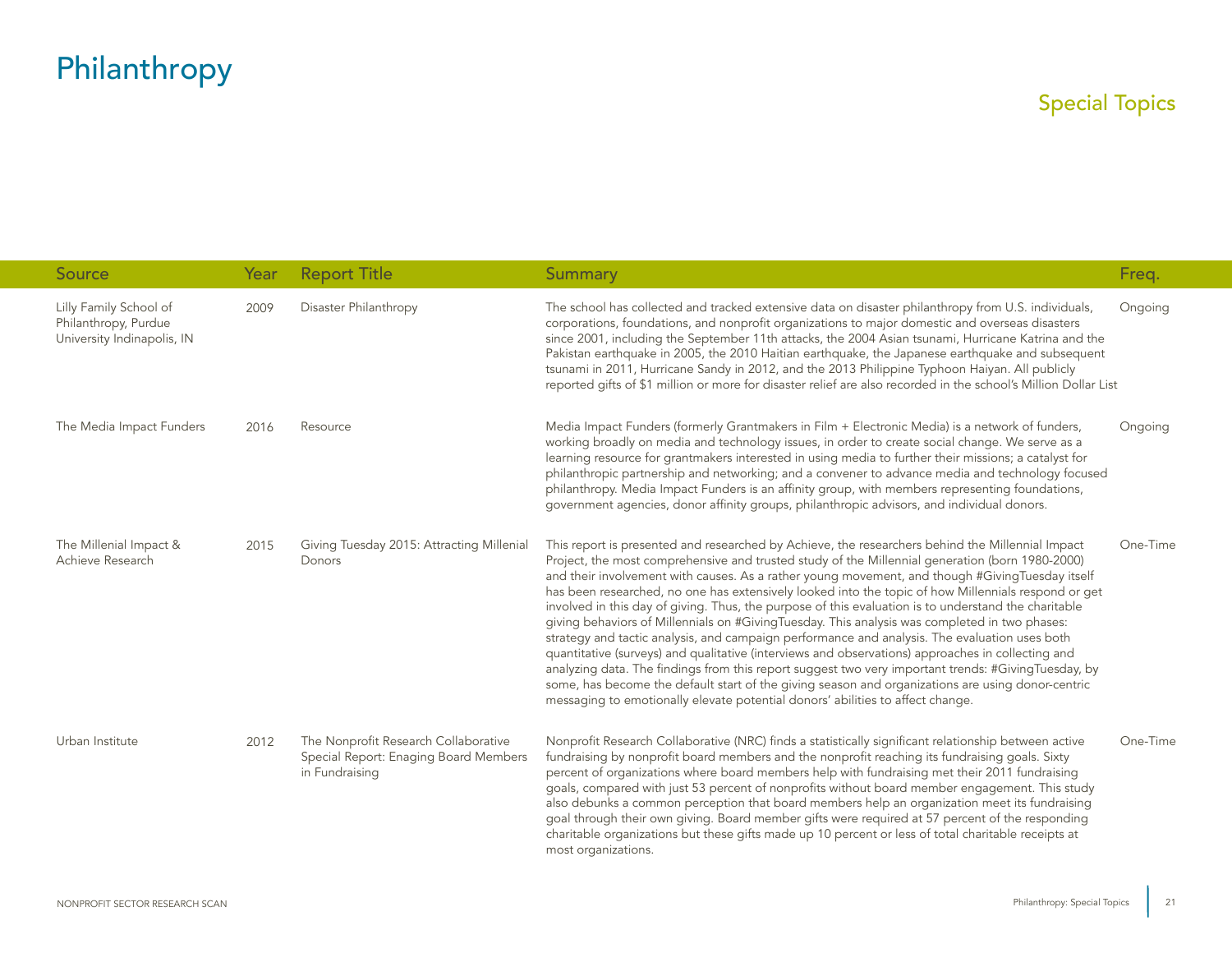<span id="page-22-0"></span>

| Source                           | Year    | <b>Report Title</b>                                                                                      | Summary                                                                                                                                                                                                                                                                                                                                                                                                                                                                                                                                                                                                       | Freg.    |
|----------------------------------|---------|----------------------------------------------------------------------------------------------------------|---------------------------------------------------------------------------------------------------------------------------------------------------------------------------------------------------------------------------------------------------------------------------------------------------------------------------------------------------------------------------------------------------------------------------------------------------------------------------------------------------------------------------------------------------------------------------------------------------------------|----------|
| <b>Portland State University</b> | $2016*$ | Oregon Volunteerism Report                                                                               | Researchers at the Center for Improvement of Child and Family Services at Portland State University<br>are currently preparing to administer an electronic survey to a sample of nonprofits statewide,<br>to assess volunteer engagement practices and needs. They will also be conducting a series of<br>stakeholder interviews and completing up to 3 case studies of nonprofit organizations later this Spring.                                                                                                                                                                                            | One-Time |
| Oregon Community<br>Foundation   | 2008    | Boomers and Babies: Engaging Boomer-<br>age Volunteers in Oregon's System of<br>Early Care and Education | This report identifies opportunities and constraints to engage older adults, specifically Baby<br>Boomers (aged 55065) in meaningful work (as volunteers or employees) to improve Oregon's system<br>of early childhood education and care. As requested by the Oregon Community Foundation, a<br>team of Oregon State University researchers1 conducted multiple focus groups and key informant<br>interviews to examine three key questions related to five areas of interest to the Foundation<br>(parenting supports, early literacy, work force, advocacy, and early childhood facility infrastructure). | One-Time |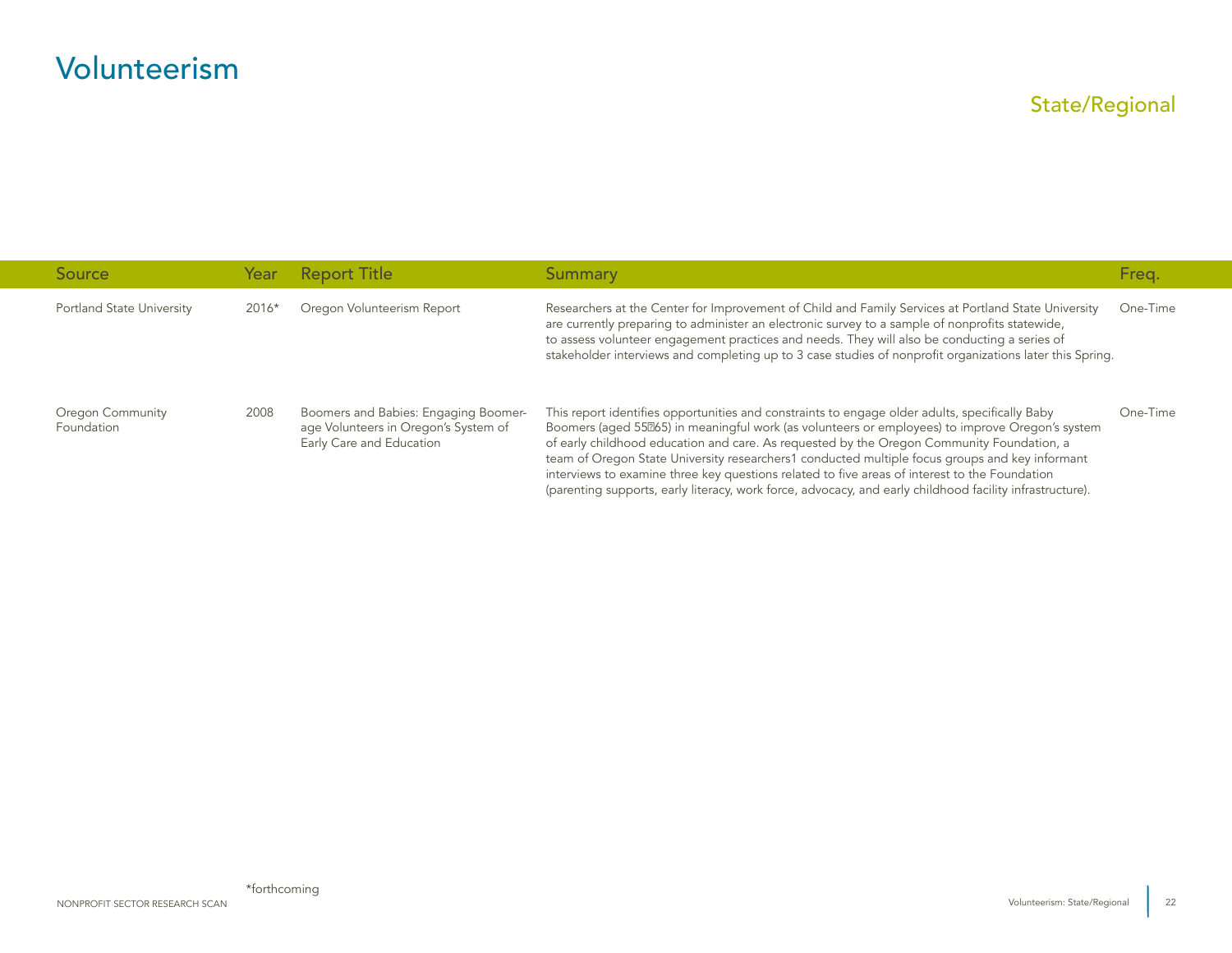<span id="page-23-0"></span>

| <b>Source</b>                                            | Year | <b>Report Title</b>                                                                                                                   | <b>Summary</b>                                                                                                                                                                                                                                                                                                                                                                                                                                                                                                                                                                                                                                                                                                                                                                                                                                                                                                                                            | Freq.    |
|----------------------------------------------------------|------|---------------------------------------------------------------------------------------------------------------------------------------|-----------------------------------------------------------------------------------------------------------------------------------------------------------------------------------------------------------------------------------------------------------------------------------------------------------------------------------------------------------------------------------------------------------------------------------------------------------------------------------------------------------------------------------------------------------------------------------------------------------------------------------------------------------------------------------------------------------------------------------------------------------------------------------------------------------------------------------------------------------------------------------------------------------------------------------------------------------|----------|
| Oregon Volunteers (for use by<br>AARP)                   | 2010 | Connecting and Giving: A Report on<br>How Mid-life and Older Americans Spend<br>Their Time, Make Connections and Build<br>Communities | This report represents the results of a telephone survey of several generations of Americans on<br>volunteering time, giving, and civic engagement activities. They surveyed 1,475 Americans over 45<br>years of age, as well as 500 members of Generation X for comparative purposes. Assessment included<br>how people spend their time when not at work, what organizations they belong to, what civic activities<br>they are involved in beyond voting, and the ways they help others through voluntary action.                                                                                                                                                                                                                                                                                                                                                                                                                                       | One-Time |
| Corporation for National and<br><b>Community Service</b> | 2015 | Volunteering and Civic Life in America 2015                                                                                           | This is an annual comprehensive look at volunteering and civic life in the 50 states and 51 cities<br>across the country. Data includes volunteer rates and rankings, civic engagement trends, and<br>analysis. The report notes that Oregon has the highest volunteer rate for millennials The Portland<br>metropolitan area also saw an increase in volunteerism among Millennials, making it 2nd in the<br>nation among the 51 largest cities. They note that about 1 in 3 Oregonians volunteers and boast an<br>average of 42.1 volunteers per resident. Data is collected through two supplemental surveys to the<br>Current Population Survey (CPS) and the Volunteer Supplement and the Civic Supplement. The CPS<br>is a monthly survey of about 60,000 households, (approximately 100,000 adults) conducted by the<br>U.S. Census Bureau for the Bureau of Labor Statistics.                                                                     | Annual   |
| Independent Sector                                       | 2015 | The Value of Volunteer Time                                                                                                           | This report documents the value of volunteer time calculated from the 2014 Bureau of Labor<br>Statistics data. This estimate helps acknowledge the millions of individuals who dedicate their<br>time, talents, and energy to making a difference. Charitable organizations can use this estimate<br>to quantify the enormous value volunteers provide. According to the Corporation for National<br>and Community Service, about 62.6 million Americans, or 25.4 percent of the adult population,<br>gave 7.7 billion hours of volunteer service worth \$173 billion in 2013. Included in this report is a<br>state by state breakdown including Oregon. Oregon receives \$77 billion in annual revenue and<br>Oregon foundations give over \$389 million annually, whereas Oregonians give \$2 billion to charity<br>each year representing 4.6 percent of household income. The report on Oregon also breaks down<br>employment by nonprofit industry. | Annual   |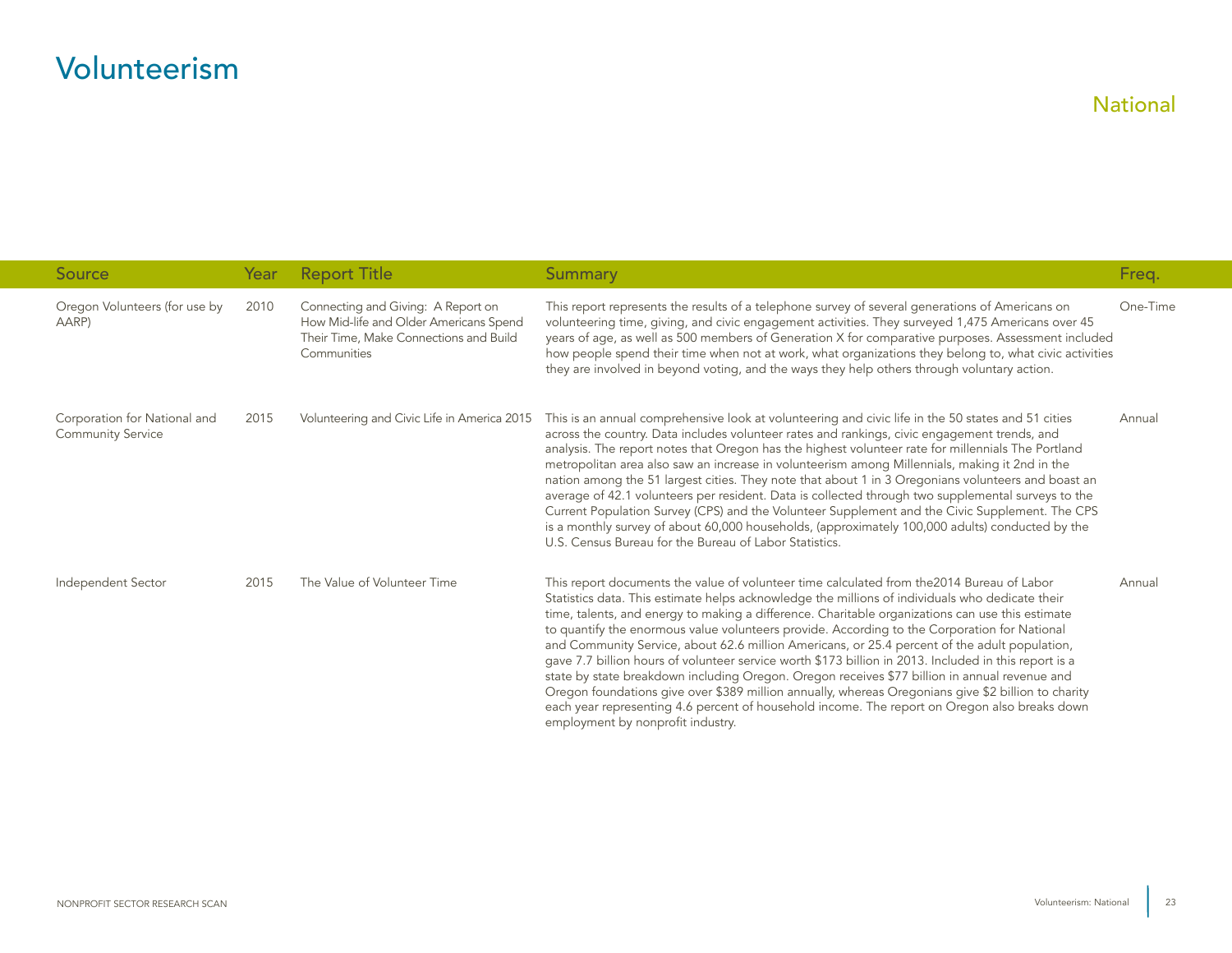<span id="page-24-0"></span>

| Source                                                   | Year | <b>Report Title</b>                                                                           | Summary                                                                                                                                                                                                                                                                                                                                                                                                                                                                                                                                                                                                                                                                                                                                                                                                                                                                  | Freq.    |
|----------------------------------------------------------|------|-----------------------------------------------------------------------------------------------|--------------------------------------------------------------------------------------------------------------------------------------------------------------------------------------------------------------------------------------------------------------------------------------------------------------------------------------------------------------------------------------------------------------------------------------------------------------------------------------------------------------------------------------------------------------------------------------------------------------------------------------------------------------------------------------------------------------------------------------------------------------------------------------------------------------------------------------------------------------------------|----------|
| Corporation for National and<br><b>Community Service</b> | 2006 | Volunteer Growth in America: A Review of<br>Trends Since 1974                                 | Volunteer Growth in America: A Review of Trends Since 1974, provides an in-depth look at<br>volunteering over the past 30 years, with particular attention paid to changing historical volunteer<br>patterns by select age groups. Like other studies in the Corporation's "Volunteering in America"<br>series, the findings in this report are based on data collected annually since 2002 by the U.S.<br>Census Bureau and Bureau of Labor Statistics in a volunteer supplement to the Current Population<br>Survey, a comprehensive and scientifically rigorous survey of 60,000 American households. Unlike<br>past studies, however, the report also analyzes data on volunteering collected by the Census<br>Bureau in 1974 and 1989.                                                                                                                              | One-Time |
| Corporation for National and<br><b>Community Service</b> | 2007 | Health Benefits of Volunteering: A Review<br>of Recent Research                               | This research review the literature and research on the health benefits of volunteering which<br>demonstrates that older volunteers are likely to receive physical and mental health benefits from<br>volunteering. This report documents some of the major findings from studies that look at the<br>relationship between health and volunteering, with particular emphasis on those studies that<br>seek to determine the causal relationship between these two factors. These studies ask whether<br>volunteering actually leads to improved health, or simply that healthy individuals are more likely to<br>volunteer. While it is undoubtedly the case that better health leads to continued volunteering, these<br>studies demonstrate that volunteering also leads to improved physical and mental health. Thus they<br>are part of a self-reinforcing cycle.    | One-Time |
| Corporation for National and<br><b>Community Service</b> | 2007 | Keeping Baby Boomers Volunteering: A<br>Research Brief on Volunteer Retention<br>and Turnover | Baby Boomers—the generation of 77 million Americans born between 1946 and 1964—represent<br>a potential boost to the volunteer world, not only because of the sheer size of the generation but<br>also because of its members' high levels of education, wealth, and skills. Based on U.S. Census data,<br>the number of volunteers age 65 and older will increase 50 percent over the next 13 years, from<br>fewer than 9 million in 2007 to more than 13 million in 2020. This report purports that harnessing<br>Baby Boomers' skills and accommodating their expectations will be critical to solving a wide range<br>of social problems in the years ahead. If the nonprofit community can rethink how to utilize Baby<br>Boomers as volunteers, turnover will be kept to a minimum and the greatest number of Boomers will<br>remain engaged in their communities. | One-Time |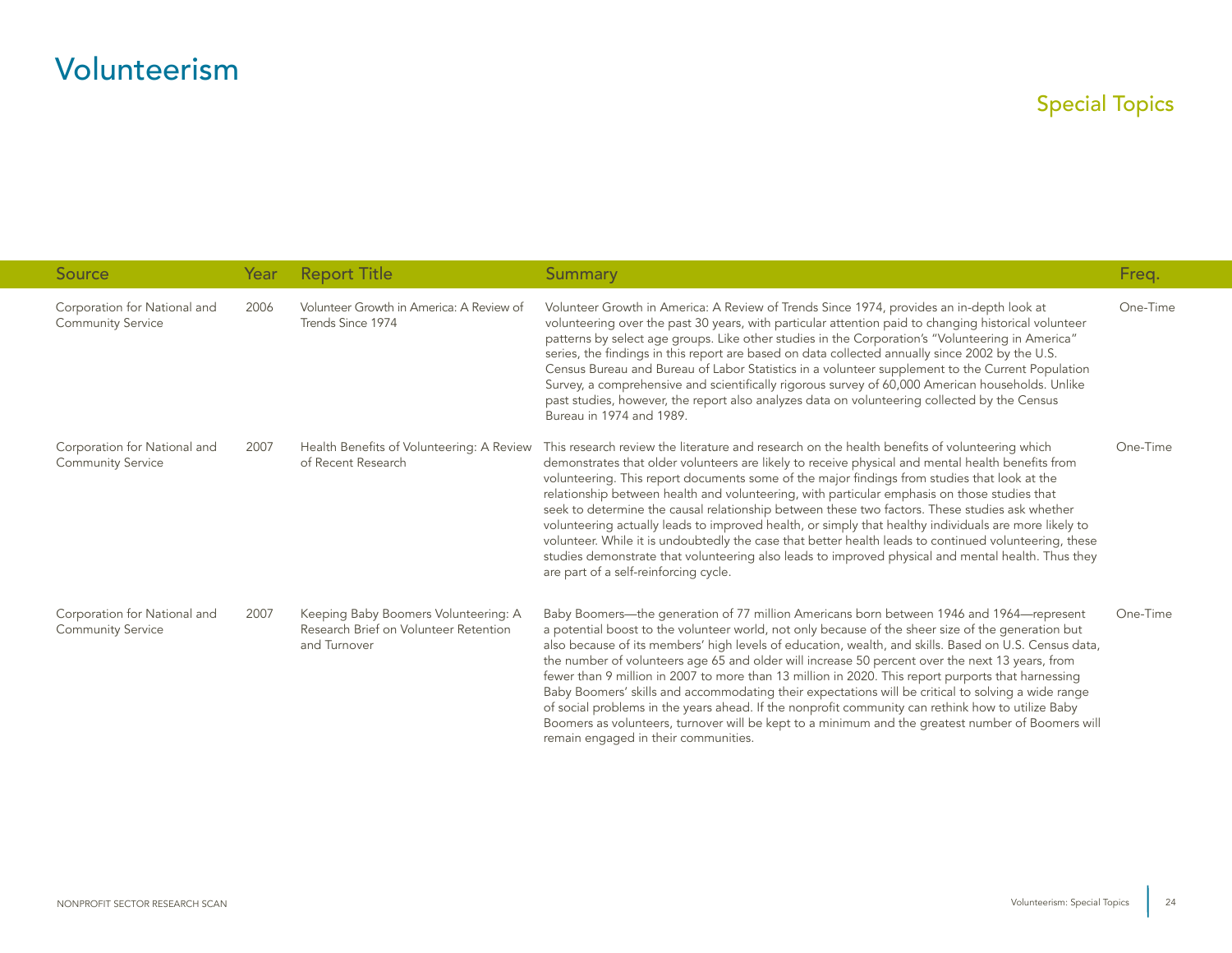| <b>Source</b>                                            | Year | <b>Report Title</b>                                                                                                     | Summary                                                                                                                                                                                                                                                                                                                                                                                                                                                                                                                                                                                                                                                                                                                                                                                                                                                                | Freq.    |
|----------------------------------------------------------|------|-------------------------------------------------------------------------------------------------------------------------|------------------------------------------------------------------------------------------------------------------------------------------------------------------------------------------------------------------------------------------------------------------------------------------------------------------------------------------------------------------------------------------------------------------------------------------------------------------------------------------------------------------------------------------------------------------------------------------------------------------------------------------------------------------------------------------------------------------------------------------------------------------------------------------------------------------------------------------------------------------------|----------|
| Corporation for National and<br><b>Community Service</b> | 2007 | College Students Helping America: An<br><b>Exectuive Summary</b>                                                        | To identify key trends in college student volunteering and to understand their implications for<br>growing volunteering among college students, the Corporation has produced a new report, titled<br>College Students Helping America. The report analyzes data collected from 2002 to 2005 as part of<br>the Current Population Survey (CPS), a comprehensive and scientifically rigorous survey of 60,000<br>American households conducted by the U.S. Census Bureau and the Bureau of Labor Statistics. With<br>the Corporation's support, the Census Bureau has administered a volunteer supplement to the CPS<br>each September since 2002. For the purposes of this analysis, college students were defined as<br>individuals between 16 and 24 years of age who, at the time of the survey, were enrolled in a post-<br>secondary higher education institution. | One-Time |
| Corporation for National and<br><b>Community Service</b> | 2013 | Volunteering as a Pathway to<br>Employment: Does Volunteering Increase<br>Odds of Finding a Job for the Out of<br>Work? | While economists have studied numerous strategies for unemployed persons to increase their<br>chances of finding employment through activities such as acquiring additional training or education,<br>there is little empirical literature to date on the extent to which volunteering can serve to maximize<br>one's chances of finding employment. This paper aims to fill this critical gap by using statistical<br>techniques to test the hypothesis that volunteering is associated with an increased likelihood of<br>finding employment for individuals out of work. This research shows that volunteerism is associated<br>with 27% higher odds of employment.                                                                                                                                                                                                 | One-Time |
| e-Volunteerism                                           | 2015 | What Can Organizations Do To Allievate<br><b>Volunteer Stress?</b>                                                      | Volunteer stress is an important topic. While there are a good number of studies looking at this in<br>terms of implications for the volunteer's health and well-being, this quarter's Research to Practice<br>reviews exploratory research that analyzes the issue from an organizational perspective. Gathered<br>from a sample of attendees at the Australian National Volunteering Conference in 2013, the data<br>provides insights into sources and causes of volunteer stress, organizational responses, and desired<br>organizational support. According to this exploratory study, a "wide range of volunteer stressors"<br>appear to be "firmly within the purview of organizations to manage and ameliorate."                                                                                                                                               | One-Time |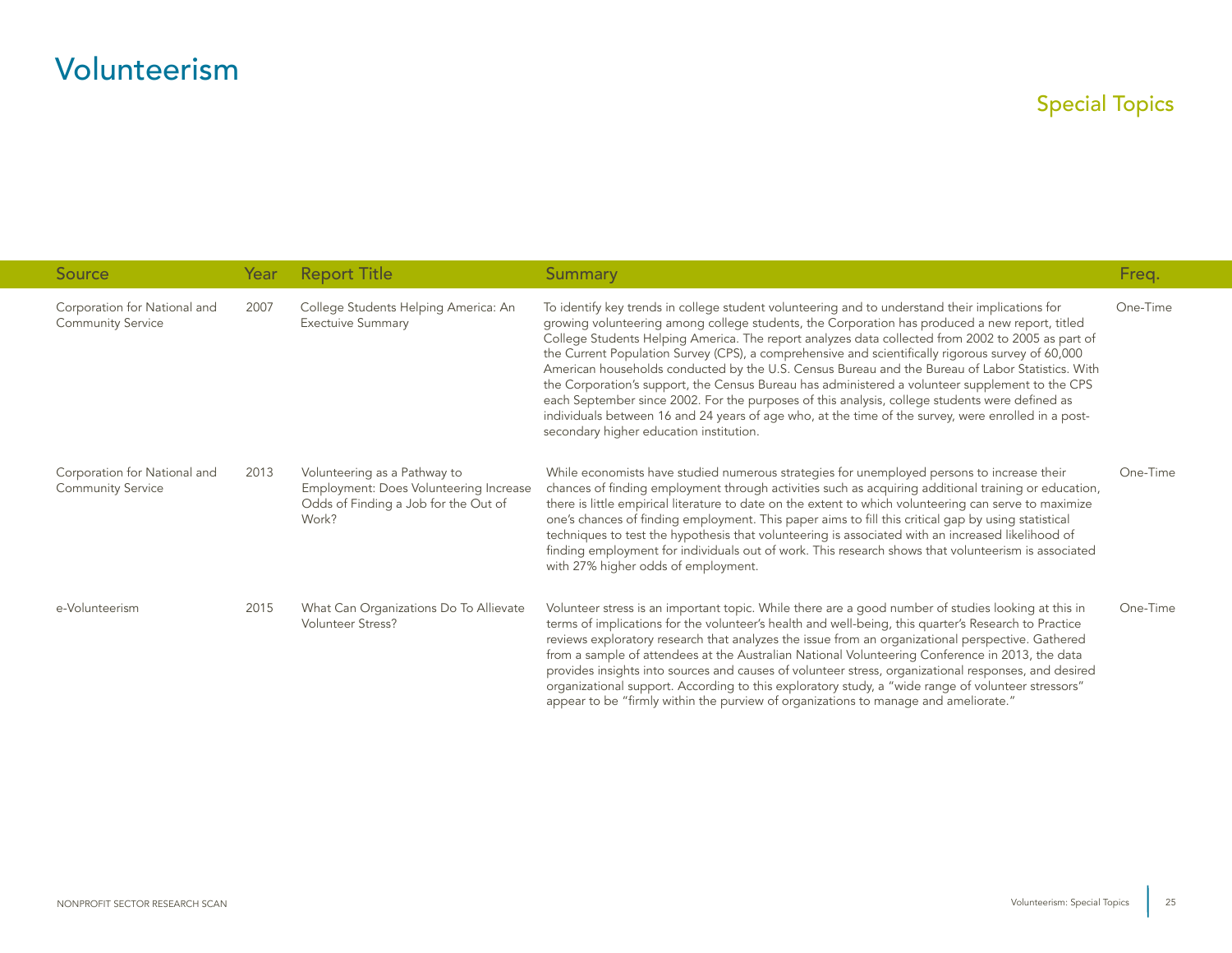### Special Topics

| Source                                                | Year | <b>Report Title</b>                                                                 | <b>Summary</b>                                                                                                                                                                                                                                                                                                                                                                                                                                                                                                                                                                                                                                                                                                                                                                                                                                                                                                                                                                                                                                                                                                                                                 | Freq.    |
|-------------------------------------------------------|------|-------------------------------------------------------------------------------------|----------------------------------------------------------------------------------------------------------------------------------------------------------------------------------------------------------------------------------------------------------------------------------------------------------------------------------------------------------------------------------------------------------------------------------------------------------------------------------------------------------------------------------------------------------------------------------------------------------------------------------------------------------------------------------------------------------------------------------------------------------------------------------------------------------------------------------------------------------------------------------------------------------------------------------------------------------------------------------------------------------------------------------------------------------------------------------------------------------------------------------------------------------------|----------|
| e-Volunteerism                                        | 2016 | Moving Beyond Program: Developping a<br>Volunteer Engagement Strategic Plan         | Those who manage, lead, or work alongside volunteers often give advice to their teams, and may be<br>surprised and perhaps frustrated when it's not acted upon. This can happen both in situations where<br>volunteers have a lot of independence and authority to act on their own, but also when we try to<br>encourage less experienced volunteers to make their own decisions. In turn, volunteers may offer us<br>helpful advice. Do we always receive it well? In this feature article, author Kirsty McDowell explores<br>why understanding the 'psychology of giving and receiving advice' can help volunteer managers<br>improve volunteer leadership practices and encourage people to act on their advice.                                                                                                                                                                                                                                                                                                                                                                                                                                          | One-Time |
| e-Volunteerism                                        | 2016 | Falling on Dead Ears: The Psychology of<br><b>Giving Advice</b>                     | Those who manage, lead, or work alongside volunteers often give advice to their teams, and may be<br>surprised and perhaps frustrated when it's not acted upon. This can happen both in situations where<br>volunteers have a lot of independence and authority to act on their own, but also when we try to<br>encourage less experienced volunteers to make their own decisions. In turn, volunteers may offer us<br>helpful advice. Do we always receive it well? In this feature article, author Kirsty McDowell explores<br>why understanding the 'psychology of giving and receiving advice' can help volunteer managers<br>improve volunteer leadership practices and encourage people to act on their advice.                                                                                                                                                                                                                                                                                                                                                                                                                                          | One-Time |
| International Journal of<br>Volunteer Admininstration | 2015 | Online "Jams" as a Tool for Professional<br>Development and Community<br>Engagement | This paper describes a teaching project that involved graduate students in nonprofit studies at the<br>LBJ School of Public Affairs in a community engagement "crowdsourcing" effort focused on the topic<br>of short-term volunteering. Students were responsible for organizing a one-day online brainstorming<br>session, called a "jam," in which geographically dispersed participants contributed to a 12-hour online<br>discussion related to the topic with input from experts in the field. Based on a model developed<br>by IBM, jams are sponsored by a variety of organizations around the world to engage virtual<br>communities in online conversations on topics as diverse as global security and video game design.<br>Major goals of the project were to have students explore this topic in volunteerism in depth and to<br>provide experience for future nonprofit professionals in the design and management of community<br>engagement events. Potential applications for similar events are discussed in the context of extending<br>professional development and networking options for nonprofit capacity building and collaboration. | One-Time |
| <b>RGK Center</b>                                     | 2013 | Challenges in Volunteer Resource<br>Management                                      | Challenges in Volunteer Resource Management, an article by the RGK Center's Margaret Moore and<br>Dr. Sarah Jane Rehnborg, was published in the December 2013 issue of the International Journal of<br>Volunteer Administration. The paper presents findings of a study to identify top challenges in volunteer<br>resource management based on surveys of stakeholders at diverse nonprofit organizations. Identifying<br>meaningful volunteer roles, recruiting a sufficient number of volunteers, and recruiting volunteers with<br>particular skill sets were reported as the three top challenges. Some differences between larger and<br>smaller organizations in terms of both recruitment and management challenges were indicated. In<br>addition, identified challenges varied based on the organizational role of the respondent.                                                                                                                                                                                                                                                                                                                   | One-Time |

26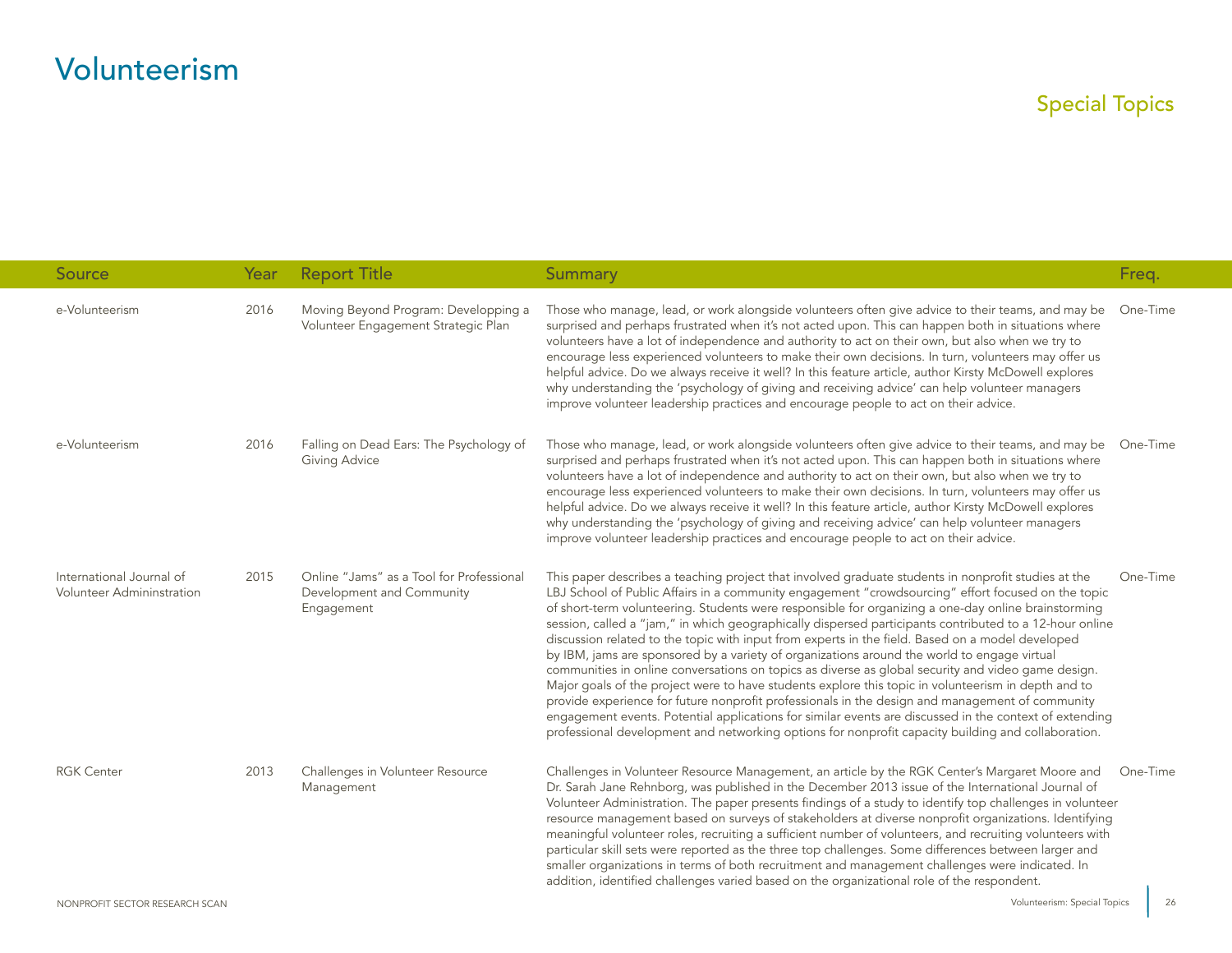| Source                               | Year | <b>Report Title</b>                                           | Summary                                                                                                                                                                                                                                                                                                                                                                                                                                                                                                                                                                                                                                                                                                                                                                 | Freg.                            |
|--------------------------------------|------|---------------------------------------------------------------|-------------------------------------------------------------------------------------------------------------------------------------------------------------------------------------------------------------------------------------------------------------------------------------------------------------------------------------------------------------------------------------------------------------------------------------------------------------------------------------------------------------------------------------------------------------------------------------------------------------------------------------------------------------------------------------------------------------------------------------------------------------------------|----------------------------------|
| Stanford Social Innovation<br>Review | 2009 | The New Volunteer Workforce                                   | This report documents the mismanagement of volunteers by nonprofits. They claim that as a result<br>we lose more than one third yearly which is an estimated loss of \$38 billion in lost labor. They call for<br>a strategic approach to volunteer management which includes training and investment in volunteer<br>talent, rethinking strong leadership, rethinking work roles, creating bonding experiences, supporting<br>and training volunteers, using new technology, developing strategic volunteer plans, and attracting<br>new waves of volunteer talent.                                                                                                                                                                                                    | One-Time                         |
| Stanford Social Innovation<br>Review | 2009 | Volunteer Management Practices and<br>Retention of Volunteers | This report is the second in a series of briefs on a 2003 survey of volunteer management capacity<br>among public charities in the United States. It focuses on charities' adoption of nine volunteer<br>management practices: supervision and communication, liability coverage, screening and matching,<br>reqular collection of volunteer numbers and hours written policies and job descriptions, recognition<br>activities, measurement of volunteer impacts, training and professional development, and training<br>for paid staff in working with volunteers. We report on the extent of adoption of these practices by<br>charities with different characteristics, and the relationship between volunteer management practices<br>and retention of volunteers. | One-Time<br>Multi-Part<br>Series |
| United Healthcare                    | 2010 | Volunteer Match Do Good Live Well<br>Study                    | In order to educate the public about volunteering and its associated benefits, UnitedHealthcare®<br>partnered with Volunteer Match to gather insights on the power of volunteering on personal well-being.                                                                                                                                                                                                                                                                                                                                                                                                                                                                                                                                                              | One-Time                         |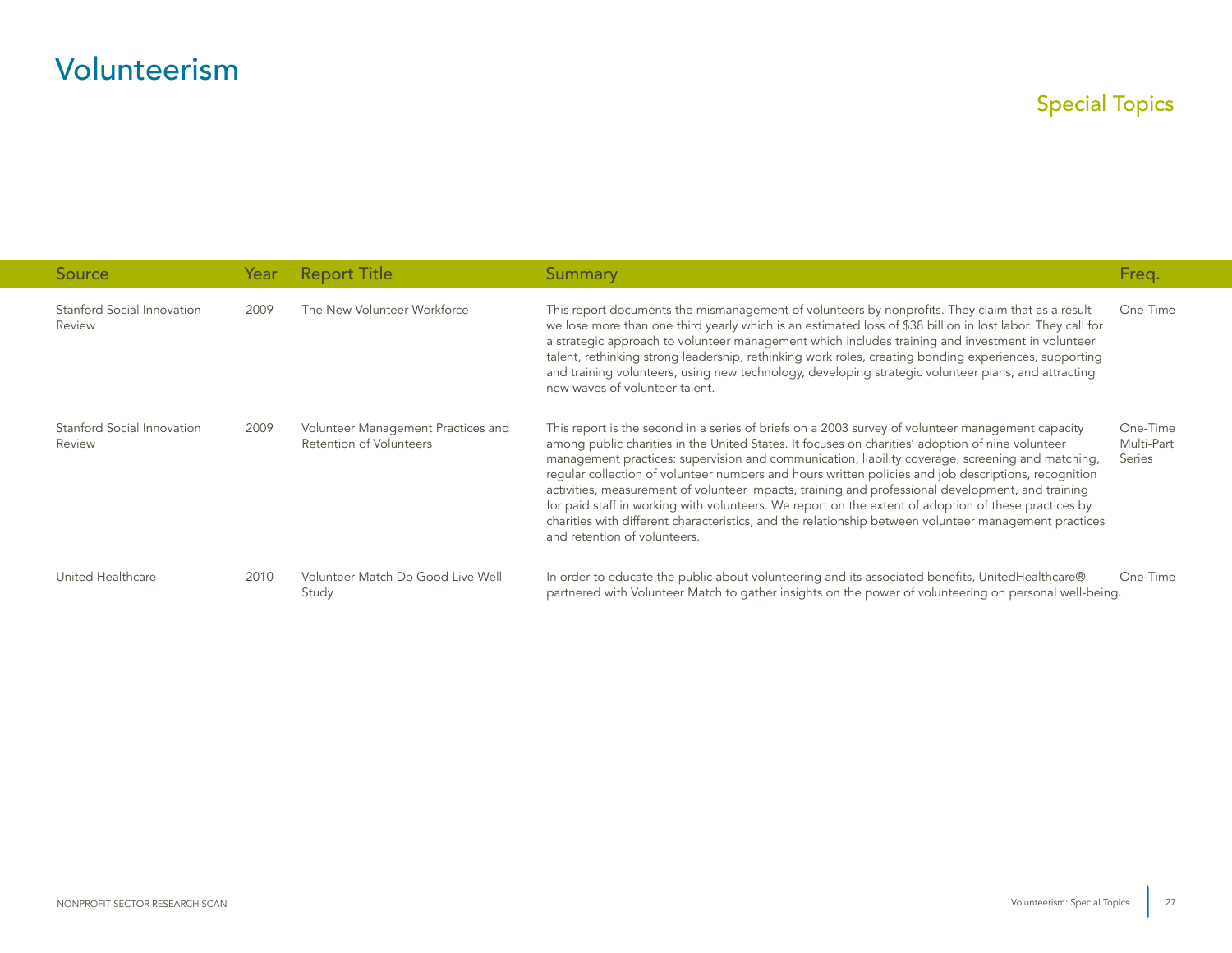<span id="page-28-0"></span>

| Source                                                           | Year | <b>Report Title</b>                                                                | <b>Summary</b>                                                                                                                                                                                                                                                                                                                                                                                                                                                                                                                                                                                                                                                                                                                                                                                                                                                                                                                                                                                                                                                                                                                                                                                                                                                                                                                                                                                                                                                                                                                                                                                                                                                                                                                                                                                                                                                                                                                                                                                                                                                                                          | Freq.    |
|------------------------------------------------------------------|------|------------------------------------------------------------------------------------|---------------------------------------------------------------------------------------------------------------------------------------------------------------------------------------------------------------------------------------------------------------------------------------------------------------------------------------------------------------------------------------------------------------------------------------------------------------------------------------------------------------------------------------------------------------------------------------------------------------------------------------------------------------------------------------------------------------------------------------------------------------------------------------------------------------------------------------------------------------------------------------------------------------------------------------------------------------------------------------------------------------------------------------------------------------------------------------------------------------------------------------------------------------------------------------------------------------------------------------------------------------------------------------------------------------------------------------------------------------------------------------------------------------------------------------------------------------------------------------------------------------------------------------------------------------------------------------------------------------------------------------------------------------------------------------------------------------------------------------------------------------------------------------------------------------------------------------------------------------------------------------------------------------------------------------------------------------------------------------------------------------------------------------------------------------------------------------------------------|----------|
| Portland State University<br>Institue of Nonprofit<br>Management | 2014 | The Oregon Nonprofit Sector Report: The<br>State of the Nonprofit Sector in Oregon | This comprehensive report examines the sector as a whole—including a description of the size and<br>scope of the sector (e.g., number of organizations, expenditures, regional distribution, number<br>of employees and volunteers, regional distribution of volunteers, forms of volunteering, number<br>of foundations); the current condition of nonprofits (e.g., clues about their economic viability and<br>social relevance, relative health in key areas such as leadership, fundraising, outlook); and the<br>contributions, social impact, and future of Oregon's nonprofit sector. To compile this report, the<br>team developed and executed a survey instrument that collected data from over 600 participating<br>nonprofit leaders/organizations comprising a representative sample for regional and subsector<br>distribution of nonprofits. The team also analyzed and interpreted data on Oregon's 10,429 actively<br>filing public charities listed in the Oregon Department of Justice database and compared it with<br>data on Oregon's tax-exempt organizations as well as with data in other state of the nonprofit sector<br>reports to identify gaps, inconsistencies, and best practices.                                                                                                                                                                                                                                                                                                                                                                                                                                                                                                                                                                                                                                                                                                                                                                                                                                                                                     | One-Time |
| The Nonprofit Association of<br>Oregon                           | 2014 | Oregon's Nonprofit Sector in Brief Report                                          | In November of 2014, the five state associations serving nonprofits in the Northwest collaborated<br>on a joint data collection and analysis effort to gauge the organizational health and practices of<br>nonprofits. From those survey findings, NAO has produced The Oregon's Nonprofit Sector in<br>Brief, providing an overview of key indicators. Overall, the five state nonprofit survey gathered<br>data from a wide cross-section of nonprofits throughout the Pacific Northwest. The survey includes<br>information from organizations serving different subsectors, working in both urban and rural<br>locations, with small and large budgets, and those who are members of the statewide capacity<br>building groups and those who are not. This variety - and the fact that there are more than 1,200<br>surveys in the sample - enhances the credibility of the findings and facilitates comparisons of<br>the responses. Three key themes emerged from our analysis of these results: Policy work- Both<br>members and larger organizations place greater importance on policy work and feel that they have<br>a greater voice in the policy making process. Second, Rural and urban groups surprisingly had<br>similar responses to the survey questions. There is an exception, though, concerning the availability<br>of data rural groups have access to when designing their programs. Finally, on collaboration, the<br>average ratings for collaboration, especially with business and government, were consistently<br>among the lowest in the survey findings. This relatively negative view toward collaboration among<br>all respondents provides an opportunity to help develop, build and lead collaborative solutions for<br>state or regional problems. The lower responses for collaboration are particularly intriguing given<br>the growing emphasis on collective impact within philanthropy. Although funders may be seeking<br>more collective and collaborative solutions, the results from this survey suggest that nonprofits do<br>not share this enthusiasm. | Annual   |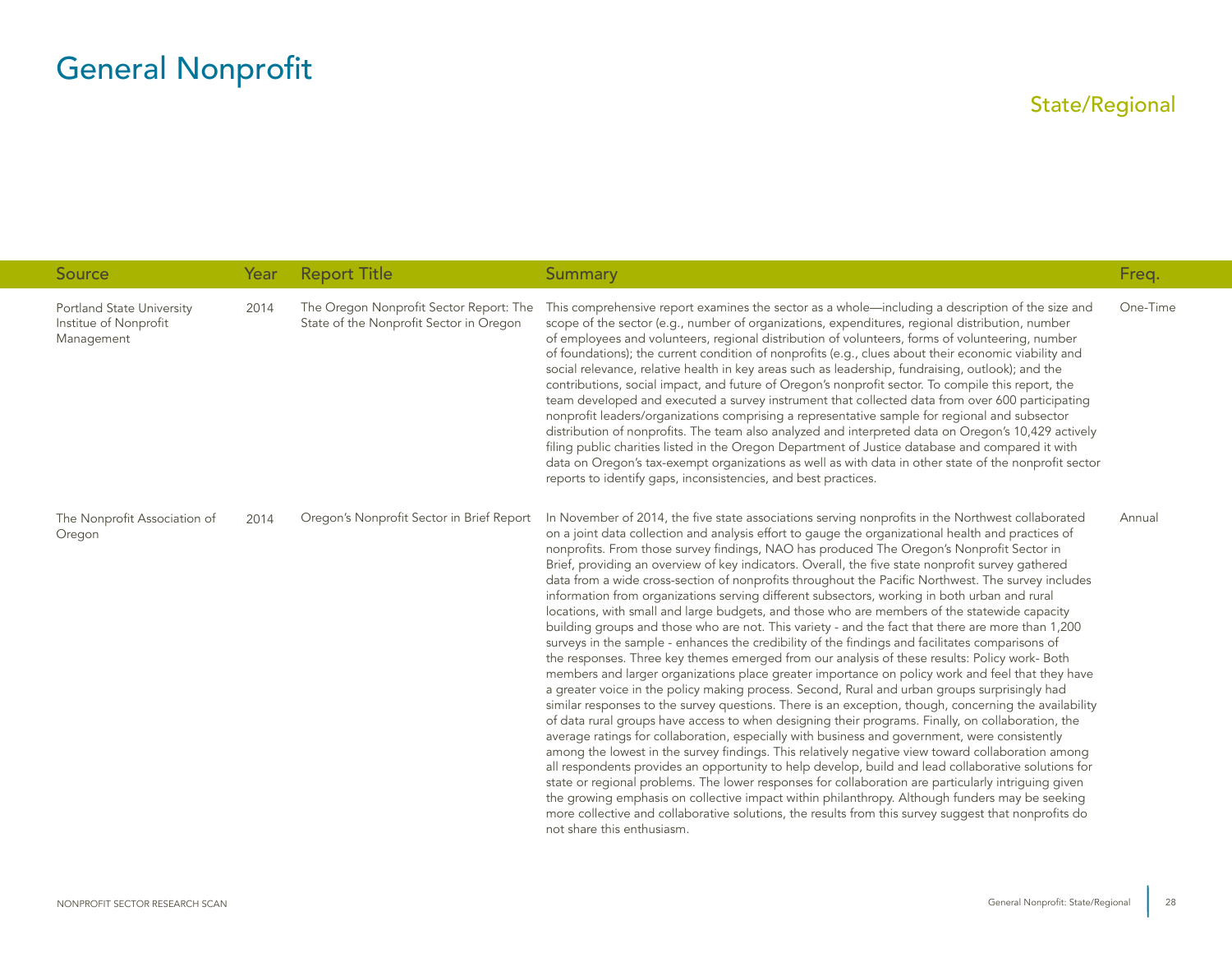| <b>Source</b>                            |      | Year Report Title                                             | Summary                                                                                                                                                                                                                                                                                                                                                                                                                                                                                                                | Freg.  |
|------------------------------------------|------|---------------------------------------------------------------|------------------------------------------------------------------------------------------------------------------------------------------------------------------------------------------------------------------------------------------------------------------------------------------------------------------------------------------------------------------------------------------------------------------------------------------------------------------------------------------------------------------------|--------|
| Nonprofit Association of<br>Oregon (NAO) | 2015 | Principles for Good Governance and<br><b>Ethical Practice</b> | The Nonprofit Association of Oregon has partnered with Independent Sector in the dissemination<br>of the Principles for Good Governance and Ethical Practice as a means to provide a strong quide<br>for private foundations and public charities that aspire to high standards of governance and ethical<br>practice. We join in encouraging board and staff leaders of every charitable organization to examine<br>these principles carefully and determine how best they should be applied to their own operations. | Annual |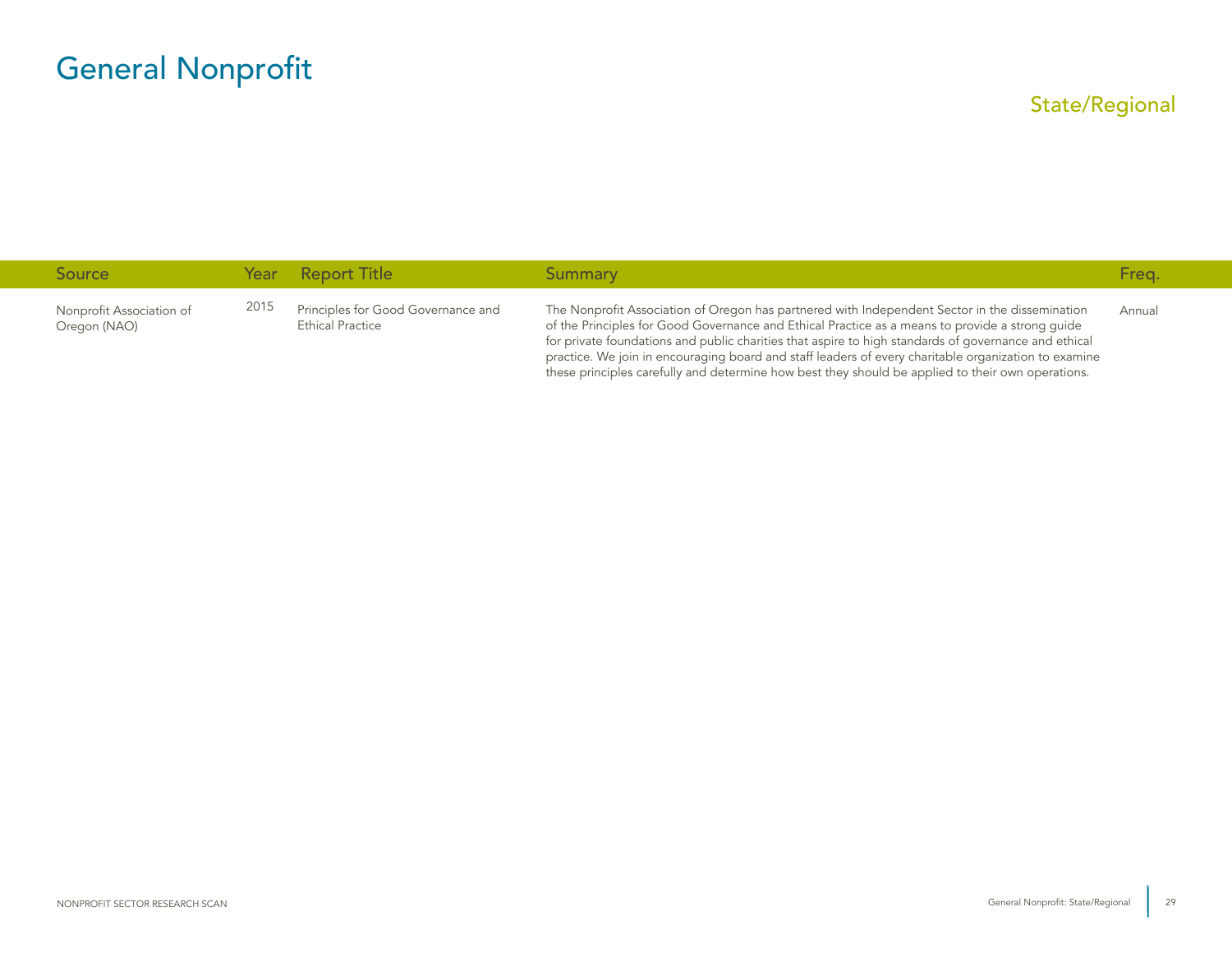<span id="page-30-0"></span>

| <b>Source</b>                       | Year | <b>Report Title</b>                                                                  | <b>Summary</b>                                                                                                                                                                                                                                                                                                                                                                                                                                                                                                                                                                                                                                                                                                                                                                                                                                                                                                                                                                                                                                                             | Freq.    |
|-------------------------------------|------|--------------------------------------------------------------------------------------|----------------------------------------------------------------------------------------------------------------------------------------------------------------------------------------------------------------------------------------------------------------------------------------------------------------------------------------------------------------------------------------------------------------------------------------------------------------------------------------------------------------------------------------------------------------------------------------------------------------------------------------------------------------------------------------------------------------------------------------------------------------------------------------------------------------------------------------------------------------------------------------------------------------------------------------------------------------------------------------------------------------------------------------------------------------------------|----------|
| Arizona State University            | 2016 | Lodestar Center for Philanthropy and<br>Nonprofit Innovation                         | The Lodestar Center builds the capacity of the social sector by enhancing the effectiveness of those<br>who lead, manage, and support nonprofit organizations. Through research, education, and outreach<br>activities, the ASU Lodestar Center enhances the effectiveness of those who govern, manage,<br>provide programs and services, volunteer for, and support nonprofit organizations. They provide a<br>repository of research on various nonprofit topics.                                                                                                                                                                                                                                                                                                                                                                                                                                                                                                                                                                                                        | One-Time |
| Compass Point Nonprofit<br>Services | 2007 | Cultural Competence in Capacity Building                                             | This report delves into the definition of culturally -based capacity building, presenting three field<br>experiences in which this framework was applied. CompassPoint's paper discusses the relationship<br>between improving cultural competency and improving organizational effectiveness. It also describes<br>a capacity building approach to improving cultural competency in an organization where systems<br>issues are dealt with through the lens of multicultural organizational development.                                                                                                                                                                                                                                                                                                                                                                                                                                                                                                                                                                  | One-Time |
| Compass Point Nonprofit<br>Services | 2002 | Help Wanted: Turnover and Vacancy in<br>Nonprofits                                   | This study of more than 400 nonprofit organizations quantifies the position vacancy challenge at<br>nonprofits and highlights the characteristics of the problem.                                                                                                                                                                                                                                                                                                                                                                                                                                                                                                                                                                                                                                                                                                                                                                                                                                                                                                          | One-Time |
| Compass Point Nonprofit<br>Services | 2010 | Multicultural Organizational Development<br>in Nonprofit Organizations: Lessons from | The report identifies 5 elements for sustaining a process of multicultural organizational change:<br>alighment & investment of organizational players; leadership development; shifting ucltural norms;<br>the Cultural Competence Learning Initiative articulating & codifying assumptions & committments, and clarifying responsibility & authority for<br>moving the process forward. The report also includes 5 recommendations / lessons from the project:<br>pay attention to acknolwedging & building upon organization's history with cultural copetence;<br>balancing the interneral development & work of th team with the need to engage the entire staff<br>and maintain transparency and momentum; don't let resisters set the pace for progress; courageous<br>conversations will offer opportunities for learning & growth. Finally, impacts of organzations who<br>undertake multicultural development work include: increased multicultural capacity of staff, increased<br>language capacity, and overall stronger relationships with clients/community. | One-Time |
| Compass Point Nonprofit<br>Services | 2011 | Next Generation Organizations: 9 Key<br>Traits - January 2011                        | This report offers characteristics of two specific nonprofits - the Mutual Assistance Network<br>and Justice Matters---that demonstrate how next generation leaders are transforming their<br>organizations to operate in a fundamentally different way to raise the bar on mission impact. The<br>list of characteristics is not comprehensive and a next generation organization would not necessarily<br>demonstrate every characteristic, but it would likely embody a number of these nine key traits:<br>Impact Driven; Finance and Business Savvy; Continuous Learning; Shared Leadership; Wired<br>for Policy Advocacy; Multicultural and Culturally Competent; Ambiguous Work-Life Boundaries;<br>Constituents as Thought Partners, and Boards as Value Add.                                                                                                                                                                                                                                                                                                      | One-Time |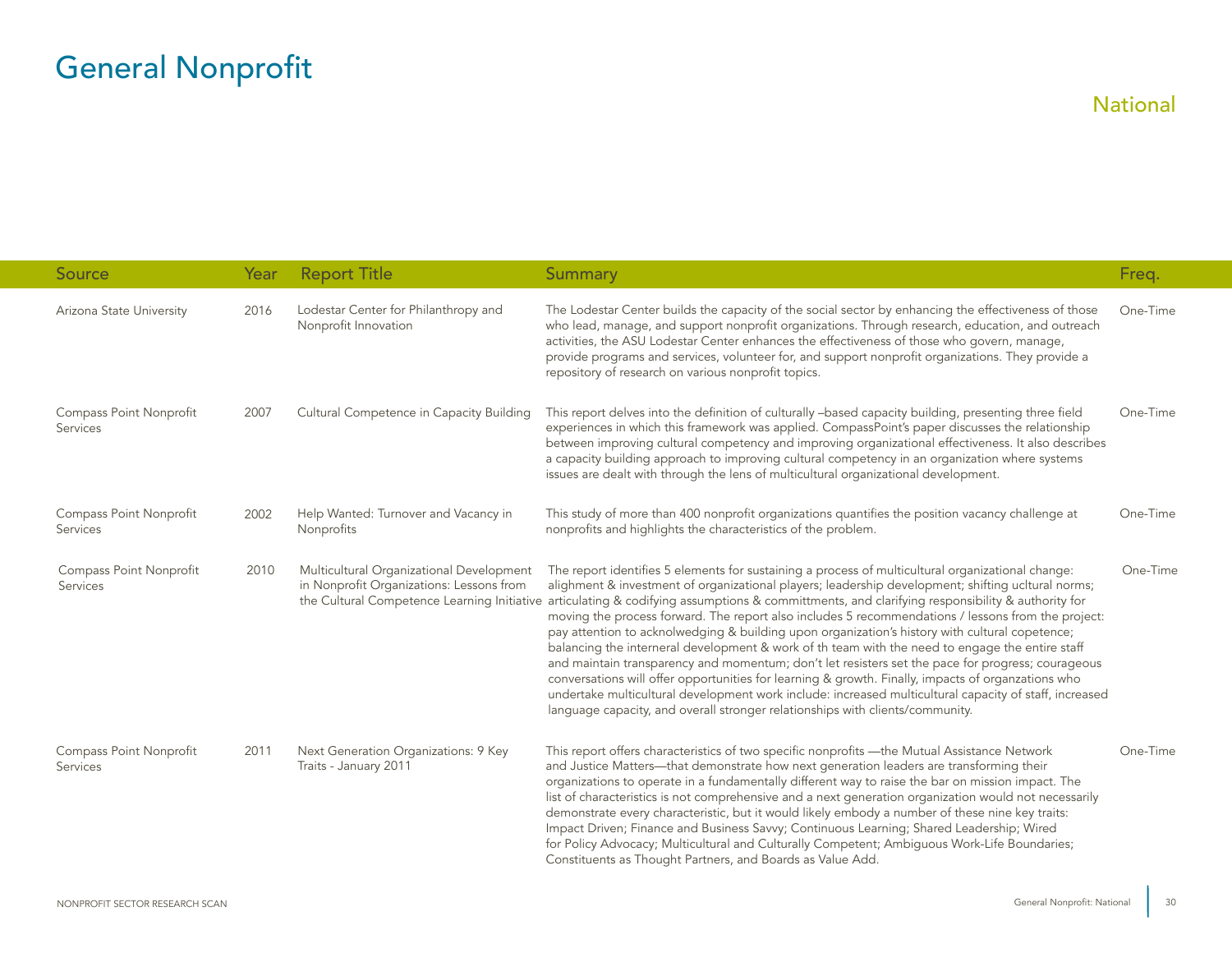| Source                                  | Year | <b>Report Title</b>                              | Summary                                                                                                                                                                                                                                                                                                                                                                                                                                                                                                                                                                                                                                                                                                                                                                                                                                                                                                                                                                                               | Freq.    |
|-----------------------------------------|------|--------------------------------------------------|-------------------------------------------------------------------------------------------------------------------------------------------------------------------------------------------------------------------------------------------------------------------------------------------------------------------------------------------------------------------------------------------------------------------------------------------------------------------------------------------------------------------------------------------------------------------------------------------------------------------------------------------------------------------------------------------------------------------------------------------------------------------------------------------------------------------------------------------------------------------------------------------------------------------------------------------------------------------------------------------------------|----------|
| Independent Sector                      | 2014 | General Scope of the Nonprofit Sector            | This website documents general findings about the state of the nonprofit sector including sector<br>impact, scope, volunteerism, and economic impact nationwide.                                                                                                                                                                                                                                                                                                                                                                                                                                                                                                                                                                                                                                                                                                                                                                                                                                      | Ongoing  |
| Independent Sector                      | 2012 | Economic Impact of the Nonprofit Sector          | Outlines the nonprofit community's enormous contributor to the American economy: It provided<br>5.4% of the nation's entire GDP or \$887.3 billion to the U.S. economy in 2012. Report is broken into<br>subcategories; employment, foundation giving, and nonprofit financials.                                                                                                                                                                                                                                                                                                                                                                                                                                                                                                                                                                                                                                                                                                                      | Unknown  |
| Independent Sector's Threads<br>Project | 2015 | Threads Insights from the Nonprofit<br>Community | In the spring of 2015, Independent Sector partnered with more than 80 organizations to launch<br>Threads, an intensive series of community conversations held across the country. Threads brought<br>together a diverse cross-section of leaders from organizations of every size and mission.Report<br>divided into the following sections: Society-Level Trends and Challenges, Challenges Facing<br>the Charitable Sector, Solutions to Challenges Facing the Sector, and Recommended Roles for<br>Independent Sector.                                                                                                                                                                                                                                                                                                                                                                                                                                                                             | One-Time |
| National Conference on<br>Citizenship   | 2016 | Resource                                         | The National Conference on Citizenship (NCoC) is a congressionally chartered organization<br>dedicated to strengthening civic life in America. They pursue their mission through a nationwide<br>network of partners involved in a cutting-edge civic health initiative and our cross-sector<br>conferences. At the core of their joint efforts is the belief that every person has the ability to help<br>their community and country thrive. They provide numerous special, national, state, and city on<br>topics of interest including civic health, Latino youth engagement, Millennial engagement, and<br>general civic health.                                                                                                                                                                                                                                                                                                                                                                 | Ongoing  |
| Nonprofit Finance Fund                  | 2015 | State of the Sector Survey                       | NFF's 2015 State of the Nonprofit Sector Survey focuses on the underlying causes of these dynamics<br>by exploring the programmatic, financial, and operational issues facing nonprofits across the U.S. We<br>launched the Survey in 2008, when economic crisis threatened the viability of many organizations.<br>Seven years later, results from 5,451 respondents show some indications of recovery, stabilization,<br>and growth. Nonprofits are adding jobs, engaging in strategic conversations such as leadership<br>succession planning, and looking to retain their workforce. Yet as they raise their sights from the<br>focus on short-term crisis, many are confronting the troubling reality that current practices cannot<br>sustain organizations in the long-term or meet the needs of the communities they serve now. Many<br>organizations have stumbled out of crisis looking to make the necessary investments to secure their<br>long-term future. And it is a hard road ahead. | Annual   |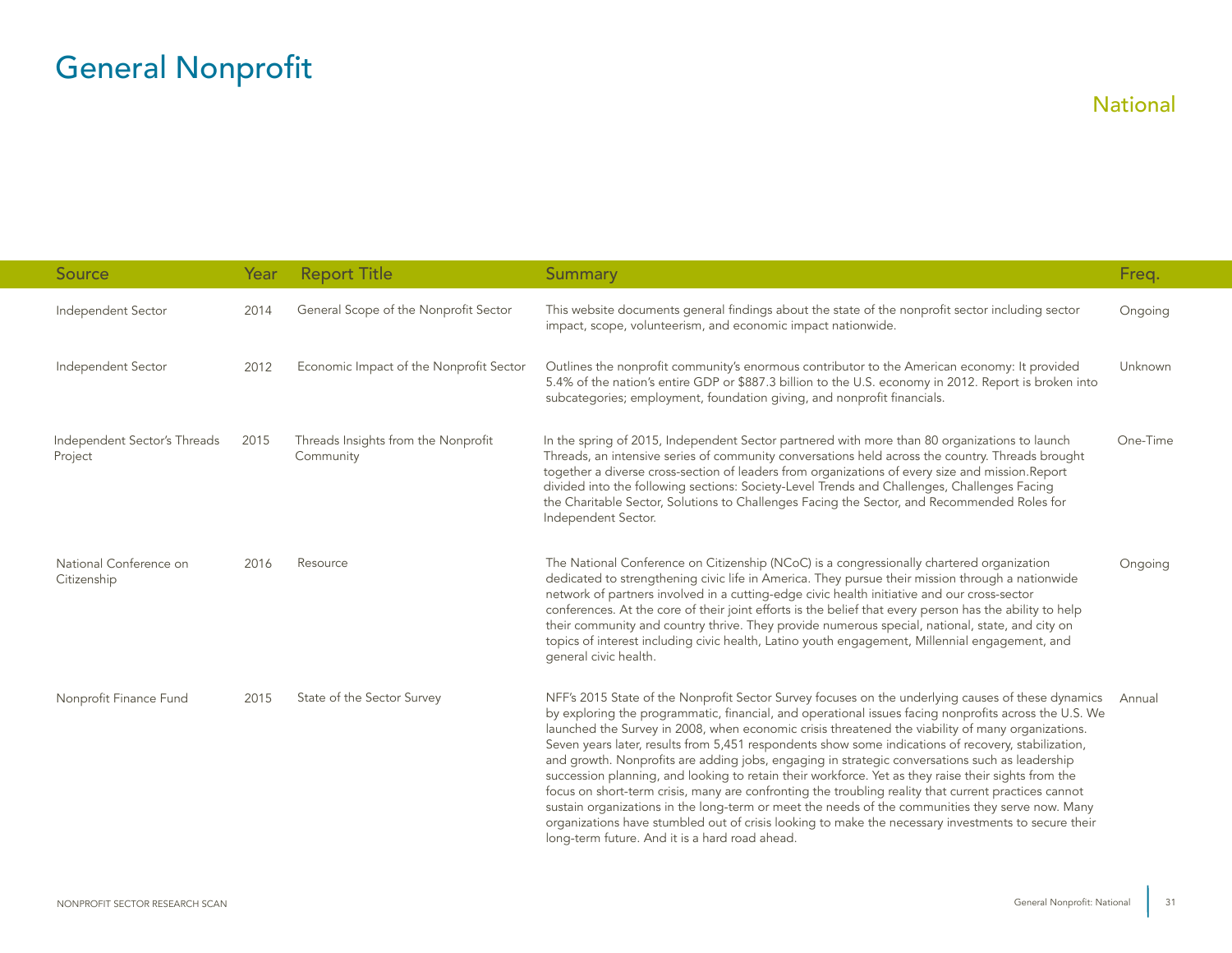| <b>Source</b>                                                     |      | Year Report Title                                                                 | Summary                                                                                                                                                                                                                                                                                                                                                                                                                                                          | Freg.  |
|-------------------------------------------------------------------|------|-----------------------------------------------------------------------------------|------------------------------------------------------------------------------------------------------------------------------------------------------------------------------------------------------------------------------------------------------------------------------------------------------------------------------------------------------------------------------------------------------------------------------------------------------------------|--------|
| The Urban Institute's<br>Center on Nonprofits and<br>Philanthropy | 2015 | The Nonprofit Sector in Brief 2015: Public<br>Charities, Giving, and Volunteering | "The Nonprofit Sector in Brief 2015 uses the most recent data available to highlight significant<br>trends in the nonprofit sector. Each year, The Nonprofit Sector in Brief presents key information<br>on the number and finances of 501(c)3 public charities as well as findings regarding two critical<br>resources for the sector: private charitable contributions and volunteering. This edition, updated for<br>2015, presents data from 2003 to 2013. " | Annual |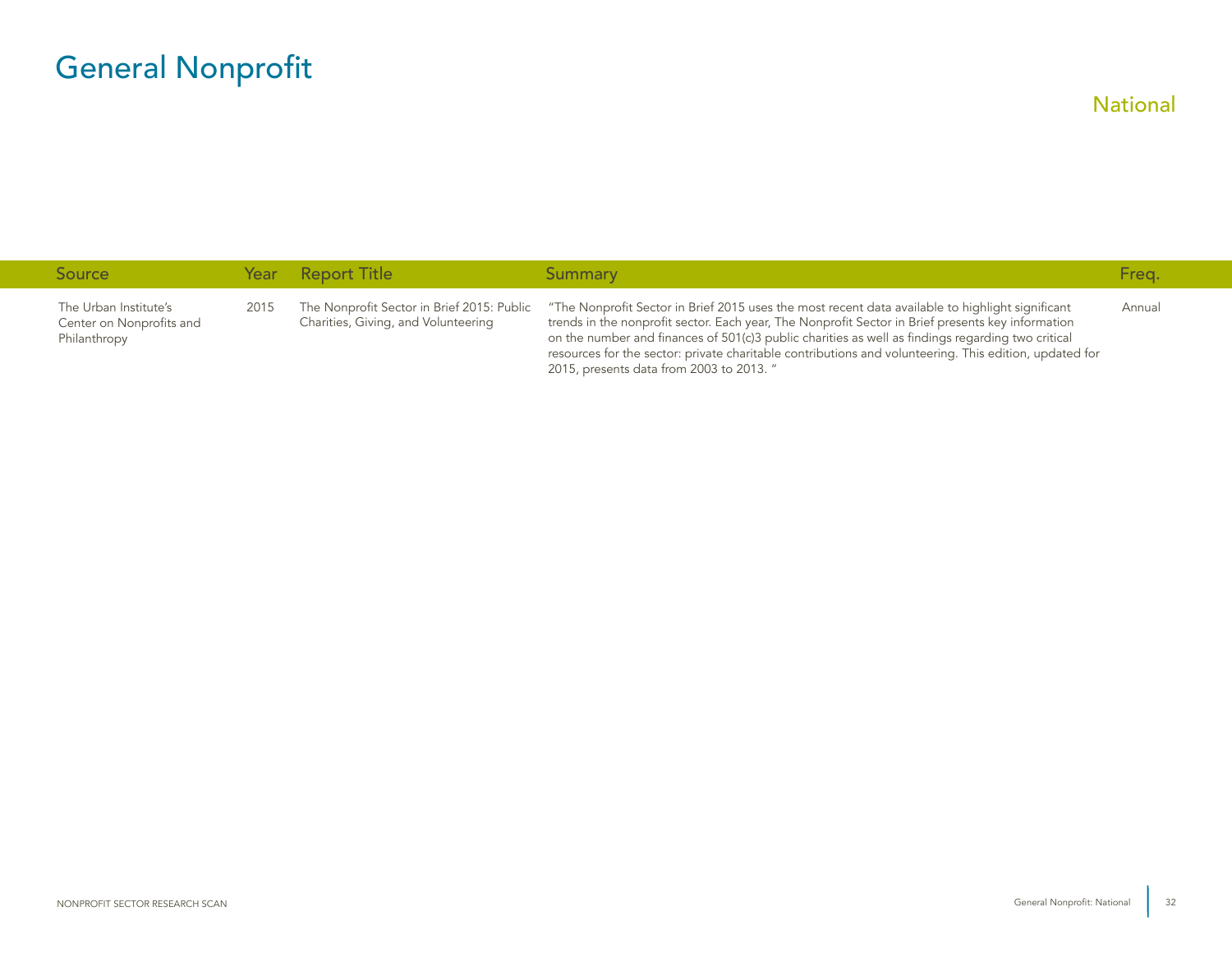<span id="page-33-0"></span>

| <b>Source</b>                     |      | Year Report Title                                                                      | Summary                                                                                                                                                                                                                                                                                                                                                                                                                                                                                                                                                                                                                                                                                                                                                                      | Freq.   |
|-----------------------------------|------|----------------------------------------------------------------------------------------|------------------------------------------------------------------------------------------------------------------------------------------------------------------------------------------------------------------------------------------------------------------------------------------------------------------------------------------------------------------------------------------------------------------------------------------------------------------------------------------------------------------------------------------------------------------------------------------------------------------------------------------------------------------------------------------------------------------------------------------------------------------------------|---------|
| Columbia-Willamette<br>United Way | 2014 | Columbia-Willamette Community<br>Strengthening Partner: Learning<br>Framework Toolkit. | United Way of the Columbia-Willamette's (UWCW) strategic investments to break the cycle of<br>childhood poverty are ambitious. Within these investments is a new approach to the issue $-$ joining<br>together an array of grantees to set high goals and to work cohesively for social change. This<br>Learning Framework has been created to capture our full experiences – that of each of the grantees<br>and that of their collective involvement as a Learning Community. Accordingly, there are six domains<br>that highlight the evaluation elements of these investments. This toolkit aims to provide a basis<br>of understanding to grantees, funders and community members of how UWCW will be evaluating<br>partners' success in breaking the cycle of poverty. | Ongoing |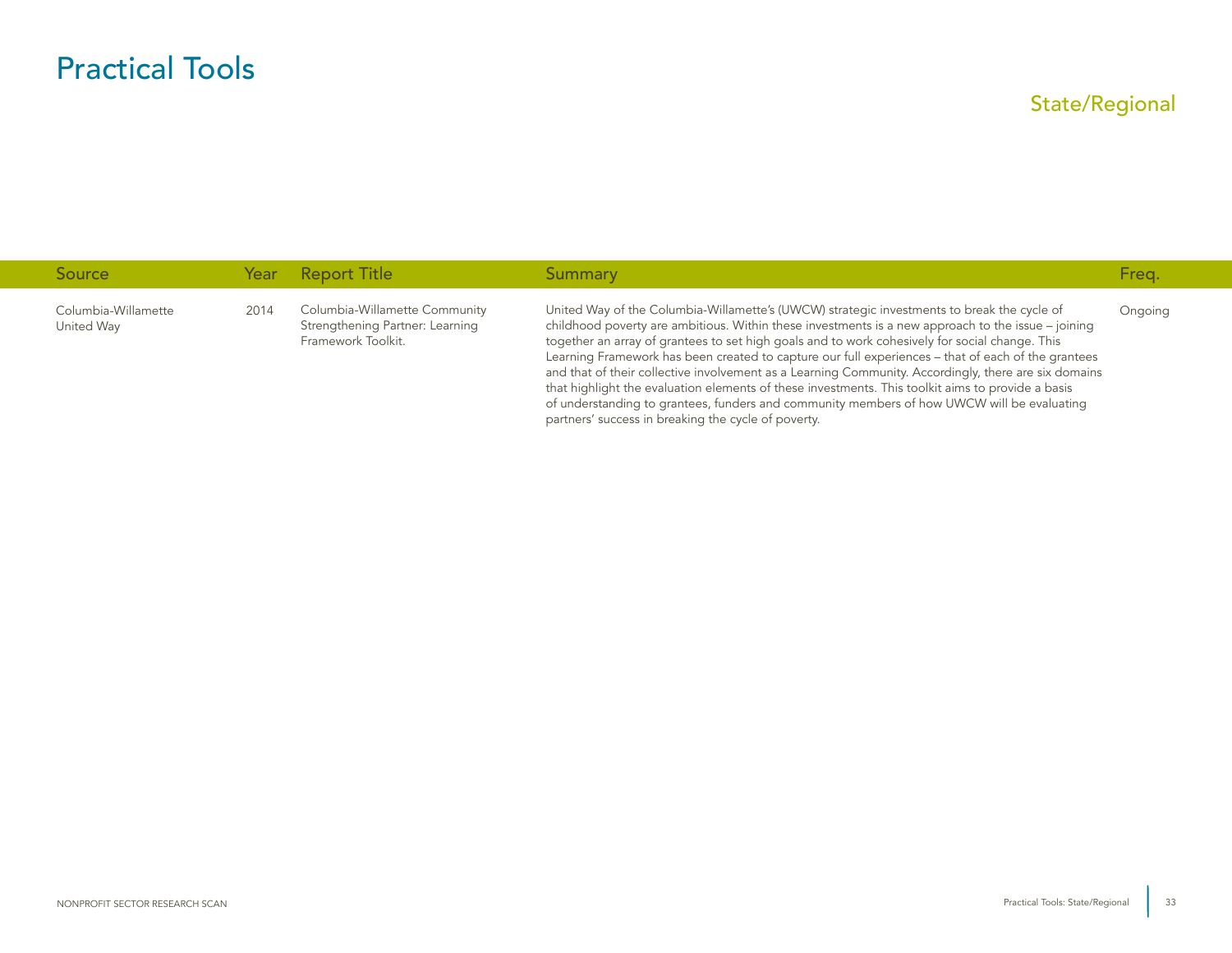<span id="page-34-0"></span>

| <b>Source</b>                                                         | Year | <b>Report Title</b>                           | Summary                                                                                                                                                                                                                                                                                                                                                                                                                                                                                                                                                                                                                                                                                                                                                                                                                                | Freq.    |
|-----------------------------------------------------------------------|------|-----------------------------------------------|----------------------------------------------------------------------------------------------------------------------------------------------------------------------------------------------------------------------------------------------------------------------------------------------------------------------------------------------------------------------------------------------------------------------------------------------------------------------------------------------------------------------------------------------------------------------------------------------------------------------------------------------------------------------------------------------------------------------------------------------------------------------------------------------------------------------------------------|----------|
| Aspen Institute's Program<br>on Philanthropy and Social<br>Innovation | 2011 | Foundation Sunset: A Decision-Making<br>Guide | Foundation Sunset: A Decision-Making Guide is a practical companion piece drawing on the case<br>studies that shows how donors and trustees can use sunsetting as a philanthropic strategy consistent<br>with their values, circumstances, and motivations. The report serves as a useful quide to help donors<br>and trustees design a blueprint for shutting down.                                                                                                                                                                                                                                                                                                                                                                                                                                                                   | One-Time |
| <b>BoardSource</b>                                                    | 2016 | Resource                                      | BoardSource is a national organization working to strengthen nonprofit board leadership. They<br>engage with and support a community of more than 115,000 individuals committed to creating<br>positive change in their communities through effective board service. Their Learning Center<br>includes a bookstore, hundreds of downloadable resources, and a calendar of live and online<br>training programs on how good governance can shape an organization's missions, finances and<br>strategic direction.                                                                                                                                                                                                                                                                                                                       | Ongoing  |
| Center for Civil Society<br>Studies at Johns Hopkins<br>University    | 2016 | Nonprofit Economic Data Project               | The Johns Hopkins Nonprofit Economic Data Project (NED) is generating critical new information<br>on the dynamics of the nonprofit sector by analyzing diverse datasets on nonprofit organizations,<br>including data on nonprofit finances, employment and wages, and volunteering                                                                                                                                                                                                                                                                                                                                                                                                                                                                                                                                                    | Ongoing  |
| Center for Disaster<br>Philanthropy                                   | 2016 | Resource                                      | CDP's mission is to transform disaster giving by providing timely and thoughtful strategies to<br>increase donors' impact during domestic and international disasters. With an emphasis on recovery<br>and disaster risk reduction, CDP aims to: Increase the effectiveness of contributions given to<br>disasters; Bring greater attention to the life cycle of disasters, from preparedness and planning, to<br>relief, to rebuilding and recovery efforts; Provide timely and relevant advice from experts with deep<br>knowledge of disaster philanthropy; Conduct due diligence so donors can give with confidence; and<br>Create plans for informed giving for individuals, corporations and foundations. They provide up to<br>date research on disaster philanthropy including the 2015 State of Disaster Philanthropy Report. | Ongoing  |
| Center for Nonprofit<br>Stewardship                                   | 2016 | Resource Library                              | The Center for Nonprofit Stewardship is a 501(c)(3) nonprofit organization that educates and<br>empowers nonprofit board members in sound financial, administrative and organizational stewardship.<br>Their resource library contains subject matter designed specifically for nonprofit organizations.                                                                                                                                                                                                                                                                                                                                                                                                                                                                                                                               | Ongoing  |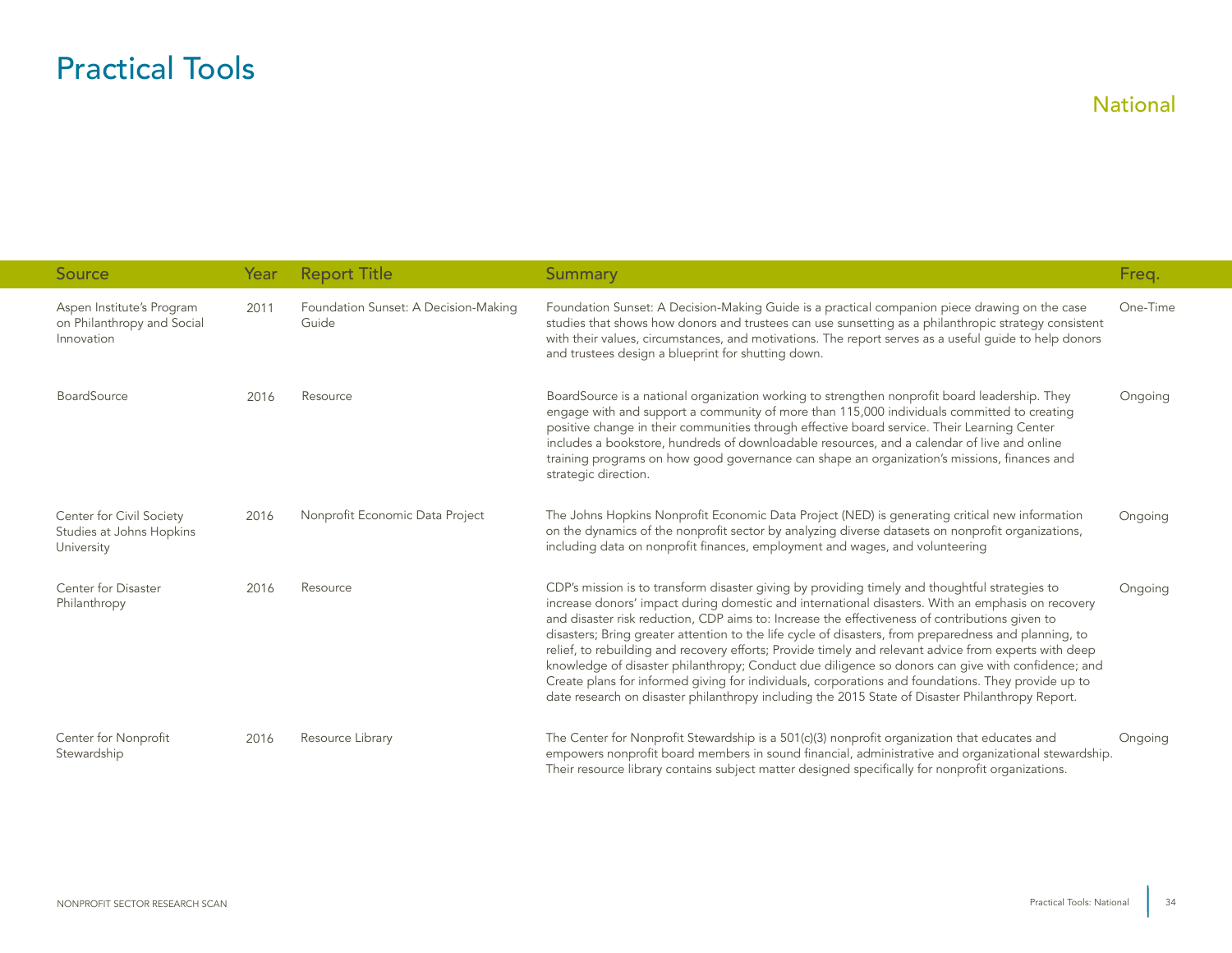| <b>Source</b>                      | Year | <b>Report Title</b>           | Summary                                                                                                                                                                                                                                                                                                                                                                                                                                                                                                                                                                                                                                                                                                                                                                                                                                                                                                                                                  | Freq.   |
|------------------------------------|------|-------------------------------|----------------------------------------------------------------------------------------------------------------------------------------------------------------------------------------------------------------------------------------------------------------------------------------------------------------------------------------------------------------------------------------------------------------------------------------------------------------------------------------------------------------------------------------------------------------------------------------------------------------------------------------------------------------------------------------------------------------------------------------------------------------------------------------------------------------------------------------------------------------------------------------------------------------------------------------------------------|---------|
| <b>Foundation Center</b>           | 2016 | Get on the Map Campaign       | The "Get on the Map" campaign is a partnership of the Forum for Regional Association of<br>Grantmakers and Foundation Center. It is a new data-sharing initiative dedicated to boosting the<br>quality and availability of fresh, detailed grantmaking data across the Forum Network. Through this<br>partnership, regional associations of grantmakers can run their own peer-led campaigns to recruit<br>members to share grants data using Foundation Center's eReporting Standard. The data is then<br>centralized at Foundation Center and made freely accessible to all members in the region through<br>the Foundation Maps platform — a highly interactive and searchable mapping tool. Foundation<br>Maps will provide complete and up-to-date answers to questions like: Who else is funding a<br>particular issue in our region? What organizations are tackling that issue? Where are the funding<br>gaps? Who may be natural collaborators? | Ongoing |
| <b>Foundation Center</b>           | 2016 | Collaboration Hub             | The Collaboration Hub serves as a home to vast resources related to collaboration in the social<br>sector. This Hub includes valuable publications, questions and answers, links to videos and podcasts,<br>blog posts, and a comprehensive, searchable collection of 650+ profiles of vetted collaborations<br>submitted for the Collaboration Prize in 2009 and 2011.                                                                                                                                                                                                                                                                                                                                                                                                                                                                                                                                                                                  | Ongoing |
| GuideStar                          | 2016 | Resource Webiste              | GuideStar's Mission is to revolutionize philanthropy by providing information that advances<br>transparency, enables users to make better decisions, and encourages charitable giving. GuideStar<br>gathers and disseminates information about every single IRS-registered nonprofit organization.<br>They provide as much information as we can about each nonprofit's mission, legitimacy, impact,<br>reputation, finances, programs, transparency, governance, and much more. They are a 501(c)(3)<br>public charity that collects, organizes, and presents the information in an easy-to-understand format<br>while remaining neutral.                                                                                                                                                                                                                                                                                                               | Ongoing |
| Johnson Center                     | 2016 | The Foundation Review Journal | The Foundation Review is the first peer-reviewed journal of philanthropy, written by and for<br>foundation staff and boards and those who work with them. With a combination of rigorous research<br>and accessible writing, it can help you and your team put new ideas and good practices to work for<br>more effective philanthropy                                                                                                                                                                                                                                                                                                                                                                                                                                                                                                                                                                                                                   | Ongoing |
| Johnson Center for<br>Philanthropy | 2016 | Resource                      | The Dorothy A. Johnson Center for Philanthropy is a university-based center leading a systems-based, Ongoing<br>comprehensive approach to serving nonprofits, foundations, and others seeking to transform their<br>communities for the public good. They provide nonprofit support, and research foundation services.                                                                                                                                                                                                                                                                                                                                                                                                                                                                                                                                                                                                                                   |         |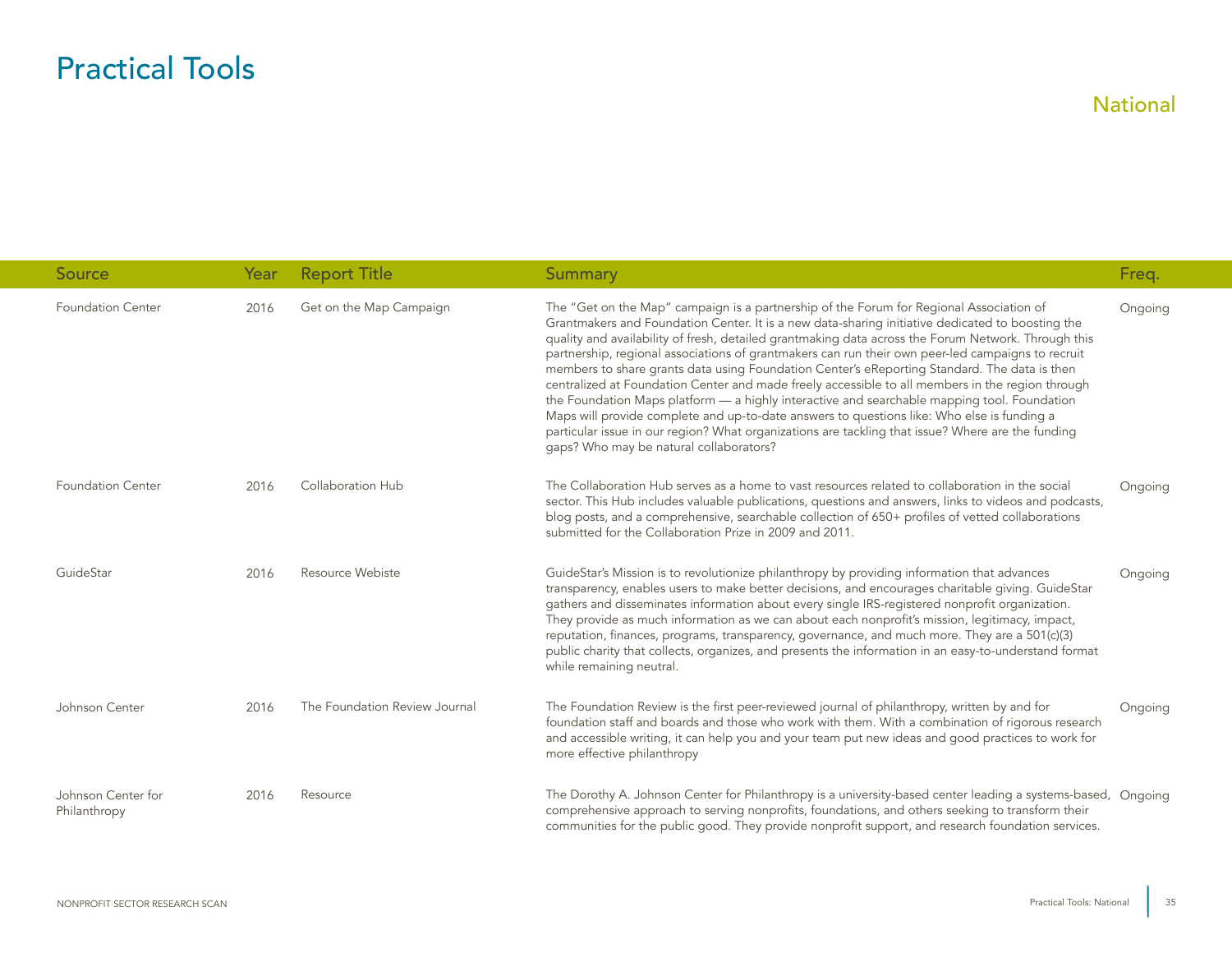| <b>Source</b>                                       | Year | <b>Report Title</b>              | <b>Summary</b>                                                                                                                                                                                                                                                                                                                                                                                                                                                                                                                                                                                                                                                                                                                                                                                                                                                                                                                                      | Freq.   |
|-----------------------------------------------------|------|----------------------------------|-----------------------------------------------------------------------------------------------------------------------------------------------------------------------------------------------------------------------------------------------------------------------------------------------------------------------------------------------------------------------------------------------------------------------------------------------------------------------------------------------------------------------------------------------------------------------------------------------------------------------------------------------------------------------------------------------------------------------------------------------------------------------------------------------------------------------------------------------------------------------------------------------------------------------------------------------------|---------|
| National Center for Charitable<br><b>Statistics</b> | 2016 | General Website                  | This website publishes and disseminates high quality data on nonprofit organizations and their<br>activities for use in research on the relationships between the nonprofit sector, government, the<br>commercial sector, and the broader civil society.                                                                                                                                                                                                                                                                                                                                                                                                                                                                                                                                                                                                                                                                                            | Ongoing |
| Network for Good                                    | 2016 | Digital Giving Index             | Network for Good created the Digital Giving Index to provide insights on charitable giving for<br>nonprofits seeking to strengthen relationships with donors and companies seeking to engage with<br>consumers and employees. The Digital Giving Index examines giving behavior across Network for<br>Good's online donation platform. This Index builds on data and observations from The Online Giving<br>Study, created in 2010, and is updated regularly to provide snapshots of the state of online giving.                                                                                                                                                                                                                                                                                                                                                                                                                                    | Ongoing |
| <b>NTEN</b>                                         | 2016 | The State of the Nonprofit Cloud | At the end of 2015, NTEN partnered with Microsoft Philanthropies to conduct research to get a<br>better sense of the cloud services being used by nonprofits, fears or struggles around using the<br>cloud, and plans for potential expansion.                                                                                                                                                                                                                                                                                                                                                                                                                                                                                                                                                                                                                                                                                                      | Ongoing |
| <b>NTEN</b>                                         | 2016 | Digital Adoption Report          | NTEN and Mobile Citizen produced the Digital Adoption Report, which provides benchmarks<br>and qualitative data about online technology and digital inclusion efforts among nonprofits and<br>the communities that they serve. What they learned: Nearly 60% of respondents indicate that<br>constituents need Internet access to participate in their services. Not surprisingly, all respondents<br>identify the Internet as a critical business tool to get the work done.                                                                                                                                                                                                                                                                                                                                                                                                                                                                       | Ongoing |
| <b>NTEN</b>                                         | 2016 | Resource                         | NTEN aspires to a world where all nonprofit organizations use technology skillfully and confidently to<br>meet community needs and fulfill their missions. They are the membership organization of nonprofit<br>technology professionals. Their members share the common goal of helping nonprofits use all<br>aspects of technology more effectively. NTEN believes that technology allows nonprofits to work<br>with greater social impact and they enable their members to strategically use technology to make<br>the world a better, just, and equitable place. NTEN facilitates the exchange of knowledge and<br>information within our community connecting members to each other, providing professional<br>development opportunities, educating their constituency on issues of technology use in nonprofits,<br>and spearheading groundbreaking research, advocacy, and education on technology issues affecting<br>our entire community. | Ongoing |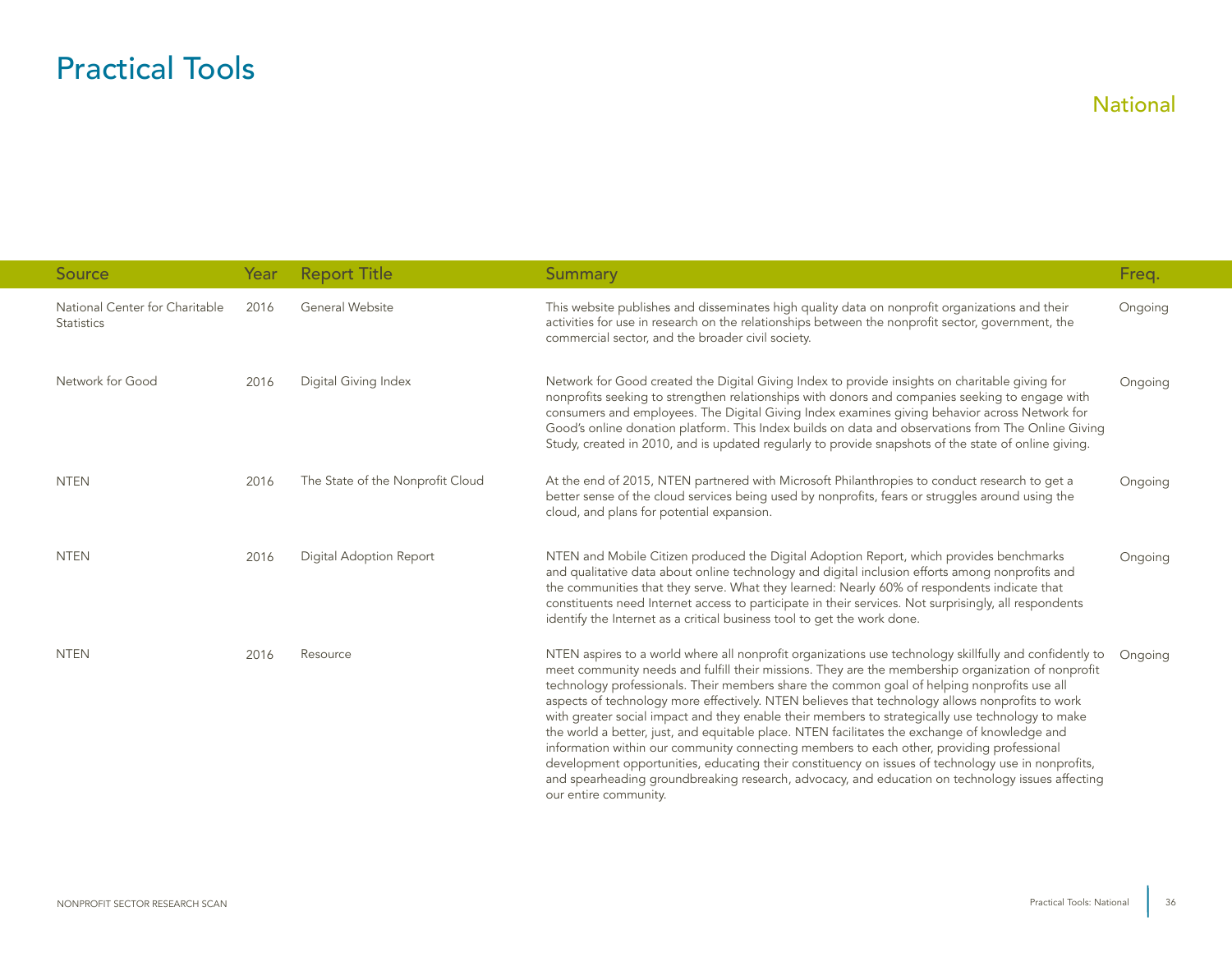| <b>Source</b>                                        | Year | <b>Report Title</b>              | Summary                                                                                                                                                                                                                                                                                                                                                                                                                                                                                                                                                                                                                                                                                                                                                                                                                                                                                                                                                                                                                                                                                                                                              | Freq.           |
|------------------------------------------------------|------|----------------------------------|------------------------------------------------------------------------------------------------------------------------------------------------------------------------------------------------------------------------------------------------------------------------------------------------------------------------------------------------------------------------------------------------------------------------------------------------------------------------------------------------------------------------------------------------------------------------------------------------------------------------------------------------------------------------------------------------------------------------------------------------------------------------------------------------------------------------------------------------------------------------------------------------------------------------------------------------------------------------------------------------------------------------------------------------------------------------------------------------------------------------------------------------------|-----------------|
| ProPublica                                           | 2016 | Nonprofit Explorer               | This database can be used to search over 1.8 million tax returns from tax-exempt organizations<br>and see financial details such as their executive compensation and revenue and expenses. You can<br>browse raw IRS data released since 2013 and access over 8.3 million tax filing documents going back<br>as far as 2001.                                                                                                                                                                                                                                                                                                                                                                                                                                                                                                                                                                                                                                                                                                                                                                                                                         | Ongoing         |
| Reimagining Service                                  | 2015 | Database                         | Reimagining Service was established in 2009 as a time-bound campaign to increase social<br>impact through effective volunteer engagement across all sectors. They were designed with the<br>intent of bringing new insight, information and people into the conversation regarding volunteer<br>engagement, but planned to exit once the work was seeded. Over the past five years, Reimagining<br>Service has sought to "convert good intentions into greater impact" and has inspired new research<br>and practices as well as several initiatives that have changed the way organizations from all sectors<br>are engaging volunteers, including the Civic 50 and the Nonprofit Service Enterprise Initiative. They<br>provide impact reports and tools for the nonprofit, public, and business sectors.                                                                                                                                                                                                                                                                                                                                          | Through<br>2015 |
| RGK Center for Philanthropy<br>and Community Service | 2016 | Online Data Repository           | The RGK Center for Philanthropy and Community Service turns students and practitioners into<br>changemakers who transform communities. Today's nonprofits are being called upon to make<br>sustainable impact on complex social issues that span systems, sectors, and nations. Through<br>innovation and engagement with diverse communities, the RGK Center prepares nonprofit and<br>philanthropic leaders to answer that call. Our research addresses pressing issues in philanthropy,<br>nonprofit management, social entrepreneurship, and global civil society. We train students through<br>our university-wide graduate program in nonprofit studies and we engage the world of practice<br>through executive education programs tailored to the needs of seasoned professionals in the field.<br>As you explore the RGK Center, you will see that our collective work, ranging from our graduate<br>courses offerings to our international exchange programs to our new books and publications, is all<br>focused on helping the nonprofit leaders of today and tomorrow make informed and innovative<br>contributions to the public good. | Ongoing         |
| RGK Center for Philanthropy<br>and Community Service | 2016 | Community Engagement Index (CEI) | The Community Engagement Index or CEI is an empirically validated assessment tool specifically<br>designed to measure a nonprofit's community engagement capacity across five dimensions of<br>organizational practice—leadership culture, community collaboration, accountability, resources for<br>engagement, and marketing and communication. The CEI evaluates a nonprofit's ability to attract and<br>strategically place volunteers and initiate and manage dynamic inter-organizational partnerships and<br>community collaborations. Organizations with high CEI ratings are those that are best able to leverage<br>resources, expand networks, build community goodwill, and engage funders and key constituents. This<br>research has shown links between community engagement and factors that affect financial stability.                                                                                                                                                                                                                                                                                                              | Ongoing         |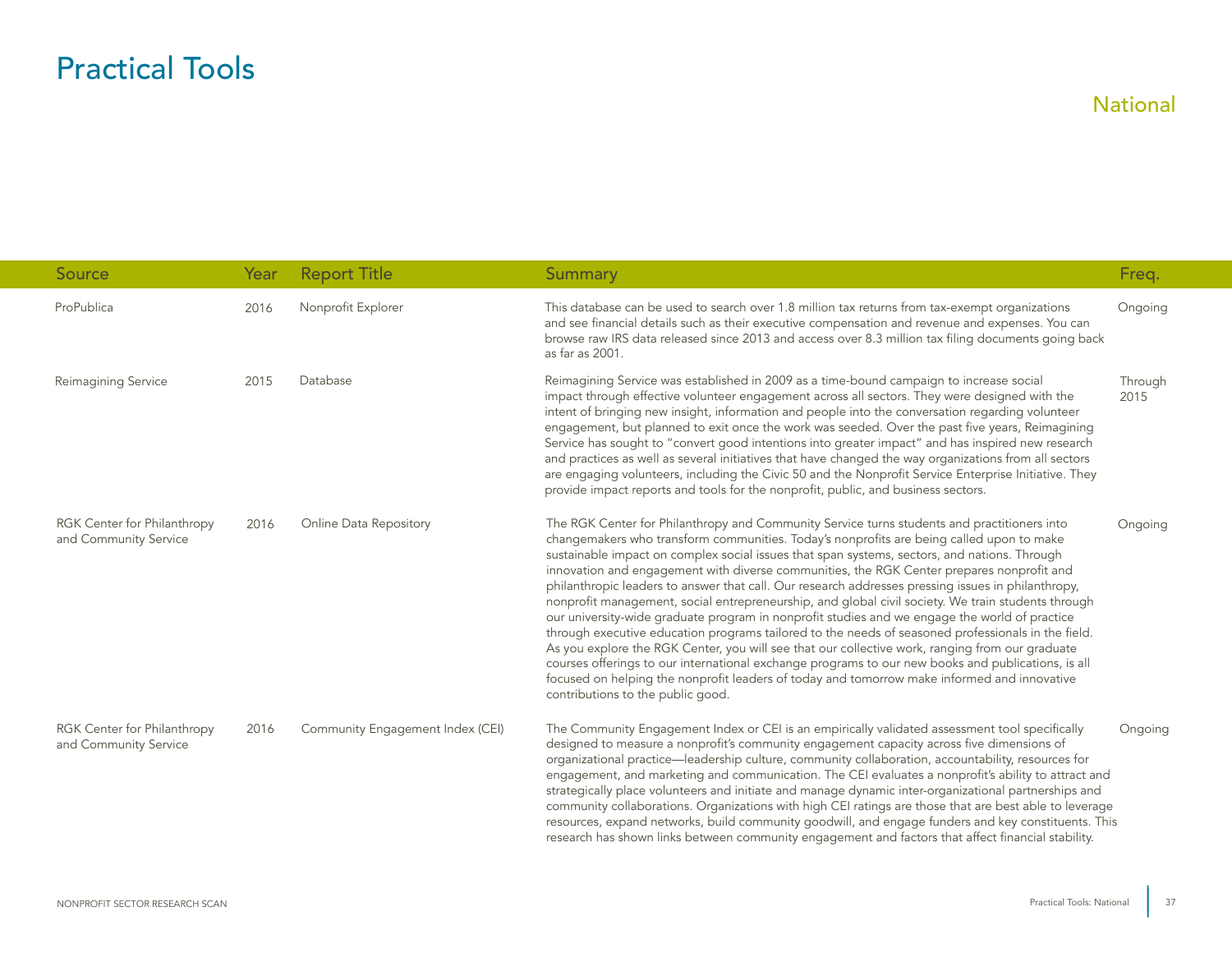| Source                                                                                                    | Year | <b>Report Title</b>  | Summary                                                                                                                                                                                                                                                                                                                                                                                                                                                                                                                                                                                                                                                             | Freq.   |
|-----------------------------------------------------------------------------------------------------------|------|----------------------|---------------------------------------------------------------------------------------------------------------------------------------------------------------------------------------------------------------------------------------------------------------------------------------------------------------------------------------------------------------------------------------------------------------------------------------------------------------------------------------------------------------------------------------------------------------------------------------------------------------------------------------------------------------------|---------|
| ServiceLeader.org (Operated<br>by RGK Center & LBJ School<br>of Public Affairs at University<br>of Texas) | 2016 | Resources            | Serviceleader org provides the basics to best practice, and is designed to provide high-quality<br>information about how to build better nonprofits. Based on expertise and investigations in the field<br>of volunteerism, Service Leader's current research is focused on community engagement, linking<br>what is known about volunteers and volunteer management to ongoing inquiry on the qualities and<br>operational practices of organizations that truly engage and strengthen communities. This site is<br>operated by the RGK Center for Philanthropy and Community Service in the LBJ School of Public<br>Affairs at The University of Texas at Austin. | Ongoing |
| Stanford Social<br>Innovation Review                                                                      | 2016 | DataBase and Journal | Stanford Social Innovation Review (SSIR) informs and inspires millions of social change leaders<br>from around the world and from all sectors of society—nonprofits, business, and government. With<br>webinars, conferences, magazines, online articles, podcasts, and more, SSIR bridges research, theory,<br>and practice on a wide range of topics, including human rights, impact investing, and nonprofit<br>business models. SSIR is published by the Stanford Center on Philanthropy and Civil Society at<br>Stanford University.                                                                                                                           | Ongoing |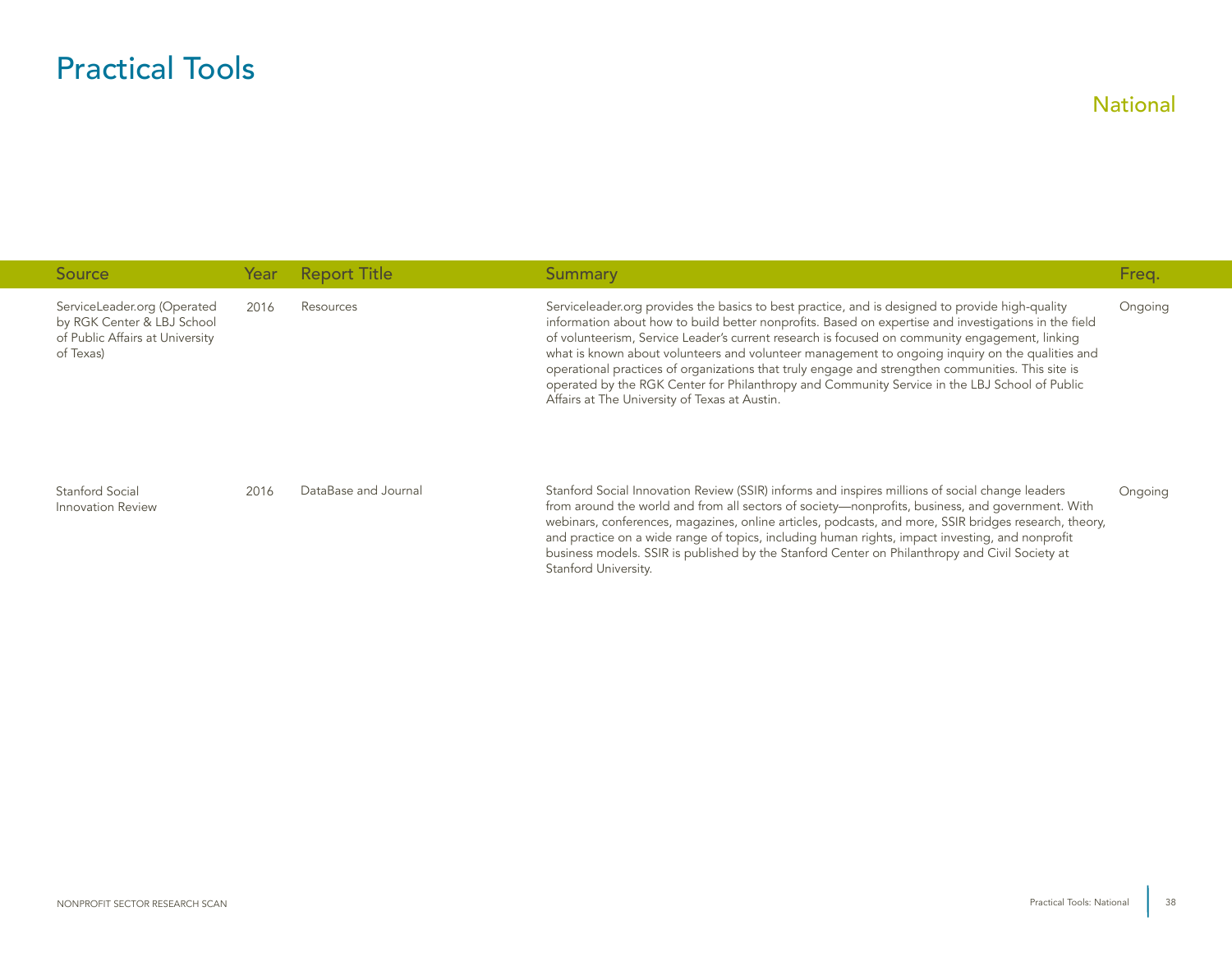#### State/Regional

<span id="page-39-0"></span>

| Source                                                                                          | Year | <b>Report Title</b>                  | <b>Summary</b>                                                                                                                                                                                                                                                                                                                                                                                                                                                                                                                                                                                                                                                                                                                                                                                                                                                                                                                                                                                                                                                                                                                                                                                                                                                                                                                                                                                                                                          | Freq.    |
|-------------------------------------------------------------------------------------------------|------|--------------------------------------|---------------------------------------------------------------------------------------------------------------------------------------------------------------------------------------------------------------------------------------------------------------------------------------------------------------------------------------------------------------------------------------------------------------------------------------------------------------------------------------------------------------------------------------------------------------------------------------------------------------------------------------------------------------------------------------------------------------------------------------------------------------------------------------------------------------------------------------------------------------------------------------------------------------------------------------------------------------------------------------------------------------------------------------------------------------------------------------------------------------------------------------------------------------------------------------------------------------------------------------------------------------------------------------------------------------------------------------------------------------------------------------------------------------------------------------------------------|----------|
| Coalition of Communities<br>of Color and Portland State<br>University                           | 2010 | Unsettling Profile Research Series   | This report compiles existing data that informs decision making in Multnomah County inadequately<br>captures the lived experiences of communities of color. Rarely do existing reports include<br>dimensions of race and ethnicity. Much research has been undertaken without the involvement of<br>those most affected by the decisions guided by the research. The impact is that communities of<br>color are rarely visible at the level of policy. Data has been used to obscure and oppress rather than<br>to empower communities and eliminate disparities. This is not acceptable, and leads to inequitable<br>policy and devastating outcomes for people of color. "Communities of Color in Multnomah County:<br>An Unsettling Profile" is the first of a series of reports developed in partnership with Portland State<br>University. The report documents the experiences of communities of color in Multnomah County.<br>The subsequent six reports will be community - specific reports on the African American, African<br>immigrant and refugee, Asian/Pacific Islander, Latino, Native American and Slavic communities.<br>It is aimed at ensuring that the experiences of communities of color are widely available for<br>policymakers, advocates, researchers, educators, and grant writers.                                                                                                                                         | One-Time |
| DHM Research and Policy<br>Interactive Research                                                 | 2013 | Oregon Values and Beliefs Project.   | The Oregon Values and Beliefs Project serves a multitude of purposes, perhaps most important-is<br>to provide information to policymakers and interest groups about regular Oregonians and how they<br>really feel about the most fundamental issues of the day. The political discourse of our state, and<br>our nation, is often driven by presumptions about public attitudes. The goal of this project is to test<br>the validity of some of these presumptions. This project was sponsored by: The Oregon Community<br>Foundation, Oregon Health & Science University, Oregon Public Broadcasting, Oregon State<br>University, and DHM Research.                                                                                                                                                                                                                                                                                                                                                                                                                                                                                                                                                                                                                                                                                                                                                                                                   | One-Time |
| Business Innovation Institute,<br>Lundquist College<br>of Business, and University of<br>Oregon | 2014 | Oregon Capital Scan: A Line is Drawn | The purpose of the Oregon Capital Scan: A Line is Drawn report is to build upon the foundational<br>work performed in 2011-12 which resulted in the Oregon Capital Scan: A Developing Ecosystem<br>report. This update of the report is meant to be a second data point in the ongoing tracking of<br>capital availability in the State, thus with a second point, a line can be drawn identifying a trend.<br>Published in March of 2012, the first version of the report determined, through an exhaustive set of<br>qualitative interviews, some of the major gaps in the capital ecosystem in the State. Gaps identified<br>were: (1) Seed Stage Capital gap; (2) Growth Capital for Bootstrapped Businesses gap; (3) Clean<br>Technology gap; (4) Life Sciences gap; (5) Growth and Turnaround Capital gap; (6) Working Capital<br>for Growth of Small Manufacturers gap; (7) Micro-Lending gap and (8) Non-Bank Loan Capital gap.<br>Among topics listed for further investigation were a more detailed quantitative assessment of capital<br>sources and amounts available including, State, Grant, Angel, and Banking Capital. It is the intention<br>of this report to provide greater quantitative visibility into the specific flows of capital for growth and<br>company building. The report was sponsored by OCF, MMT, Oregon Office of the Treasurer, CTC,<br>Business Oregon, Oregon Growth Board, and Foundations for a Better Oregon. | One-Time |

39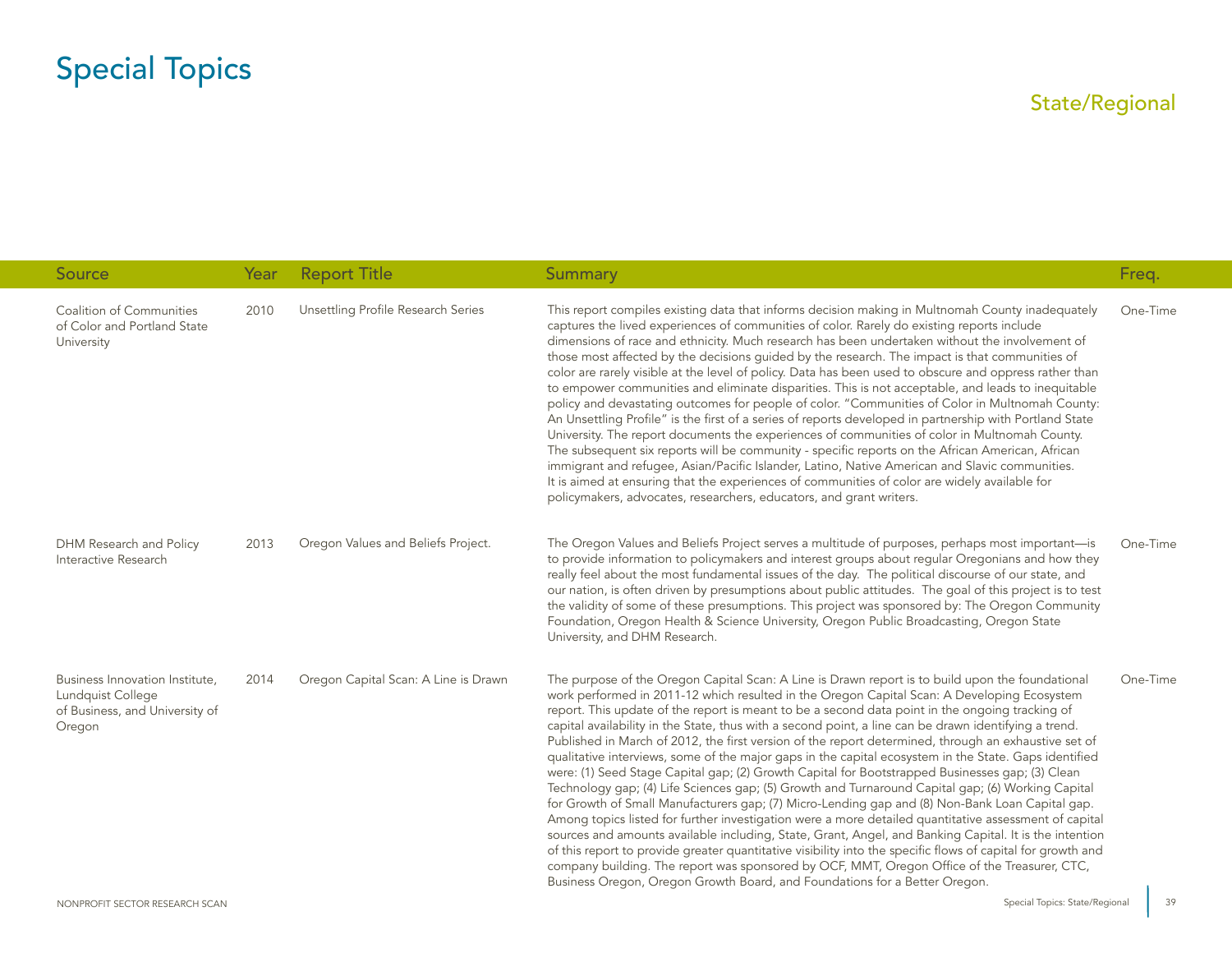| <b>Source</b>                                                 |      | Year Report Title                                   | Summary                                                                                                                                                                                                                                                                                                                                                                                                                                                                                                                                                                                                                                                                                                                                                                                                                                                                                                                                                                                                                                               | Freq.    |
|---------------------------------------------------------------|------|-----------------------------------------------------|-------------------------------------------------------------------------------------------------------------------------------------------------------------------------------------------------------------------------------------------------------------------------------------------------------------------------------------------------------------------------------------------------------------------------------------------------------------------------------------------------------------------------------------------------------------------------------------------------------------------------------------------------------------------------------------------------------------------------------------------------------------------------------------------------------------------------------------------------------------------------------------------------------------------------------------------------------------------------------------------------------------------------------------------------------|----------|
| Oregon Community<br>Foundation and Oregon State<br>University | 2015 | Tracking Oregon's Progress: A Focus on<br>Equality. | This report analyses rising income inequality's effects on Oregon. In order to understand how<br>Oregon overall and different parts of our state are faring with respect to inequality, this report<br>compares three measures of income inequality. The three measures offer different insights into the<br>concept of income inequality, and as such can reveal how different types of inequality manifest<br>across the state and region. In addition to describing the state of inequality across the region, the<br>report provides some insight into possible explanations for county differences, and emphasizes the<br>need to track poverty along with income inequality. *Note: OCF has hosted numerous independent<br>research initiatives on topics such as Boomer Volunteerism in Education, Parenting in Oregon,<br>Environmental Education, Cultural Competency in Nursing, Education Philanthropy, Recession<br>Convening Series Impact Reports Regionally, Oregon's Economy, and Many other topics useful for<br>nonprofit practice. | One-Time |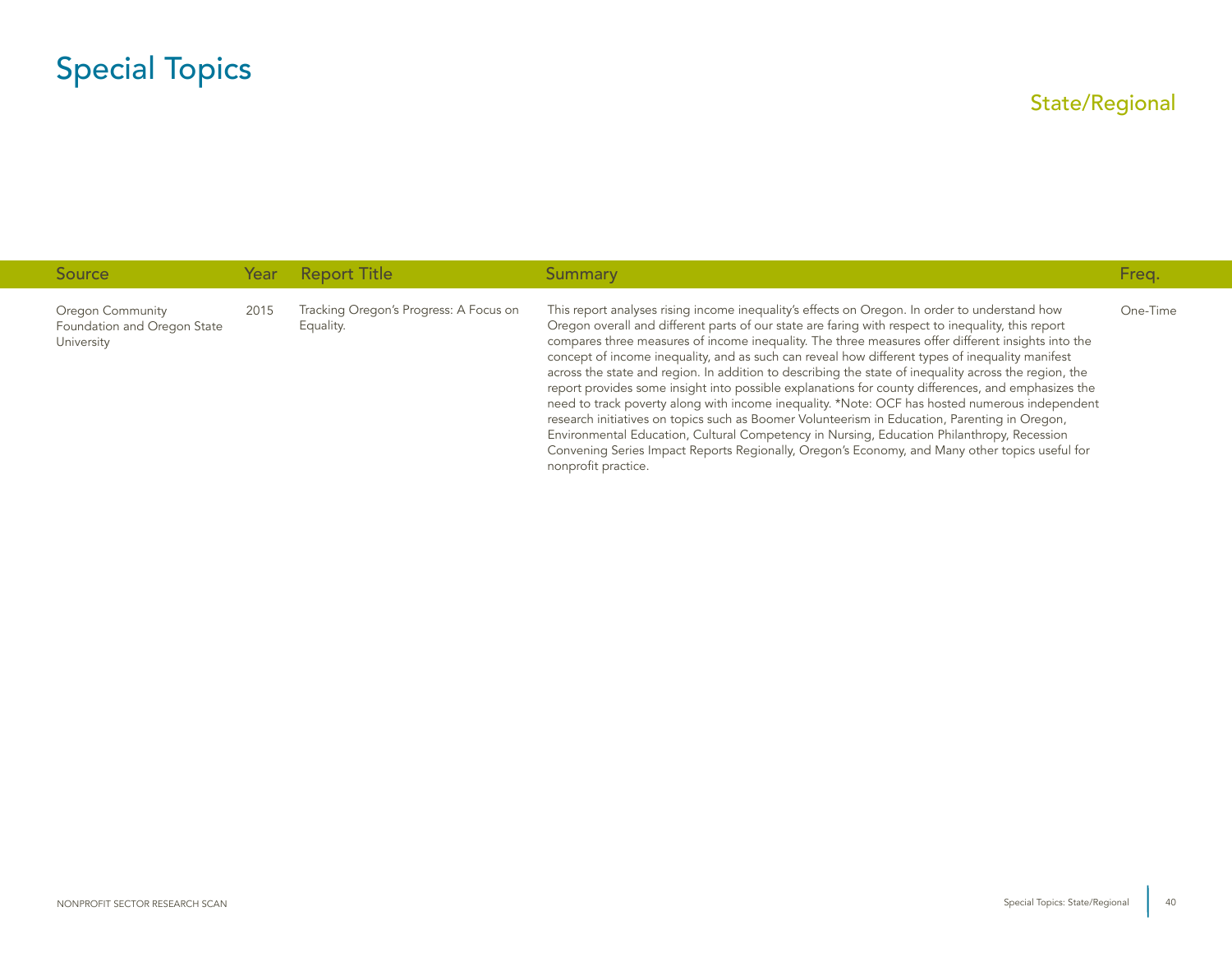<span id="page-41-0"></span>

| Source                                                                                                                                                                                                                           | Year | <b>Report Title</b>                                                               | Summary                                                                                                                                                                                                                                                                                                                                                                                                                                                                                                                             | Freq.    |
|----------------------------------------------------------------------------------------------------------------------------------------------------------------------------------------------------------------------------------|------|-----------------------------------------------------------------------------------|-------------------------------------------------------------------------------------------------------------------------------------------------------------------------------------------------------------------------------------------------------------------------------------------------------------------------------------------------------------------------------------------------------------------------------------------------------------------------------------------------------------------------------------|----------|
| Case Foundation                                                                                                                                                                                                                  | 2014 | Inspiring the Next Generation Workforce:<br>2014 Millenial Impact Report          | "The purpose of the Millennial Impact Project has always been to understand Millennials'<br>preferences for cause work and to share those findings with organizations that are looking to better<br>engage this influential group. The report shows that Millennials bring their passions to work. This<br>year's research will help companies learn how to boldly engage their employees through proactive<br>cause initiatives, that will result in a corporate culture that yields higher productivity and civic<br>engagement." |          |
| Collaboration: AFSCME,<br>Center for Effective<br>Government, Economic<br>Opportunity Initiative, In the<br>Public Interest, Keystone<br>Research Center, Oregon<br>Center for Public Policy, and<br>the Refund America Project. | 2015 | A Guide for Evaluating Pay for Success<br>Programs and Social Impact Bonds        | This guide aims to help advocates identify the critical issues surrounding PFS contracts and their<br>impact on vulnerable individuals and the public. We describe these issues and include a list of key<br>questions advocates can raise to help ensure that decision makers make choices that advance the<br>public good.                                                                                                                                                                                                        | One-Time |
| Compass Point Nonprofit<br><b>Services</b>                                                                                                                                                                                       | 2010 | The eNonprofit: A Guide to ASPs, internet<br>services, and online software        | This Guide is designed to help nonprofit agency staff work with Internet services, application service<br>providers (ASPs), and online software. Board members, executives, administrative staff, managers,<br>and technicians will find this Guide useful in different ways. It discusses benefits, pros and risks of<br>various ASPs as well as a directory, and how to find and use ASPs.                                                                                                                                        | One-Time |
| Compass Point Nonprofit<br>Services                                                                                                                                                                                              | 2010 | Coaching and Philanthropy Project: Action<br>Guides for Coaches, February 2010    | The coaching toolkit includes: coaching definitions and application, how coaching can impact an<br>organization, appropriate uses, application, and timing of when coaching can be the most effective<br>for an organization.                                                                                                                                                                                                                                                                                                       | One-Time |
| Compass Point Nonprofit<br><b>Services</b>                                                                                                                                                                                       | 2010 | Coaching and Philanthropy Project: Action<br>Guides for Nonprofits, February 2010 | The nonprfit toolkit includes: coaching in context, what it can yield, barriers to coaching, when to use<br>coaching, and how to make the most of coaching within your organization.                                                                                                                                                                                                                                                                                                                                                | One-Time |
| Compass Point Nonprofit<br>Services                                                                                                                                                                                              | 2010 | Coaching and Philanthropy Project: Action<br>Guide for Grantmakers, February 2010 | The grantmaker toolkit includes: coaching definitions; making the case for when funding for<br>coaching might be appropriate and effective; and the role that grantmakers can play in supporting<br>and advancing the use of coaching.                                                                                                                                                                                                                                                                                              | One-Time |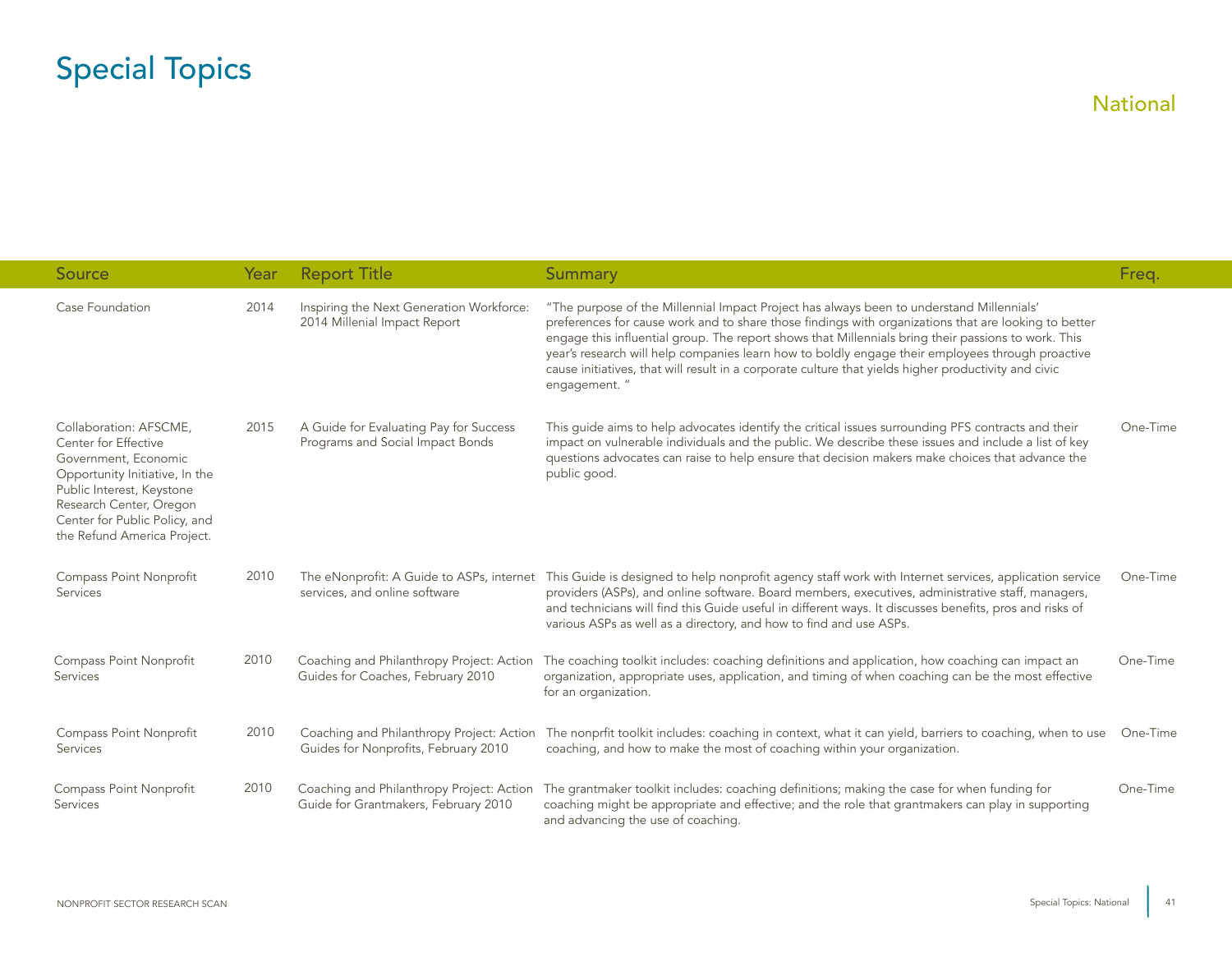| Source                                       | Year | <b>Report Title</b>                                                                                            | <b>Summary</b>                                                                                                                                                                                                                                                                                                                                                                                                                                                                                                                                                                                                                                                                                                                                                                                                                                                                                                                                                                                                                                                                                                                                                                                                                                                                                                                                                       | Freq.    |
|----------------------------------------------|------|----------------------------------------------------------------------------------------------------------------|----------------------------------------------------------------------------------------------------------------------------------------------------------------------------------------------------------------------------------------------------------------------------------------------------------------------------------------------------------------------------------------------------------------------------------------------------------------------------------------------------------------------------------------------------------------------------------------------------------------------------------------------------------------------------------------------------------------------------------------------------------------------------------------------------------------------------------------------------------------------------------------------------------------------------------------------------------------------------------------------------------------------------------------------------------------------------------------------------------------------------------------------------------------------------------------------------------------------------------------------------------------------------------------------------------------------------------------------------------------------|----------|
| DiverseGreen 2.0 &<br>University of Michigan | 2014 | The State of Diversity in Enviromental<br>Organizations: Mainstream NGOs,<br>Foundations & Government Agencies | FIt surveyed 191 environmental non-profits, 74 government environmental agencies, and 28 leading<br>environmental grant making foundations to investigate their gender and racial diversity composition,<br>the majority of which state diversification as a "value." The study included confidential interviews<br>of 21 environmental leaders from diverse backgrounds and experience. Report Findings: 1. The<br>Green Ceiling: Despite increasing racial diversity in the United States, the racial composition in<br>environmental organizations and agencies has not broken the 12% to 16% "green ceiling" that<br>has been in place for decades; 2. 2. Unconscious Bias, Discrimination, and Insular Recruiting:<br>Confidential interviews with environmental professionals and survey data highlight alienation and<br>"unconscious bias" as factors hampering recruitment and retention of talented people of color; 3.<br>Lackluster Effort and Disinterest in Addressing Diversity: Efforts to attract and retain talented people<br>of color have been lackluster across the environmental movement.                                                                                                                                                                                                                                                    | Annual   |
| <b>Foundation Center</b>                     | 2012 | Arts Funding Snapshot: GIA's Annual<br>Research on Support for Arts and Culture                                | Foundation Center offers these key findings from GIA's thirteenth snapshot of foundation giving to<br>arts and culture. The definition of arts and culture used for this snapshot is based on the National<br>Taxonomy of Exempt Entities and encompasses funding for the performing arts, museums, visual<br>arts, multidisciplinary arts, media and communications, humanities, and historical preservation. Most<br>importantly, the findings tell us about the changes in foundation giving for the arts between 2011<br>and 2012 by a matched set of 714 funders and the distribution of 2012 arts and culture giving by the<br>1,000 largest US foundations by total giving. They are based on all arts grants of \$10,000 or more<br>reported to Foundation Center by these sets of the largest US foundations, hereafter referred to as<br>"the sample". The Center has conducted annual examinations of the giving patterns of the nation's<br>largest foundations for close to four decades.                                                                                                                                                                                                                                                                                                                                                               | Annual   |
| <b>Foundation Center</b>                     | 2013 | Growth in foundation support for Media<br>in the US                                                            | Over the last decade, media-the means by which we communicate-has evolved significantly.<br>Television, radio, and print newspapers and magazines were once the primary means to obtain<br>news and information. However, the rapid evolution of the Internet and mobile technology has<br>generated new media platforms and expanded the universe of information creators, producers,<br>and distributors. Media information once flowed in one direction, but the expansion of the field<br>has made the movement more diffuse. With this changing landscape as a backdrop, the Foundation<br>Center, with support from the John S. and James L. Knight Foundation and the Wyncote Foundation,<br>and in collaboration with Media Impact Funders, GuideStar, and the Ford Foundation, sought to<br>provide a fuller picture of media-related grantmaking by U.S. foundations. Tracking investments from<br>2009 to 2011, the data reveals that foundations are increasingly supporting media-related work<br>across multiple areas. At the same time, they are tapping into larger trends, with investments in new<br>media growing at a faster pace than traditional media investments. However, growth in grantmaking<br>across the spectrum of media is inconsistent—with growth in public broadcasting falling behind<br>growth in investments in other areas. | One-Time |